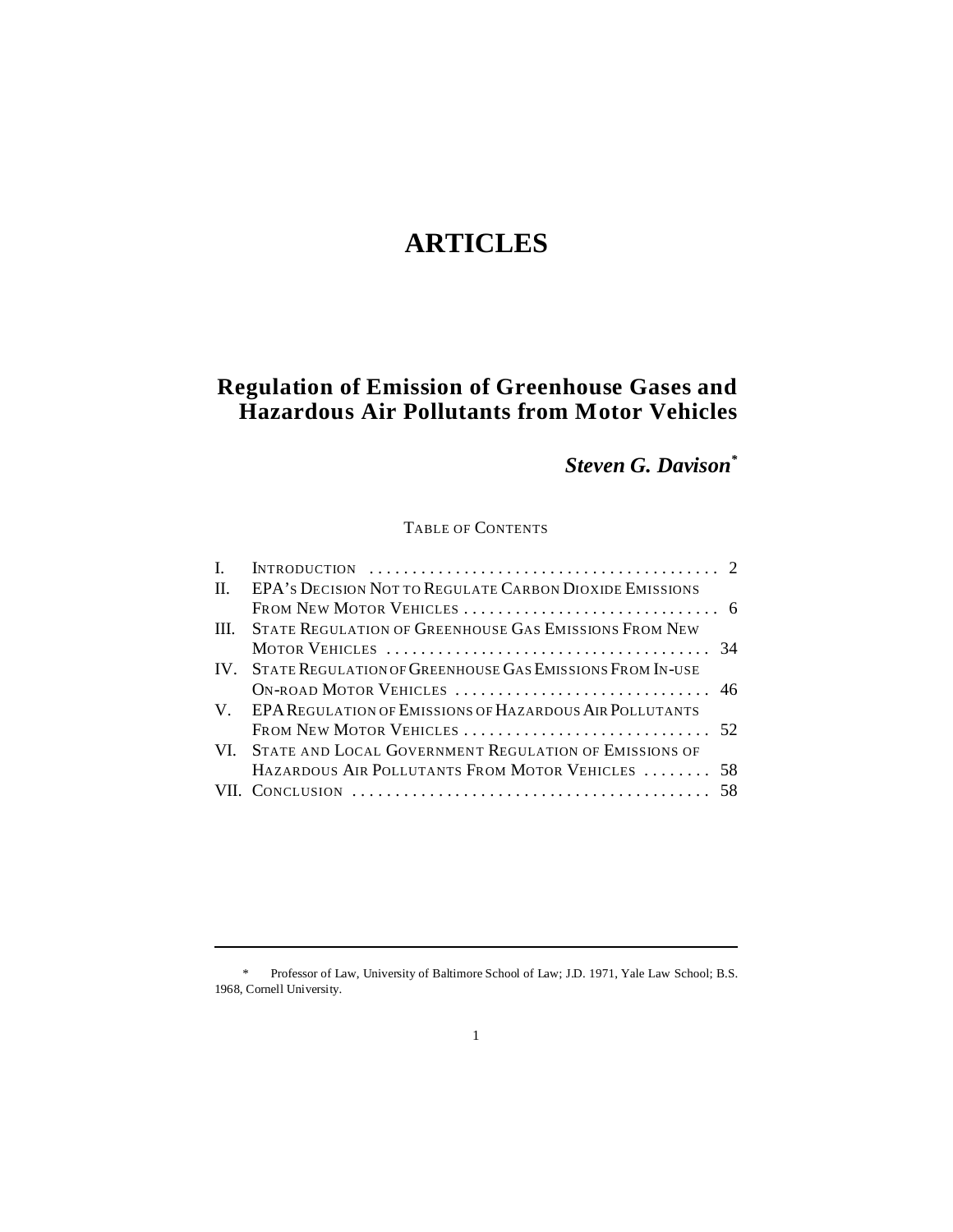#### I. INTRODUCTION

Emissions from motor vehicles of toxic and hazardous air pollutants, carbon dioxide, and other greenhouse gases<sup>1</sup>—emissions that currently are not regulated under the federal Clean Air Act<sup>2</sup>—are receiving increasing attention at both the federal and state government levels as government officials and members of the public express increasing concern that these substances may pose as much of a threat to public health and welfare as other pollutants from motor vehicles which currently are regulated under the Clean Air Act.

Many scientists are reporting a "25-year trend of rising global temperatures" and "other dramatic signs of global warming, such as the record shrinkage of the Arctic sea ice cover and unprecedented high ocean temperatures in the Gulf of Mexico." 3 Many people attribute global warming to emissions of carbon dioxide and other greenhouse gases resulting from human activities such as the burning of fossil fuels by power plants and motor vehicles.<sup>4</sup> Scientists recently have found that the year 2005 was the hottest year on record for the Northern Hemisphere, with temperatures approximately 1.3 degrees Fahrenheit above historical average temperatures.<sup>5</sup>

Many climatologists, along with policymakers in a number of countries, believe the rapid temperature rise over the past 50 years is heavily driven by the burning of fossil fuels and other human activities that have spewed carbon dioxide and other "greenhouse" gases into the atmosphere. A vocal minority of scientists say the warming climate is the result of a natural cycle.<sup>6</sup>

<sup>1.</sup> "Greenhouse gases" are gases which remain in the earth's lower atmosphere for long periods of time after being emitted at the earth's surface into the earth's lower atmosphere, trapping some of the infrared solar energy (heat) that radiates back into space from the earth's surface, resulting in increased warming of the earth's lower atmosphere and the earth's surface, much the way a human-made greenhouse increases the temperature within such a hot house. Massachusetts v. EPA, 415 F.3d 50, 56 (D.C. Cir. 2005).

<sup>2.</sup> 42 U.S.C. §§ 7401-7671q (2000).

<sup>3.</sup> Juliet Eilperin, *World Temperatures Keep Rising With a Hot 2005*, WASH. POST, Oct. 13, 2005, at A1.

<sup>4.</sup> COMMITTEE ON THE SCIENCE OF CLIMATE CHANGE, NATIONAL RESEARCH COUNCIL, CLIMATE CHANGE SCIENCE: AN ANALYSIS OF SOME OF THE KEY QUESTIONS 2, 9 (2001).

<sup>5.</sup> Juliet Eilperin, *2005 Continues the Warming Trend*, WASH. POST, Dec. 16, 2005, at A2. Scientists also report that worldwide temperatures in 2005 were either the highest or second-highest in recorded history. *Id.* If 2005 was the hottest year worldwide in recorded history, then the preceding three years were "the second, third and fourth warmest years on record." Eilperin, *supra* note 3, at A1, A7.

<sup>6.</sup> Eilperin, *supra* note 3, at A7.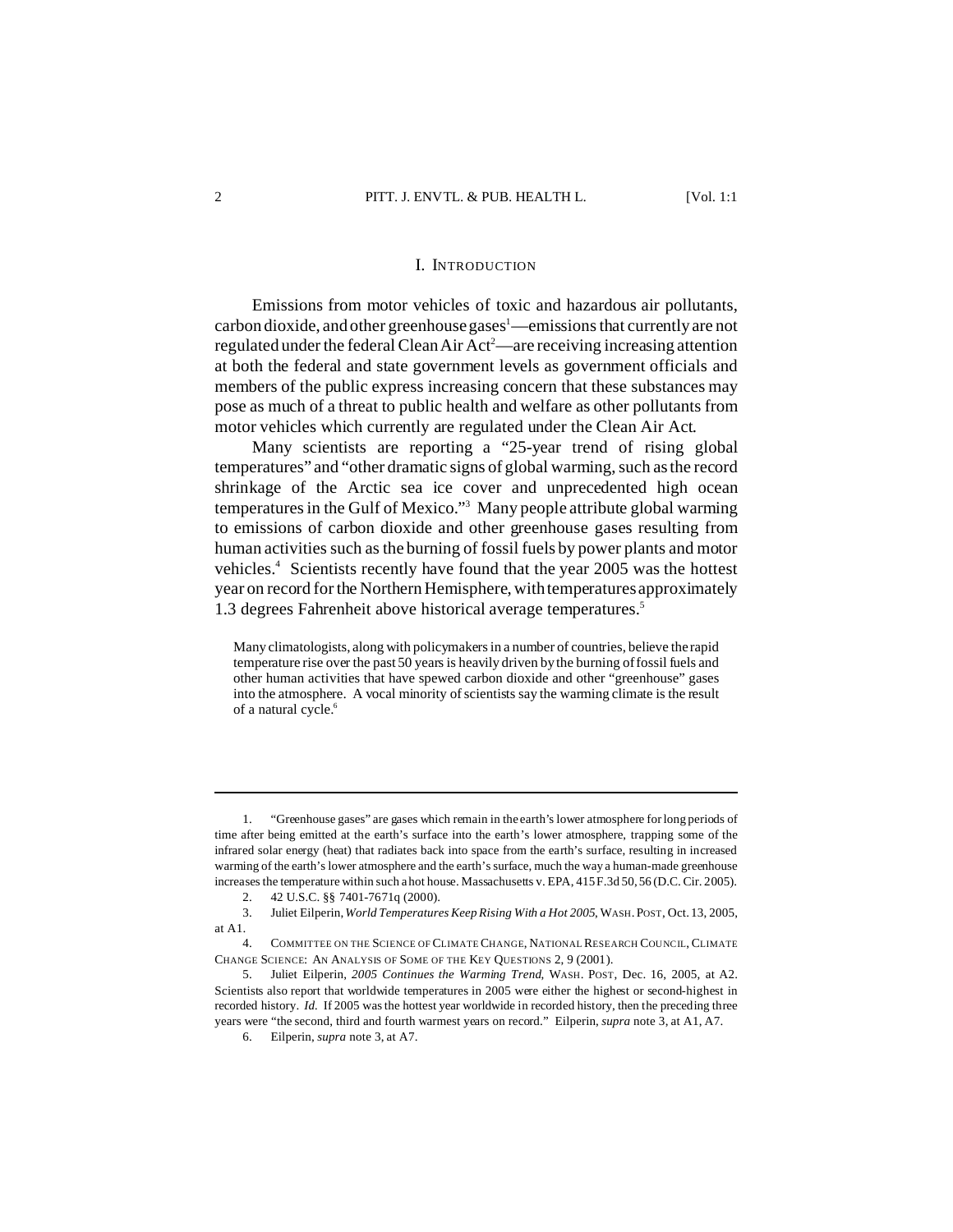Motor vehicles (automobiles, light and heavy duty trucks, buses and motorcycles) that burn either gasoline or diesel fuel have long been known to emit into the ambient (outdoor) air large amounts of carbon monoxide, particulate matter, hydrocarbons, and oxides of nitrogen. These pollutants can adversely affect public health, particularly when thousands of motor vehicles are emitting such pollutants in a particular area.<sup>7</sup>

However, motor vehicles also emit large amounts of greenhouse gases and hazardous air pollutants, but these emissions from motor vehicles are not presently regulated under the Clean Air Act. Carbon dioxide is the greenhouse gas that is emitted in the largest amounts in both the United States and in other parts of the world. Although the largest amount of carbon dioxide probably is emitted from stationary fossil-fuel burning electric utility generating plants, the second largest amount of carbon dioxide probably is emitted by motor vehicles that burn gasoline and diesel fuel. In 2003 automobiles and light duty trucks in the United States emitted into the ambient air more than 317 million metric tons of carbon dioxide.<sup>8</sup>

Motor vehicles also emit three other greenhouse gases: methane, nitrous oxide, and hydrofluorocarbons. While hydrofluorocarbons are emitted from a motor vehicle's air conditioner, methane and nitrous oxide, like carbon dioxide, are byproducts of the combustion of gasoline and other fossil fuels, although the amount of methane and nitrous oxide emitted from a motor vehicle is also influenced by the design of the automobile's catalytic converter.<sup>9</sup> In 1999 carbon dioxide emissions accounted for over ninety-four percent of transportation (motor vehicle) greenhouse gas emissions, with nitrous oxides accounting for four percent, hydrofluorocarbons one percent, and methane less than one percent.<sup>10</sup>

<sup>7.</sup> Carbon monoxide and PM-10 particulate matter (particulate matter less than 10 microns in diameter) are pollutants that have been listed as criteria pollutants under section 108 of the Clean Air Act, 42 U.S.C. § 7408 (2000), because the EPA Administrator found that emissions of those pollutants "cause or contribute to air pollution which may reasonably be anticipated to endanger public health or welfare." *Id.* at § 7408(a)(1)(A). Emissions of hydrocarbons/volatile organic compounds and oxides of nitrogen contribute to the formation of ozone (a pollutant also listed as a criteria pollutant under section 108 of the Clean Air Act), a photochemical oxidant that is a principal component of smog (which causes significant harm to human beings, particularly in urban areas).

<sup>8.</sup> JOHN DECICCOET AL., ENVTL. DEF., AUTOMAKERS' CORPORATE CARBON BURDENS, EXECUTIVE SUMMARY 2 (2005); Steven D. Cook, *Carbon Dioxide from Cars Rises 25 Percent in 13 Years*, 36 Env't Rep. (BNA) 1655 (Aug. 12, 2005).

<sup>9.</sup> Control of Emissions from New Highway Vehicles and Engines, 68 Fed. Reg. 52,922, 52,931 (Sept. 8, 2003).

<sup>10.</sup> *Id.*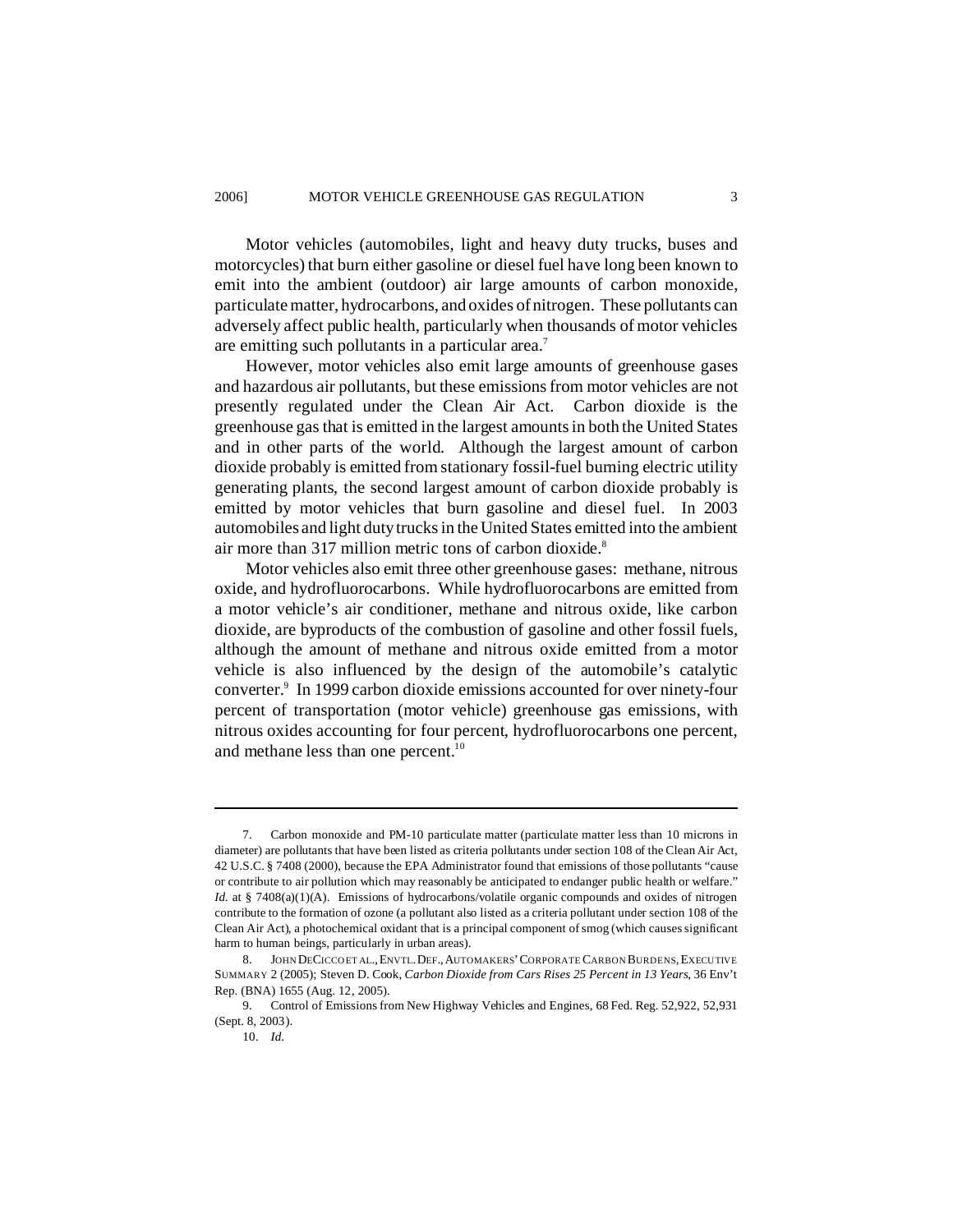In recent years the concentrations of greenhouse gases in the earth's atmosphere have been increasing as the result of human activities such as the burning of fossil fuels and tropical deforestation.<sup>11</sup> Many people believe that:

motor vehicle emissions of greenhouse gases contribute to global warming and that global warming in turn is causing a host of serious problems, likely including increased flash flood potential in the Appalachians, degraded water quality and reduced water supply in the Great Lakes, sea-ice melting and permafrost thawing in Alaska, reduced summer snow-pack runoff in the Rockies, extreme water resource fluctuations in Hawaii, and rising sea levels combined with higher storm surges along the coasts of Puerto Rico, the Virgin Islands and some eastern states.<sup>12</sup>

In addition, global warming caused by greenhouse gas emissions may result in "increased likelihood of drought, greater heat stress in urban areas . . . and disruption to many U.S. ecosystems [including wetlands, forests, grasslands, rivers, and lakes]."<sup>13</sup> Furthermore, a number of scientists are contending that recent Hurricane Katrina was more severe than otherwise would have been the case because of increased temperatures of water in the Gulf of Mexico due to global warming caused by greenhouse gases.<sup>14</sup>

14. Juliet Eilperin, *Severe Hurricanes Increasing, Study Finds*,WASH.POST, Sept. 16, 2005, at A13. Other scientists contend, however, that the recent increase in the number and severity of hurricanes is due to natural fluctuations over long periods of time due to changes in currents and salinity of ocean waters. Peter Whoriskey, *The Gathering Winds: A Rise in Deadly Storms Since '95 has Researchers Worried About the Future*, WASH. POST, Nov. 27, 2005, at A16.

The World Health Organization and some other scientists recently reported that global warming and climate change caused by greenhouse gases each year may directly contribute worldwide to 150,000 deaths and five million illnesses (including malaria, malnutrition, diarrhea, and dengue fever), with the areas most at risk including sub-Saharan Africa, areas on the coast of the Indian Ocean, the coastal areas of South Asia, and the areas of South and Central America on the coast of the Pacific Ocean. Juliet Eilperin, *Climate Shift Tied to 150,000 Fatalities*, WASH. POST, Nov. 17, 2005, at A20. These public health effects of global warming are disproportionately affecting poor countries which do not emit substantial amounts of greenhouse gases. *Id.* Developed countries that emit substantial amounts of greenhouse gases may experience increases in heat-related deaths in the future due to global warming. *Climate Change: Global Warming Linked to Higher Mortality*, Daily Env't Rep. (BNA) A7 (Nov. 17, 2005), *at* http:// pubs.bna.com/ip/bna/DEN.NSF/eh/a0b1z9e7r6 (last accessed Nov. 21, 2005) ("[M]odels suggest heatrelated deaths in California will more than double by 2100."). "Global warming—with an accompanying rise in floods and droughts—is fueling the spread of epidemics in areas unprepared for diseases, say many health experts worldwide. Mosquitoes, ticks, mice and other carriers are surviving warmer winters and expanding their range, bringing health threats with them." Doug Struck, *Climate Change Drives Disease to New Territory*, WASH. POST, May 5, 2006, at A16. West Nile virus, a disease first identified in Africa in 1937 and that is spread by a common type of mosquito, first appeared on the North American continent seven years ago and since then has killed more than 800 people and infected 21,000 people in the U.S. and Canada. *Id.*

<sup>11.</sup> Massachusetts v. EPA, 415 F.3d 50, 62 (D.C. Cir. 2005) (Tatel, J., dissenting).

<sup>12.</sup> *Id.* at 61 (Tatel, J., dissenting).

<sup>13.</sup> *Id.* at 64 (Tatel, J., dissenting).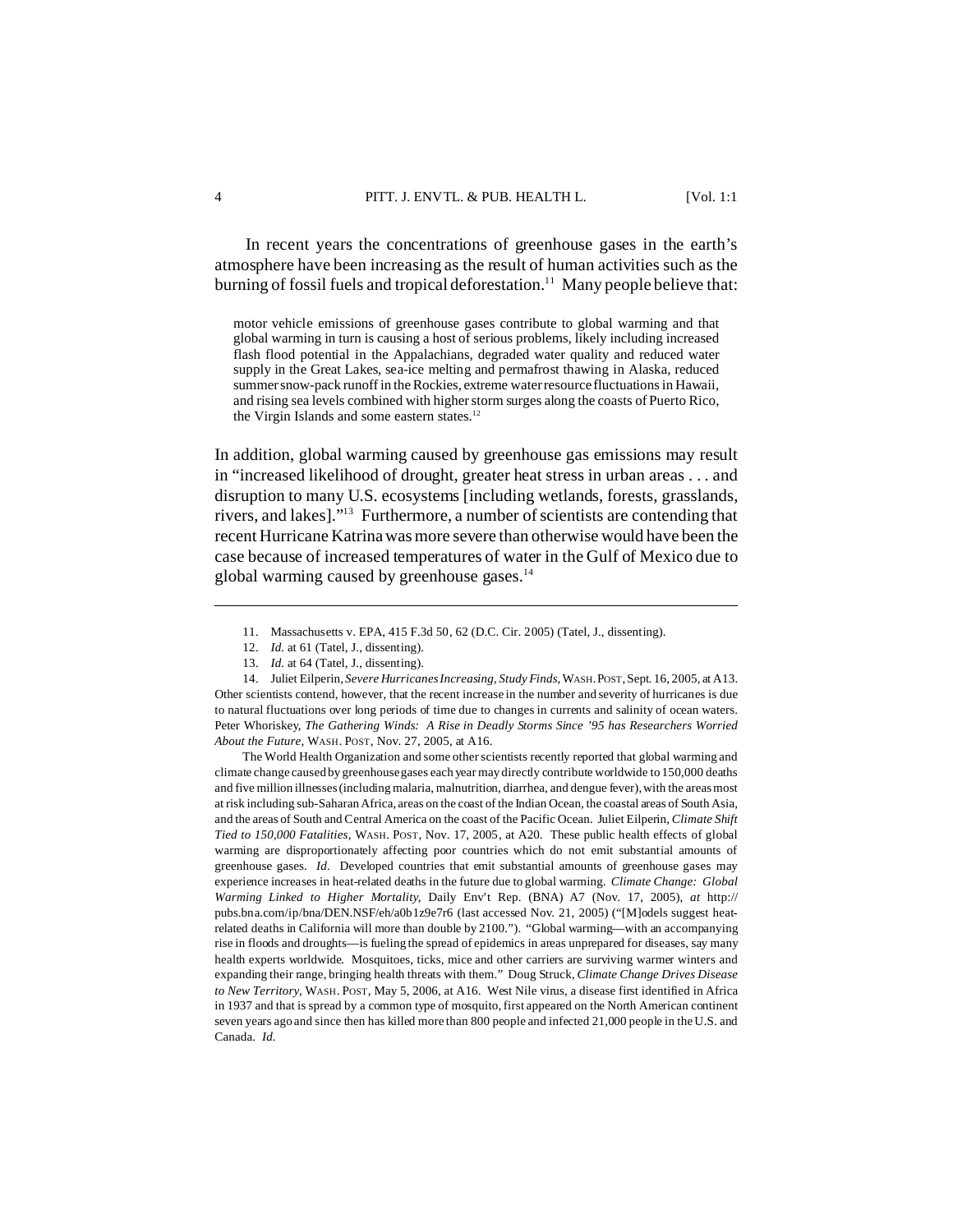Motor vehicles, the leading source of emissions into the ambient air of pollutants characterized as toxic or hazardous (because of threats of substantial harm to human health or the environment) "each year emit[] 168,000 tons of benzene, 83,000 tons of formaldehyde, 23,500 tons of 1,3 butadiene, and 28,700 tons of acetaldehyde."<sup>15</sup> The United States Environmental Protection Agency (EPA) reportedly has acknowledged that these emissions of hazardous air pollutants from motor vehicles expose more than one hundred million Americans to a cancer risk that exceeds the EPA's "one-in-one million lifetime benchmark."<sup>16</sup>

Emissions of hydrocarbons, carbon monoxide, oxides of nitrogen and particulate matter from both new and on-road in-use motor vehicles have been regulated under the Clean Air Act since the mid-1970s. Only recently has public attention begun to focus on regulation of emissions from motor vehicles of carbon dioxide, other greenhouse gases, and air pollutants characterized as toxic or hazardous under the Clean Air Act.

In Part II, this Article first will analyze a recent court judgment upholding a decision by the EPA Administrator not to regulate the emissions of carbon dioxide and other greenhouse gases from new motor vehicles under the Clean Air Act, principally on the ground that greenhouse gases are not "air pollutants" whose emissions can be regulated under the Clean Air Act. It concludes that the EPA Administrator has incorrectly interpreted the Clean Air Act in this manner, and that the EPA Administrator should adopt regulations under the Clean Air Act to regulate the emissions of greenhouse gases from new motor vehicles. This EPA regulation could be identical to, or modeled after, regulations recently adopted by the California Air Resources Board which will require the reduction of greenhouse gas emissions from new motor vehicles sold in California beginning with the 2009 model year.

The Article in Part III then analyzes California's regulations that will require reduction of greenhouse gas emissions from new motor vehicles beginning with the 2009 model year. This Part concludes that both the Clean Air Act and the federal Energy Policy and Conservation Act's Corporate Average Fuel Economy (CAFE) standards preempt California and other states from regulating the emissions of carbon dioxide and other greenhouse gases from new motor vehicles, unless the EPA Administrator grants California a

<sup>15.</sup> Pamela Najor, *EPA, Groups Discuss Settlement of Lawsuit Seeking Controls on Mobile Toxic Emissions*, 36 Env't Rep. (BNA) 1341 (July 1, 2005).

<sup>16.</sup> Steven D. Cook, *EPA Agrees to Deadline for Controlling Hazardous Air Pollutants From Vehicles*, 36 Env't Rep. (BNA) 1551 (July 29, 2005).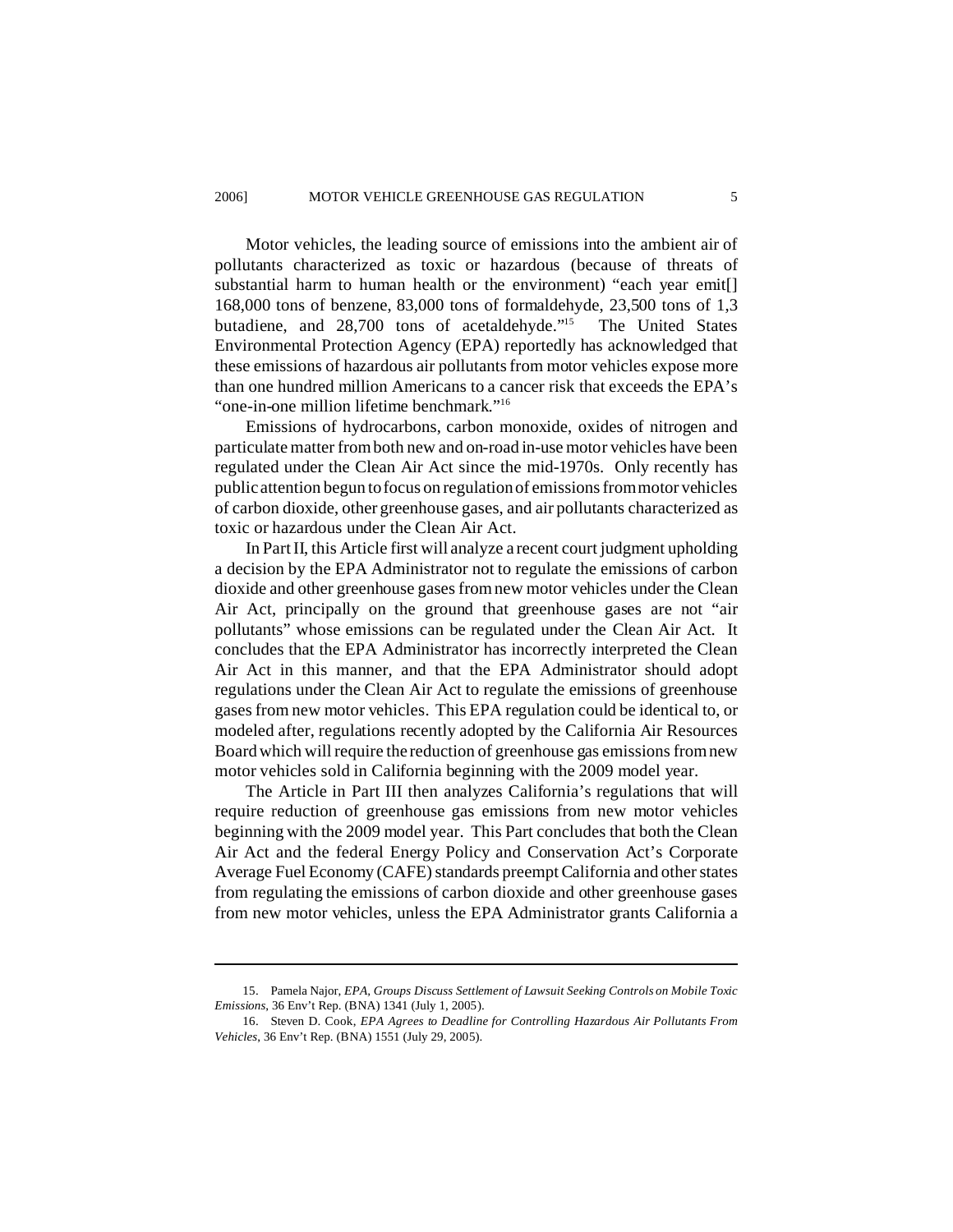waiver under the Clean Air Act. The EPA Administrator is unlikely to grant this waiver, even though the Clean Air Act appears to require him to do so.

Part IV examines state and local regulation of greenhouse gas emissions from in-use on-road motor vehicles, concluding that they are not preempted by the Clean Air Act. However, state and local governments are unlikely to exercise this authority because those vehicles would have to have their highway speeds or mileage reduced or undergo expensive retrofitting in order to reduce their greenhouse gas emissions.

Parts V and VI analyze the authority of the EPA and the states under the Clean Air Act to establish emission standards for toxic and hazardous air pollutants emitted from new and in-use on-road motor vehicles. This section concludes that although the EPA has declined to characterize carbon dioxide and other greenhouse gases as Clean Air Act hazardous air pollutants, the EPA is required to adopt standards under the Clean Air Act to regulate emissions from new motor vehicles of other pollutants that are characterized as toxic and hazardous air pollutants. The Article concludes in Part VII that states are preempted by the Clean Air Act from regulating emissions of hazardous air pollutants from new motor vehicles, although states have authority under the Clean Air Act to regulate the emissions of hazardous air pollutants from in-use on-road motor vehicles.

## II. EPA'S DECISION NOT TO REGULATE CARBON DIOXIDE EMISSIONS FROM NEW MOTOR VEHICLES

Although the Clean Air Act does not give the EPA nor the EPA Administrator any authority to regulate emissions of greenhouse gases from *in-use on-road* motor vehicles or to require owners or users of in-use on-road motor vehicles to undertake actions to reduce emissions of greenhouse gases from those vehicles,<sup>17</sup> section  $202(a)(1)^{18}$  of the Clean Air Act does give the EPA Administrator "general authorization" to adopt regulations to control emissions of air pollutants from *new* motor vehicles.<sup>19</sup>

<sup>17.</sup> The case of *Sierra Club v. EPA*, 325 F.3d 374 (D.C. Cir. 2003), points out that under the Clean Air Act the EPA only has authority "[i]n a small number of cases" to control emissions from in-use on-road motor vehicles. These situations include authorizing the EPA to issue regulations for the "control of rebuilding practices" for heavy duty engines per 42 U.S.C. § 7521(a)(3)(D), and for retrofitting certain urban buses under 42 U.S.C. § 7554(d). It does not authorize the EPA Administrator to adopt regulations to control emissions of greenhouse gases from in-use on-road passenger automobiles and other categories of in-use on-road motor vehicles. *Sierra Club*, 325 F.3d at 381-82.

<sup>18.</sup> 42 U.S.C. § 7521(a)(1) (2000).

<sup>19.</sup> Sierra Club v. EPA, 325 F.3d 374, 381 (D.C. Cir. 2003).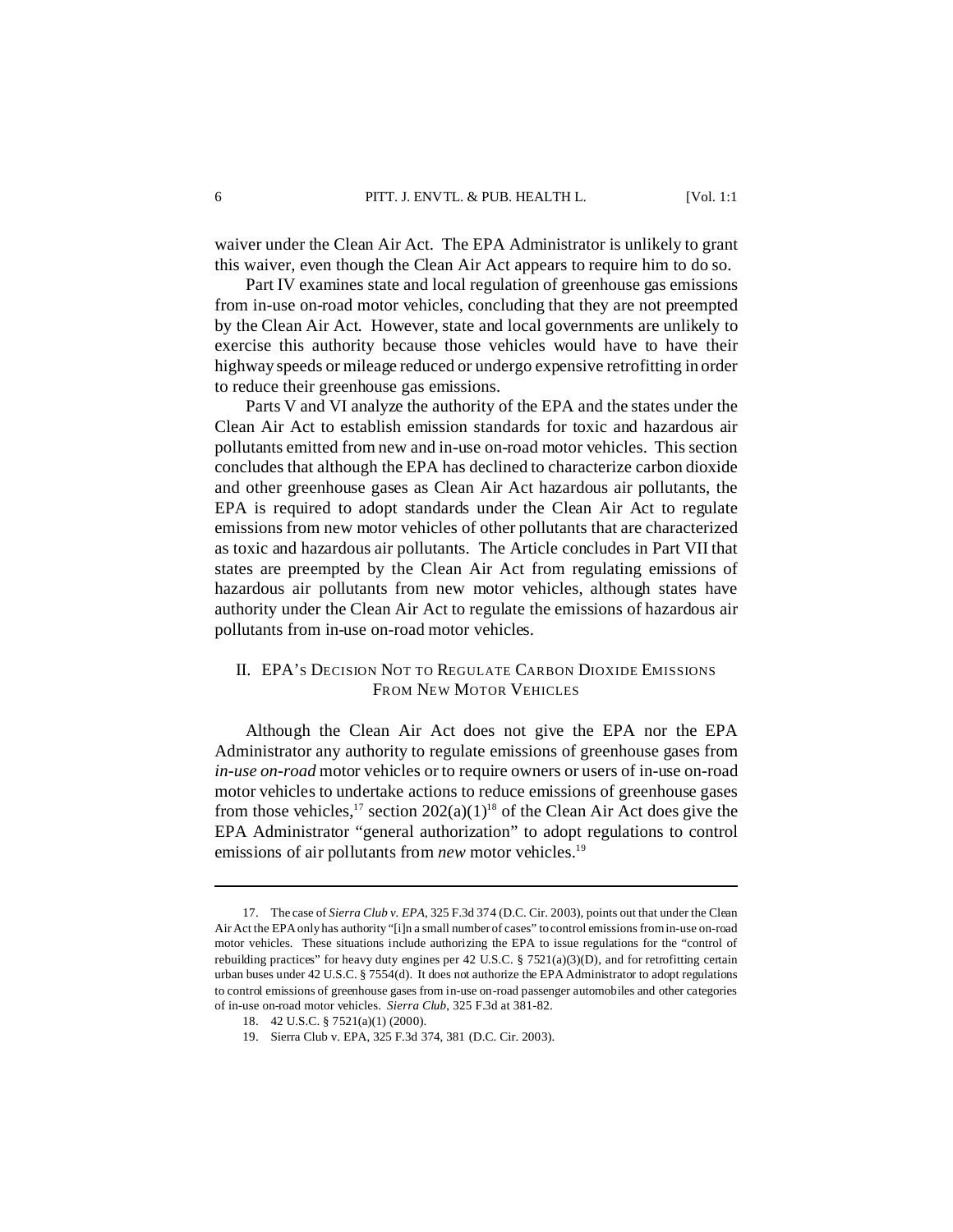However, the EPA Administrator in late 2003 denied a petition requesting that the EPA adopt standards under section  $202(a)(1)^{20}$  of the Clean Air Act to regulate the emissions of carbon dioxide and other greenhouse gases from new motor vehicles, on the grounds that he did not have authority under section 202(a)(1) to regulate greenhouse gas emissions from new motor vehicles and that, even if he did have such statutory authority, he did not believe that it was appropriate to do so at the time $^{21}$ . In reaching this decision, the EPA Administrator followed a memorandum of the EPA's General Counsel, in which the Counsel concluded that the Clean Air Act "does not authorize regulation to address climate change," and withdrew a 1998 memorandum by a previous EPA General Counsel that reached a contrary conclusion.<sup>22</sup>

In response to a judicial challenge to this EPA decision that was brought by twelve states, three cities, one American territory, and a number of environmental organizations, a majority of a divided three judge panel of the United States Court of Appeals for the District of Columbia held, in *Massachusetts v. EPA*, <sup>23</sup> that the EPA Administrator properly exercised his discretion under section  $202(a)(1)$  of the Clean Air Act in denying this petition.<sup>24</sup>

Section  $202(a)(1)$  of the Clean Air Act provides that, except as otherwise provided by section 202(b),<sup>25</sup> the EPA Administrator:

shall by regulation prescribe (and from time to time revise) . . . standards applicable to the emission of any air pollutant from any class or classes of new motor vehicles or new motor vehicle engines, which in his judgment cause, or contribute to, air pollution which

<sup>20.</sup> *Id.*; 42 U.S.C. § 7521(a)(1).

<sup>21.</sup> Control of Emissions from New Highway Vehicles and Engines, 68 Fed. Reg. 52,922 (Sept. 8, 2003).

<sup>22.</sup> *Id.* at 52,925.

<sup>23.</sup> Massachusetts v. EPA, 415 F.3d 50 (D.C. Cir. 2005), *reh'g denied*, 2005 U.S. App. LEXIS 26560 (D.C. Cir. 2005), *reh'g en banc denied*, 433 F.3d 66 (D.C. Cir. 2005), *cert. granted*, 2006 U.S. LEXIS 4910 (U.S. June 26, 2006) (No. 05-1120). Judge Tatel, joined by Judge Rogers, dissented from the denial of the petition for rehearing en banc, arguing that the issue of global warming raised by the case presents an issue of exceptional importance that makes en banc review appropriate and that "the panel's judgment permitted the EPA to consider policy matters unconnected to the standard set by Clean Air Act section  $202(a)(1)$ ... and to ignore record evidence of impending public harm and to refuse altogether to assess related risks." 433 F.3d at 67-68.

<sup>24.</sup> Massachusetts v. EPA, 415 F.3d 50 (D.C. Cir. 2005).

<sup>25.</sup> 42 U.S.C § 7521(b) (2000). Section 202(b) established specific numerical emissions standards, expressed in terms of grams of pollutants emitted per vehicle mile, for carbon monoxide, hydrocarbons and oxides of nitrogen for certain model year new motor vehicles and engines.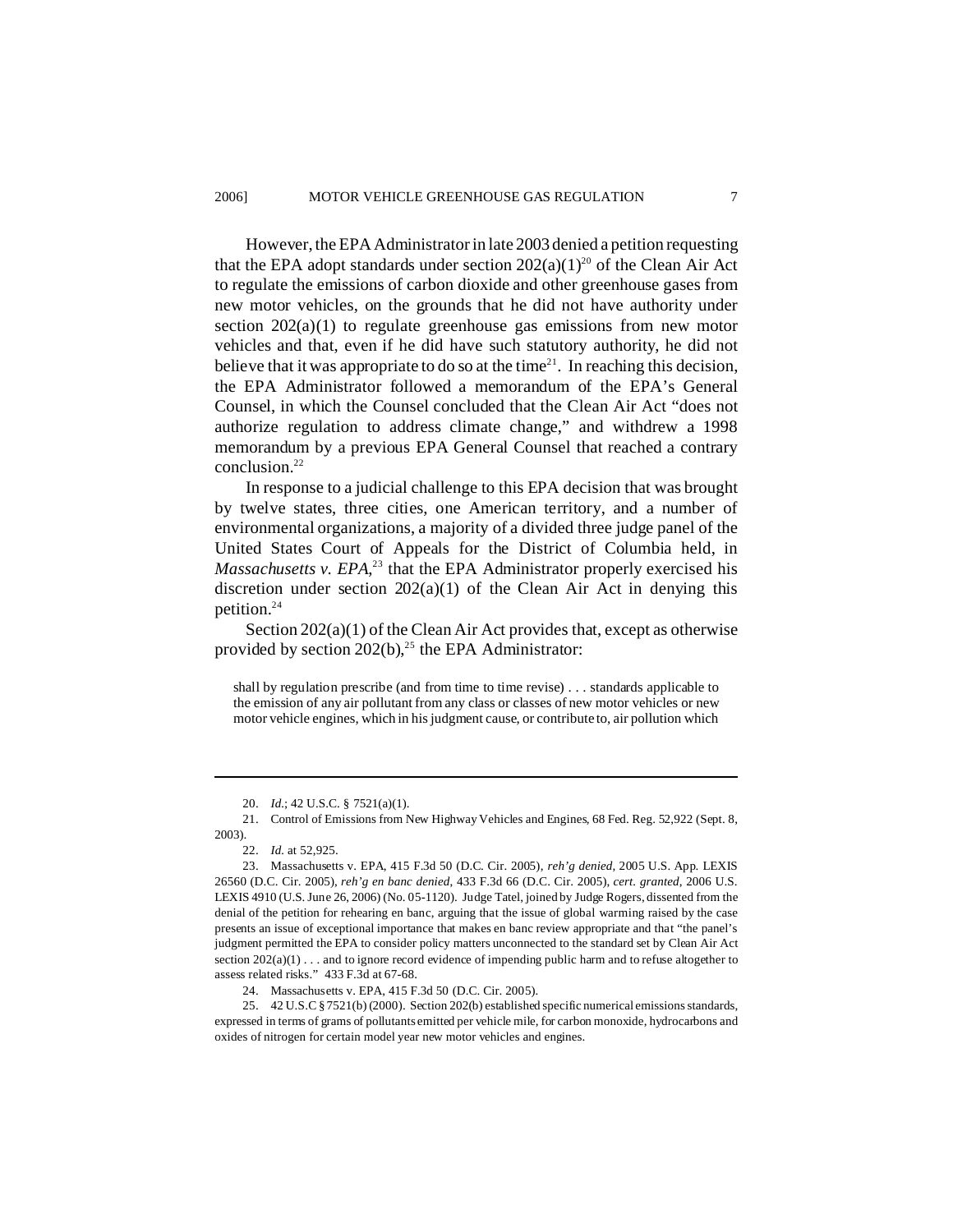may reasonably be anticipated to endanger public health or welfare. Such standards shall be applicable to such vehicles and engines for their useful life.<sup>26</sup>

Except with respect to imported vehicles or engines, the terms "new motor vehicle" and "new motor vehicle engine" are defined by section  $216(3)^{27}$  of the Clean Air Act as those for which "the equitable or legal title to which has never been transferred to the ultimate purchaser."<sup>28</sup>

Section  $302(g)^{29}$  of the Clean Air Act further provides that "[t]he term 'air pollutant' means any air pollution agent or combination of such agents, including any physical, chemical, biological, radioactive . . . substance or matter which is emitted into or otherwise enters the ambient air."<sup>30</sup> Section  $302(h)^{31}$  provides that:

Section 202(b)(1) of the Clean Air Act, however, does not specify either the level at which the EPA Administrator should set a standard for a particular pollutant under the section or the substantive criteria that he should consider in setting a standard for a particular air pollutant. Although section 202 specifies the level at which standards for different classes of motor vehicles

<sup>[</sup>a]ll language referring to effects on welfare includes, but is not limited to, effects on soils, water, crops, vegetation, manmade materials, animals, wildlife, weather, visibility, and climate, damage to and deterioration of property, and hazards to transportation, as well as effects on economic values and personal comfort and well-being, whether caused by transformation, conversion, or combination with other pollutants.<sup>3</sup>

<sup>26.</sup> *Id.* at § 7521(a)(1). For light duty vehicles, light duty vehicle engines, and light duty trucks (up to 3,750 LVW and up to 6,000 lbs. GWR), "useful life" is defined as a period of use of five years or fifty thousand miles (or the equivalent), whichever occurs first, except that "useful life" is defined as the period of ten years or one hundred thousand miles (or the equivalent), whichever occurs first, in the case of any requirement of section 202 of the Clean Air Act which first becomes applicable after November 15, 1990. *Id.* at § 7521(d). The "useful life" for any other motor vehicle or motor vehicle engine (other than motorcycles or motorcycle engines) is the same as for light duty vehicles, unless the EPA Administrator determines that a greater period of use or mileage is appropriate. The EPA Administrator is to determine the period of use for the "useful life" for any motorcycle or motorcycle engine. *Id.*

<sup>27.</sup> 42 U.S.C. § 7550(3).

<sup>28.</sup> Under this definition, a vehicle or engine no longer is new when it leaves a retail showroom after being sold to the ultimate user. Engine Mfrs. Ass'n v. EPA, 88 F.3d 1075, 1084 (D.C. Cir. 1996). In the case of imported vehicles or engines, the terms "new motor vehicle" and "new motor vehicle engine" are defined as ones "manufactured after the effective date of a regulation issued under section [202 of the Clean Air Act] which is applicable to such vehicle or engine (or which would be applicable to such vehicle or engine had it been manufactured for importation into the United States)." 42 U.S.C. § 7550(3).

<sup>29.</sup> 42 U.S.C. § 7602(g).

<sup>30.</sup> *Id.*

<sup>31.</sup> 42 U.S.C. § 7602(h).

<sup>32.</sup> *Id.*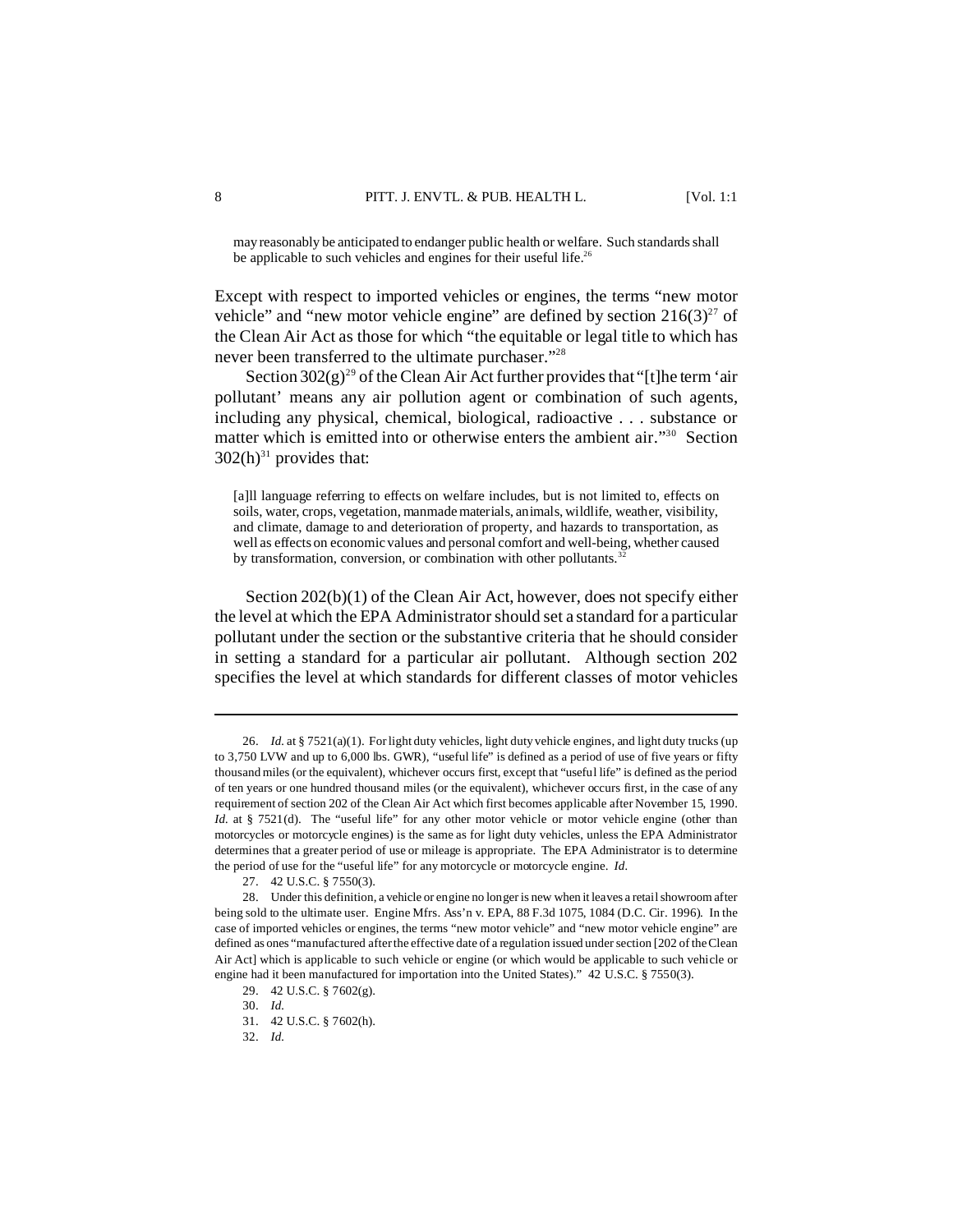should be set for some specified model years for emissions of hydrocarbons, carbon monoxide, oxides of nitrogen, and particulate matter, $33$  section 202 does not specify the level at which the EPA Administrator should set new motor vehicle emissions standards for carbon dioxide or other greenhouse gases (other than nitrous oxides).<sup>34</sup>

However, since the EPA Administrator is required to set standards under section  $202(a)(1)$  for emissions of a air pollutants from new motor vehicles which in his judgment cause, or contribute to, air pollution which may reasonably be anticipated to endanger public health or welfare, section  $202(a)(1)$  should be interpreted as implicitly requiring him to set a standard for emissions of carbon dioxide and other greenhouse gases at a level that will not endanger public health or welfare, taking into account the availability of requisite technology and the costs of compliance with the standard.

A section 202(a)(1) standard for emissions of greenhouse gases from new motor vehicles should be a standard that can be met with available technology and at a reasonable cost, because section  $202(a)(2)$  provides that any "[a]ny regulation prescribed under [section  $202(a)(1)$ ] (and any revision thereof) shall take effect after such period as the Administrator finds necessary to permit the development of the requisite technology, giving appropriate consideration to the cost of compliance within such period."<sup>35</sup>

One basis for the EPA's rejection of the petition, seeking to have the EPA set standards under section 202(a)(1) of the Clean Air Act for emissions of

<sup>33.</sup> 42 U.S.C. §§ 7521(a)(3), (b), (g), (h), (i), (j), (f), (n).

<sup>34.</sup> Section 202 specifies emission standards for oxides of nitrogen (which include nitrous oxide) for specified model years. Section 206 establishes a system for the testing of prototypes of new motor vehicles and new motor vehicle engines, and of new motor vehicles and engines under production on assembly lines, to determine if they comply with section 202 standards and EPA regulations promulgated under section 202. If the EPA determines that a tested prototype complies with the section 202 standards, it issues a certificate of conformity for that vehicle or engine to the manufacturer. 42 U.S.C. § 7525(a)(1). The sale of a new motor vehicle or engine is unlawful without such a certificate of conformity. 42 U.S.C. § 7522(a)(1). Section 207 of the Clean Air Act imposes defect and performance warranties on manufacturers of new motor vehicles and engines. 42 U.S.C. § 7541; Motor & Equip. Mfrs. Ass'n v. EPA, 627 F.2d 1095, 1102-03 (D.C. Cir. 1979). The defect warranty, 42 U.S.C. § 7541(a), requires manufacturers to warrant to purchasers that each new motor vehicle or engine is designed, manufactured and equipped to conform to section 202 standards and is free of defects in materials and workmanship which would cause a motor vehicle or engine to fail to conform to the standards for its useful life (as defined under section 202(d) of the Act, 42 U.S.C. § 7521(d)). The performance warranty, 42 U.S.C. § 7541(b), requires a manufacturer to be responsible for the costs of remedying any failure of an emission control device or system in the vehicle or engine that results in a failure to conform with section 202 standards during the warranty period defined by section 207(i), 42 U.S.C. § 7541(i), if the vehicle or engine has been maintained in accordance with the manufacturer's written maintenance instructions required by section 207(c)(3), 42 U.S.C. § 7541(c)(3).

<sup>35.</sup> 42 U.S.C. § 7521(a)(2).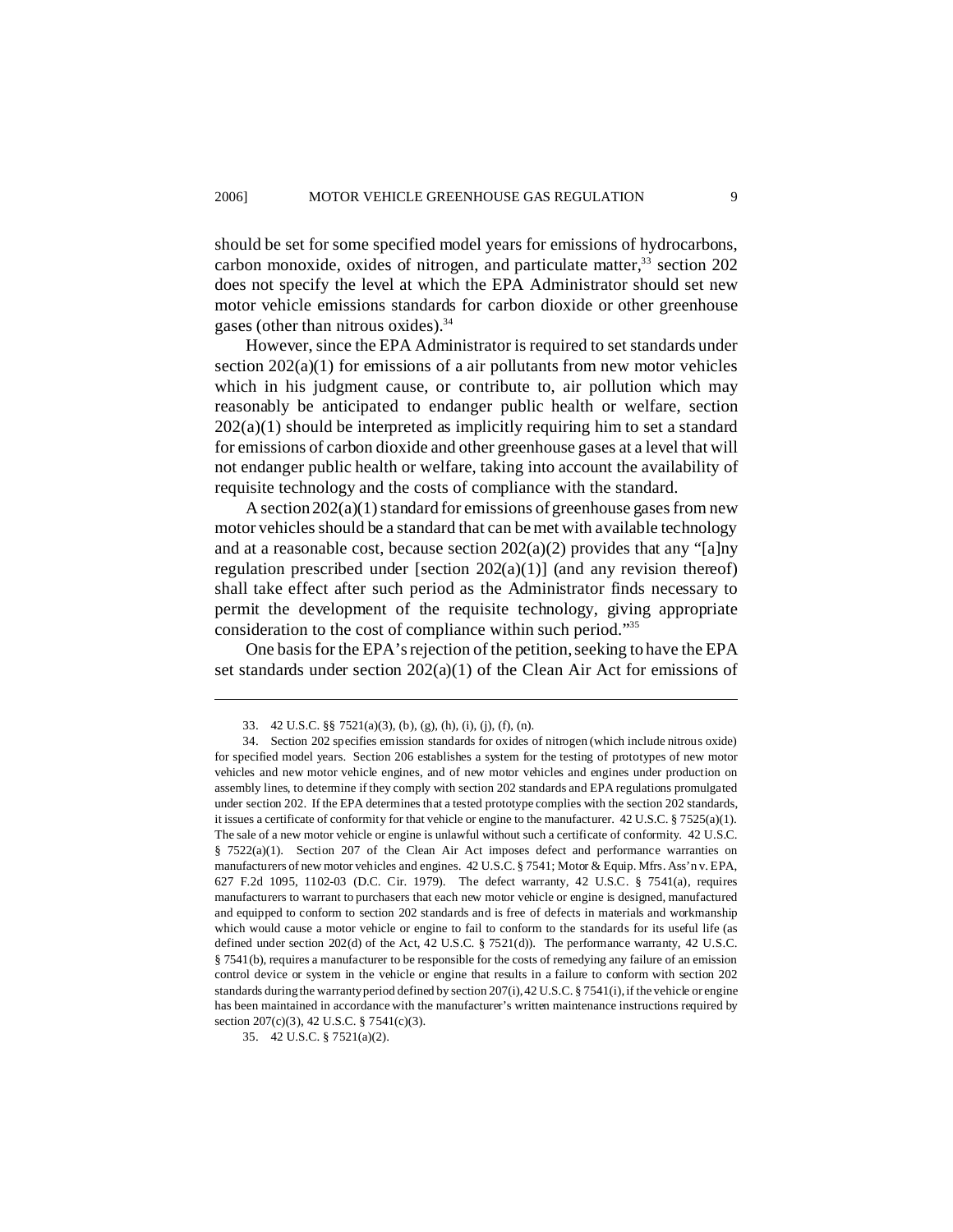carbon dioxide from new motor vehicles, was that the EPA does not have statutory authority under section  $202(a)(1)$  to regulate greenhouse gas emissions from new motor vehicles because emissions of greenhouse gases (such as carbon dioxide, methane, nitrous oxides and hydrofluorocarbons) are not emissions of "air pollutants" within the meaning of section 202(a)(1) of the Clean Air Act.<sup>36</sup>

Judge Randolph held in *Massachusetts v. EPA* that the EPA Administrator properly exercised his discretion in denying the petition. He assumed "*arguendo* that EPA has statutory authority to regulate greenhouse gases from new motor vehicles,"<sup>37</sup> but held that "the EPA Administrator properly exercised his discretion under  $\S 202(a)(1)$  [of the Clean Air Act] in denying the petition for rulemaking"<sup>38</sup> and therefore denied four of the petitions for review of the EPA Administrator's decision and dismissed four other petitions for review of the EPA Administrator's decision.<sup>39</sup> Judge Sentelle dissented in part, in *Massachusetts v. EPA*, on the ground that the petitioners did not have standing to sue<sup>40</sup> but he concurred in the judgment to deny four petitions for review and to dismiss four others.<sup>41</sup>

In dissent, however, Judge Tatel asserted that the EPA does have statutory authority under section 202(a)(1) of the Clean Air Act to set standards for greenhouse gas emissions from new motor vehicles <sup>42</sup> and that the EPA improperly exercised its discretion under section 202(a)(1) in deciding not to set standards for carbon dioxide emissions from new motor vehicles.<sup>43</sup>

Judge Tatel, citing *Chevron U.S.A., Inc. v. Natural Resources Defense Council*, <sup>44</sup> initially noted that in interpreting how a federal statute applies to "the precise question at issue" a court must give effect to the intention of

<sup>36.</sup> Control of Emissions From New Highway Vehicles and Engines, 68 Fed. Reg. 52,922, 52,928 (Sept. 8, 2003).

<sup>37.</sup> Massachusetts v. EPA, 415 F.3d 50, 56 (D.C. Cir. 2005).

<sup>38.</sup> *Id.* at 58.

<sup>39.</sup> *Id.* at 58-59. The four petitions that were dismissed challenged the memorandum of the EPA's General Counsel upon which the EPA Administrator had relied in denying the petition for rulemaking under section 202(a)(1). *Id.* at 54. Judge Randolph indicated that this memorandum of the EPA General Counsel was not "final action" of the EPA Administrator that was subject to judicial review under section 307(b)(1), 42 U.S.C. § 7607(b)(1), of the Clean Air Act. 415 F.3d at 54.

Judge Randolph also discussed whether any of the petitioners had standing to bring the challenge to the EPA Administrator's denial of the petition for rulemaking. 415 F.3d at 55-57. However, "Judge Randolph [did] not resolve whether petitioners [had] standing." *Id.* at 61 (Tatel, J., dissenting).

<sup>40.</sup> *Id.* at 59-60 (Sentelle, J., dissenting in part and concurring in the judgment).

<sup>41.</sup> *Id.* at 60, 61.

<sup>42.</sup> 415 F.3d at 61-62, 67-68 (Tatel, J., dissenting).

<sup>43.</sup> *Id.* at 62, 81, 82.

<sup>44.</sup> 467 U.S. 837 (1984).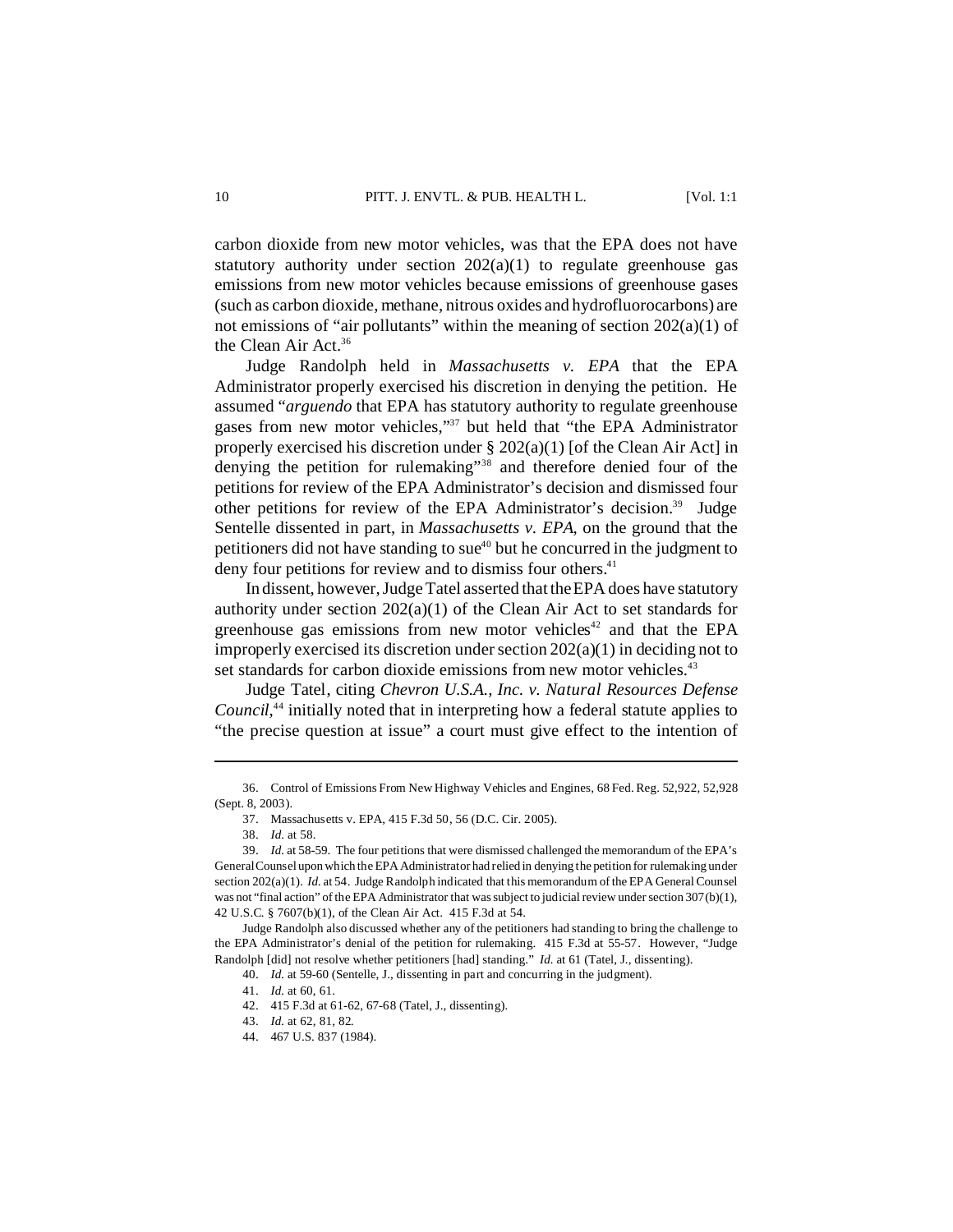Congress on that question, with the inquiry beginning with the statute's plain language.<sup>45</sup> He then reasoned that the "exceedingly broad language" of the Clean Air Act's previously-quoted definition of "air pollutant" (in section  $302(g)^{46}$  of the Clean Air Act) "plainly covers [greenhouse gases] emitted from motor vehicles: they are 'physical [and] chemical . . . substances or matter . . . emitted into . . . the ambient air."<sup>47</sup> Judge Tatel did not mention the EPA Administrator's argument<sup>48</sup> that in order for a substance to be an "air" pollutant" under section  $302(g)$ 's definition "it must be an 'agent' of 'air pollution.'" However, the EPA Administrator did not explain in his decision how he defines "agent" and why carbon dioxide and other greenhouse gases are not "agents" of "air pollution" within the meaning of section  $302(g)$  of the Clean Air Act.

In support of his conclusion that greenhouse gases plainly are "air pollutants" under the Clean Air Act, Judge Tatel also noted<sup>49</sup> that section  $103(g)$ ,<sup>50</sup> added to the Clean Air Act in 1990, "explicitly included [carbon] dioxide] in a partial list of 'air pollutants,'" in a provision instructing the EPA Administrator to conduct research on "nonregulatory strategies and technologies for preventing or reducing multiple air pollutants, including sulfur oxides, nitrogen oxides, heavy metals, PM-10 (particulate matter), carbon monoxide, and carbon dioxide, from stationary sources, including fossil fuel power plants."<sup>51</sup> Judge Tatel, however, did not mention, as did the EPA Administrator<sup>52</sup> in his decision not to regulate greenhouse gas emissions under section  $202(a)(1)$  of the Clean Air Act, that section  $103(g)$  provides that "[n]othing in this subsection shall be construed to authorize the imposition on any person of air pollution control requirements."<sup>53</sup> This provision, however, does not prohibit the EPA Administrator from imposing carbon dioxide air pollution control requirements under other sections of the Clean Air Act.

On the basis of this analysis of the plain language of the Clean Air Act, Judge Tatel reasoned that both a court and an agency:

<sup>45.</sup> Massachusetts v. EPA, 415 F.3d at 67 (Tatel, J., dissenting).

<sup>46.</sup> 42 U.S.C. § 7602(g) (2000).

<sup>47.</sup> 415 F.3d at 67 (Tatel, J., dissenting).

<sup>48.</sup> Control of Emissions from New Highway Vehicles and Engines, 68 Fed. Reg. 52,922, 52,928 (Sept. 8, 2003).

<sup>49.</sup> 415 F.3d at 67 (Tatel, J., dissenting).

<sup>50.</sup> 42 U.S.C. § 7403(g).

<sup>51.</sup> *Id.*

<sup>52.</sup> Control of Emissions From New Highway Vehicles and Engines, 68 Fed. Reg. at 52,926.

<sup>53.</sup> 42 U.S.C. § 7403(g).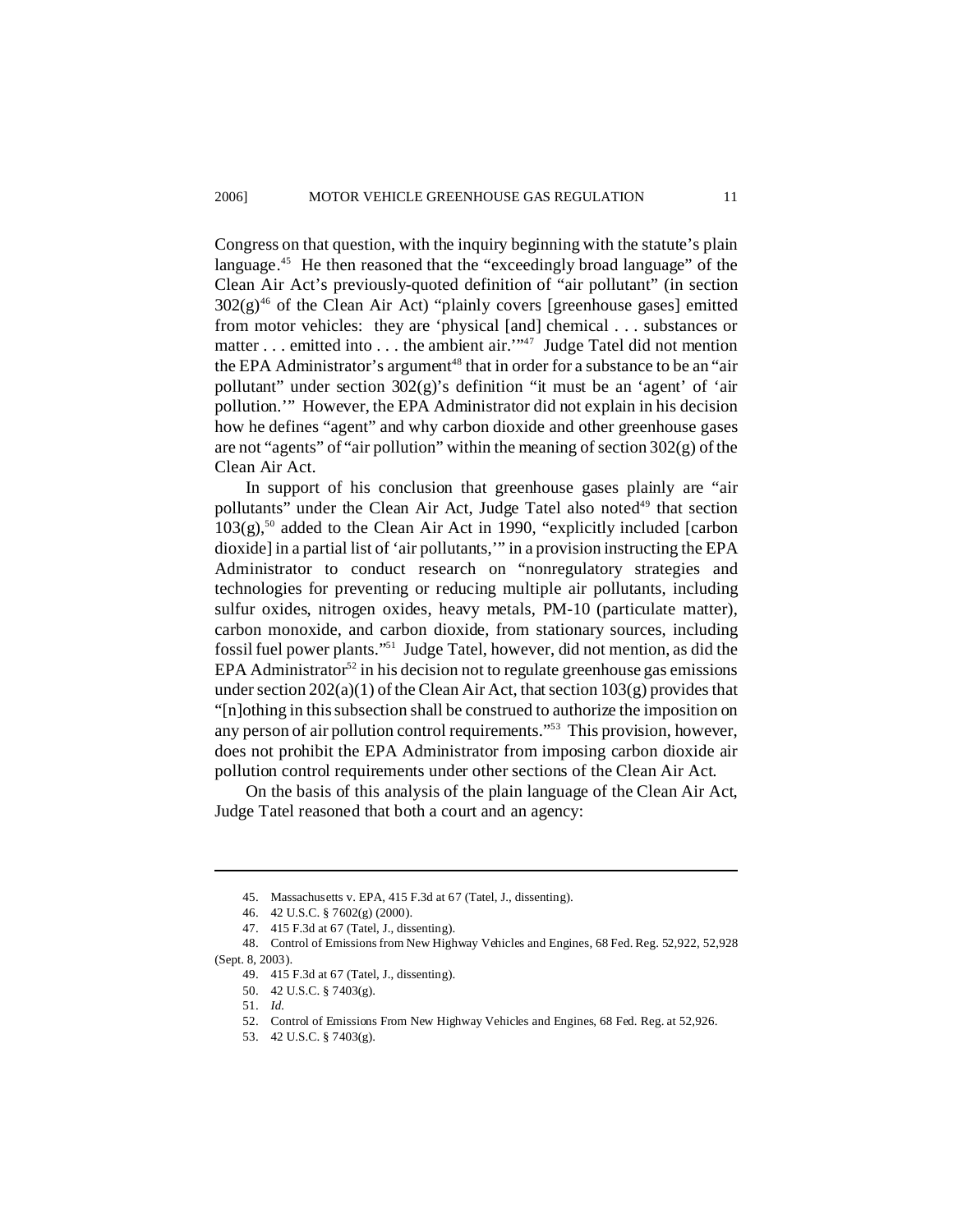[f]aced with such language . . . would normally end the analysis here and conclude that [greenhouse gases] are "air pollutants," since "we 'must presume that a legislature says in a statute what it means and means in a statute what it says . . . . When the words of a statute are unambiguous . . . this first canon is also the last: judicial inquiry is complete.""

Judge Tatel added that this analysis is "what courts typically call *Chevron* step one."<sup>55</sup>

Judge Tatel is correct that a court must follow the clear and unambiguous language in a federal statute, because under *Chevron*<sup>56</sup> "[i]f the intent of Congress is clear [as to whether a federal statute addresses the precise question at issue in a case], that is the end of the matter; for the court, as well as the agency [which administers the statute], must give effect to the unambiguously expressed intent of Congress."<sup>57</sup> Under this principle, which often is referred to as *Chevron* step one, a court may determine if a statute is clear and unambiguous on the basis of both its plain language and the "traditional tools of statutory construction,"<sup>58</sup> including evidence of legislative intent such as that found in a statute's legislative history.<sup>59</sup> If the court finds that Congress's intent as to a statute's application to a precise question is clear and unambiguous, the court must follow this clear and unambiguous Congressional intent and is not permitted to follow a differing interpretation of the statute by the administrative agency charged with enforcement of the statute. However, if the court finds that the statute is silent or ambiguous with respect to the specific issue, the court, under an approach referred to as *Chevron* step two, is required to follow the administrative agency's interpretation of the statute if that interpretation is expressed in a formal agency rule or formal adjudication decision<sup>60</sup> and is a reasonable interpretation

<sup>54.</sup> 415 F.3d at 67-68 (Tatel, J., dissenting) (quoting Conn. Nat'l Bank v. Germain, 503 U.S. 249, 253-54 (1992)) (omissions in original).

<sup>55.</sup> Judge Tatel had cited *Chevron* earlier in his dissent for the proposition that "if a court, employing traditional tools of statutory construction, ascertains that Congress had an intention on the precise question at issue, that intention is the law and must be given effect." 415 F.3d at 67 (citing Chevron U.S.A., Inc. v. Natural Res. Def. Council, 467 U.S. 837, 843 n.9 (1984)).

<sup>56.</sup> 467 U.S. 837 (1984).

<sup>57.</sup> *Chevron*, 467 U.S. at 842.

<sup>58.</sup> *Id.* at 843 n.9.

<sup>59.</sup> Engine Mfrs. Ass'n v. EPA, 88 F.3d 1075, 1088 (D.C. Cir. 1996) ("Thus if apparently plain language compels an 'odd result,' the court may refer to evidence of legislative intent other than the text itself, such as the legislative history. Public Citizen v. Department of Justice, 491 U.S. 440, 454 (1989) (quoting Green v. Bock Laundry Mach. Co., 490 U.S. 504, 509 (1989)).").

<sup>60.</sup> Christensen v. Harris County, 529 U.S. 576, 587 (2000).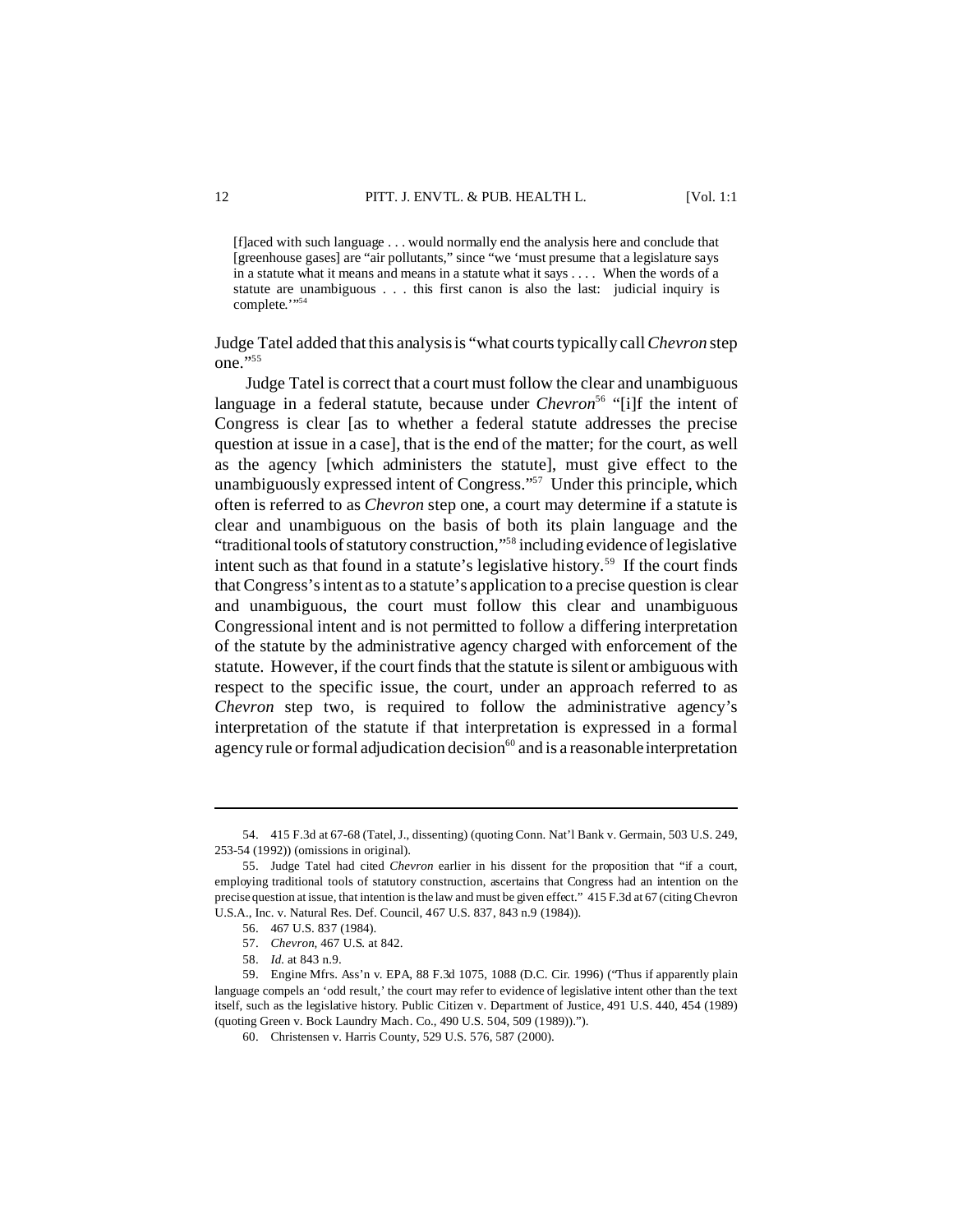of the silent or ambiguous statute, taking into account the purposes and structure of the statute.<sup>61</sup>

Judge Tatel correctly found under *Chevron* step one that carbon dioxide and other greenhouse gases are "air pollutants" under section 302(g) and  $202(a)(1)$  of the Clean Air Act, because the "exceedingly broad language [of section  $302(g)$ 's definition of "air pollutant"] plainly covers [greenhouse gases] emitted from motor vehicles: they are 'physical [and] chemical . . . substances or matter . . . emitted into . . . the ambient air.'"<sup>62</sup> As Judge Tatel added later in his dissent, "section  $103(g)$  [of the Clean Air Act] explicitly calls [carbon dioxide] an 'air pollutant,'" <sup>63</sup> and "Congress [in the Clean Air Act] gave EPA broad authority to regulate all harmful pollutants, as section  $202(a)(1)$ 's text makes clear. Congress did so intentionally, deeming it 'not appropriate to exempt certain pollutants' from the Act's 'comprehensive protections.'"<sup>64</sup> Consequently, because Congress has clearly expressed its intent, in the plain language and legislative history of the Clean Air Act, that carbon dioxide and other greenhouse gases are "air pollutants" for purposes of section 202(a)(1), a court is required by the *Chevron* step one doctrine to follow Congress's clearly expressed intent and to disregard an administrative agency's differing interpretation of the statute.

Nevertheless, Judge Tatel explained that the EPA was "[u]nswayed by what it calls 'narrow semantic analyses'"65 and:

claims that a "more holistic analysis . . . [of] the text, structure, and history of the CAA as a whole, as well as the context provided by other legislation that is specific to climate change," justifies its conclusion that it cannot regulate [greenhouse gases] like [carbon dioxide] for their effects on climate change.<sup>66</sup>

Judge Tatel responded to this argument by stating that for the EPA "[t]o disregard the Act's plain text in this way, EPA needs an 'extraordinarily convincing justification,'"<sup>67</sup> because for the EPA "to avoid a literal interpretation at *Chevron* step one, it must show either that, as a matter of historical fact, Congress did not mean what it appears to have said, or that, as

<sup>61.</sup> Babbitt v. Sweet Home Chapter of Communities for a Great Or., 515 U.S. 687 (1995).

<sup>62.</sup> Massachusetts v. EPA, 415 F.3d 50, 67 (D.C. Cir. 2005) (Tatel, J., dissenting) (quoting Conn. Nat'l Bank v. Germain, 503 U.S. 249, 253-54 (1992)) (omissions in original).

<sup>63.</sup> Massachusetts v. EPA, 415 F.3d at 72.

<sup>64.</sup> *Id.* at 71.

<sup>65.</sup> *Id.* at 68 (quoting Respondent's Brief at 55 (No. 03-1361)).

<sup>66.</sup> *Id.* (quoting Respondent's Brief at 25-26 (No. 03-1361)).

<sup>67.</sup> 415 F.3d at 68 (Tatel, J., dissenting) (quoting Appalachian Power Co. v. EPA, 249 F.3d 1032,

<sup>1041 (</sup>D.C. Cir. 2001)).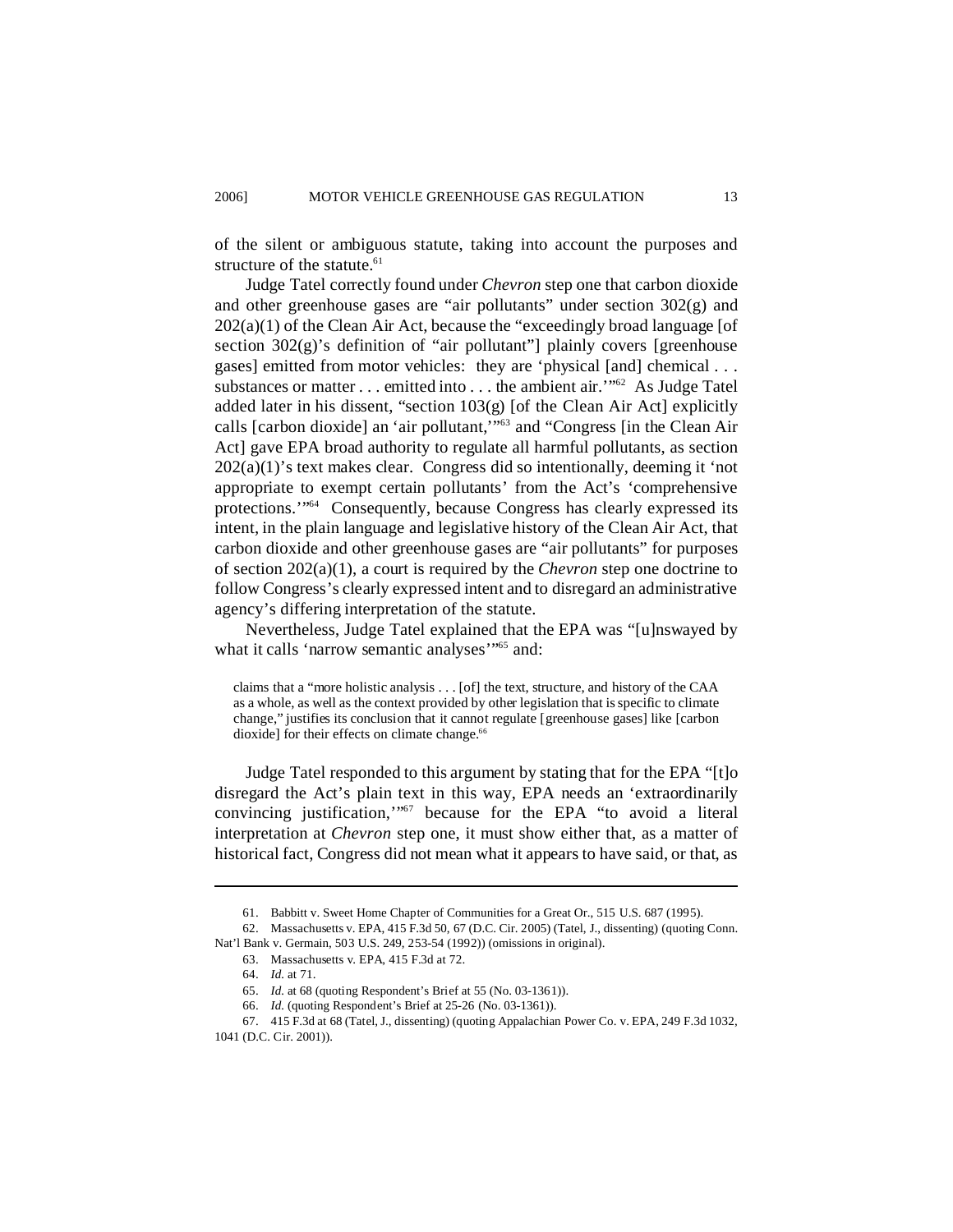a matter of logic and statutory structure, it almost surely could not have meant it."68

Judge Tatel's source for the "extraordinarily convincing justification" standard is *Appalachian Power Co. v. EPA*, <sup>69</sup> a decision by the United States Court of Appeals for the District of Columbia. In a passage that was followed by a reference to *Chevron* step one,<sup>70</sup> the court in *Appalachian Power Co.* stated that "[r]eading a statute contrary to its seemingly clear meaning is permissible 'if the literal application of a statute will produce a result demonstrably at odds with the intentions of its drafters,'"<sup>71</sup> but that a court "will not, however, invoke this rule to ratify an interpretation that abrogates the enacted statutory text absent an extraordinarily convincing justification."<sup>72</sup> The "demonstrably at odds" phrase in this quotation is from the Supreme Court's 1989 decision in *United States v. Ron Pair Enterprises, Inc.*, <sup>73</sup> which held, without citing or discussing *Chevron*, that "[t]he plain meaning of legislation should be conclusive, except in the 'rare cases [in which] the literal application of a statute will produce a result demonstrably at odds with the intention of its drafters.'"<sup>74</sup>

Judge Tatel discussed four justifications that the EPA advocated for "abandoning the [Clean Air] Act's text,"<sup>75</sup> but he found that "[n]one of these reasons provides a convincing justification—let alone an 'extraordinarily convincing' one—for EPA's counter-textual position." <sup>76</sup> Consequently, he concluded that these four justifications are insufficient grounds for disregarding his initial conclusion under *Chevron* step one, and he therefore found that "[greenhouse gases] plainly fall within the meaning of 'air

<sup>68.</sup> 415 F.3d at 68 (Tatel, J. dissenting) (quoting Engine Mfrs. Ass'n v. EPA, 88 F.3d 1075, 1089 (D.C. Cir. 1996)). The court in *Engine Manufacturers Ass'n* did not cite any Supreme Court decisions or any other court decisions in support of this principle. Prior to the statement of this principle, the court in *Engine Manufacturers Ass'n* stated that "[t]he court's role is not to 'correct' the text so that it better serves the statute's purposes, for it is the function of the political branches not only to define the goals but also to choose the means for reaching them." 88 F.3d at 1089 (citations omitted).

<sup>69.</sup> 249 F.3d 1032 (D.C. Cir. 2001).

<sup>70.</sup> *Id.* at 1041.

<sup>71.</sup> *Id.* (quoting Mova Pharm. Corp. v. Shalala, 140 F.3d 1060, 1068 (D.C. Cir. 1998)).

<sup>72.</sup> *Id.* ("[t]he court's role is not to 'correct' the text so that it better serves the statute's purposes) (quoting *Engine Mfrs. Ass'n*, 88 F.3d 1075 at 1089); *see supra* note 68.

<sup>73.</sup> 489 U.S. 235 (1989).

<sup>74.</sup> *Id.* at 242 (quoting Griffin v. Oceanic Contractors, Inc., 458 U.S. 564, 571 (1982)).

<sup>75.</sup> 415 F.3d at 68 (Tatel, J., dissenting).

<sup>76.</sup> *Id.*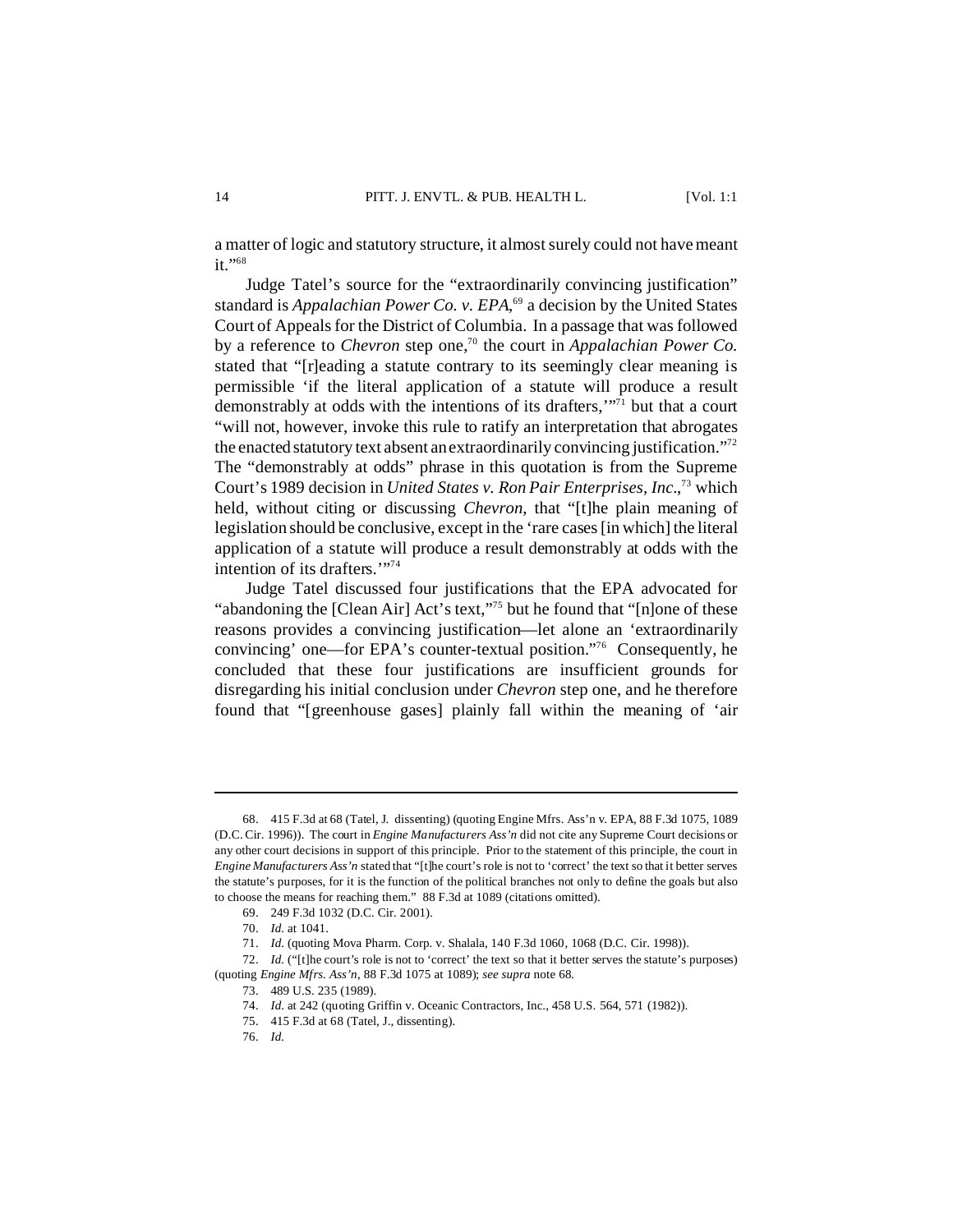pollutant' in section  $302(g)$  and therefore in section  $202(a)(1)$  [of the Clean Air Act]."77

The EPA's first justification for not defining "air pollutants" under the Clean Air Act to include greenhouse gases was that "since the 1965, 1970, and 1977 Congresses [that enacted amendments to the Clean Air Act] were not specifically concerned with global warming, the Act cannot apply to [greenhouse gases]."<sup>78</sup> Although Judge Tatel conceded that the legislative history of the 1965, 1970 and 1977 Clean Air Acts contain only "a few stray references to human-forced climate change,"<sup>79</sup> he noted that "in those years the scientific understanding of the issue was nascent at best."<sup>80</sup> Judge Tatel concluded that "EPA errs in suggesting that because Congress may not have precisely foreseen global warming, the [Clean Air] Act provides no authorization for [greenhouse gas] regulation,"<sup>81</sup> pointing out that the definition of "air pollutants" under section  $302(g)$  "enables the Act to apply to new air pollution problems as well as existing ones,"<sup>82</sup> and that Congress in 1970, in adding section  $302(h)^{83}$  to the Clean Air Act, "expressly instructed EPA to be on the lookout for climate-related problems in evaluating risks to 'welfare."<sup>84</sup>

The EPA's second justification for not applying section  $202(a)(1)$  to greenhouse gases was that "for practical and policy reasons global warming should be dealt with through specifically tailored statutes . . . [because] a statute aimed solely at global warming would deal with the problem more effectively than one aimed generally at air pollution."<sup>85</sup> Judge Tatel rejected this second reason on the grounds that the EPA "may not 'avoid the Congressional intent clearly expressed in the [statutory] text simply by asserting that its preferred approach would be better policy.'" <sup>86</sup> The EPA tried to strengthen this second reason "by claiming that because the 1977 and 1990 Congresses enacted provisions [amending the Clean Air Act] specific to

<sup>77.</sup> *Id.* at 73.

<sup>78.</sup> *Id.* at 68.

<sup>79.</sup> *Id.* (citing 111 CONG. REC. 25061 (Sept. 24, 1965) (statement of Rep. Helstoski); 116 CONG. REC. 32914 (Sept. 21, 1970) (report introduced in the record by Sen. Boggs)).

<sup>80.</sup> 415 F.3d at 68.

<sup>81.</sup> *Id.*

<sup>82.</sup> *Id.* (the Supreme Court has stated that "[t]he fact that a statute can be applied in situations not expressly anticipated by Congress does not demonstrate ambiguity. It demonstrates breadth." (quoting PGA Tour, Inc. v. Martin, 532 U.S. 661, 689 (2001)).

<sup>83.</sup> 42 U.S.C. § 7602(h) (2000); *see supra* text accompanying notes 31-32.

<sup>84.</sup> 415 F.3d at 69.

<sup>85.</sup> *Id.*

<sup>86.</sup> *Id.* (quoting Engine Mfrs. Ass'n v. EPA, 88 F.3d 1075, 1089 (D.C. Cir. 1996)).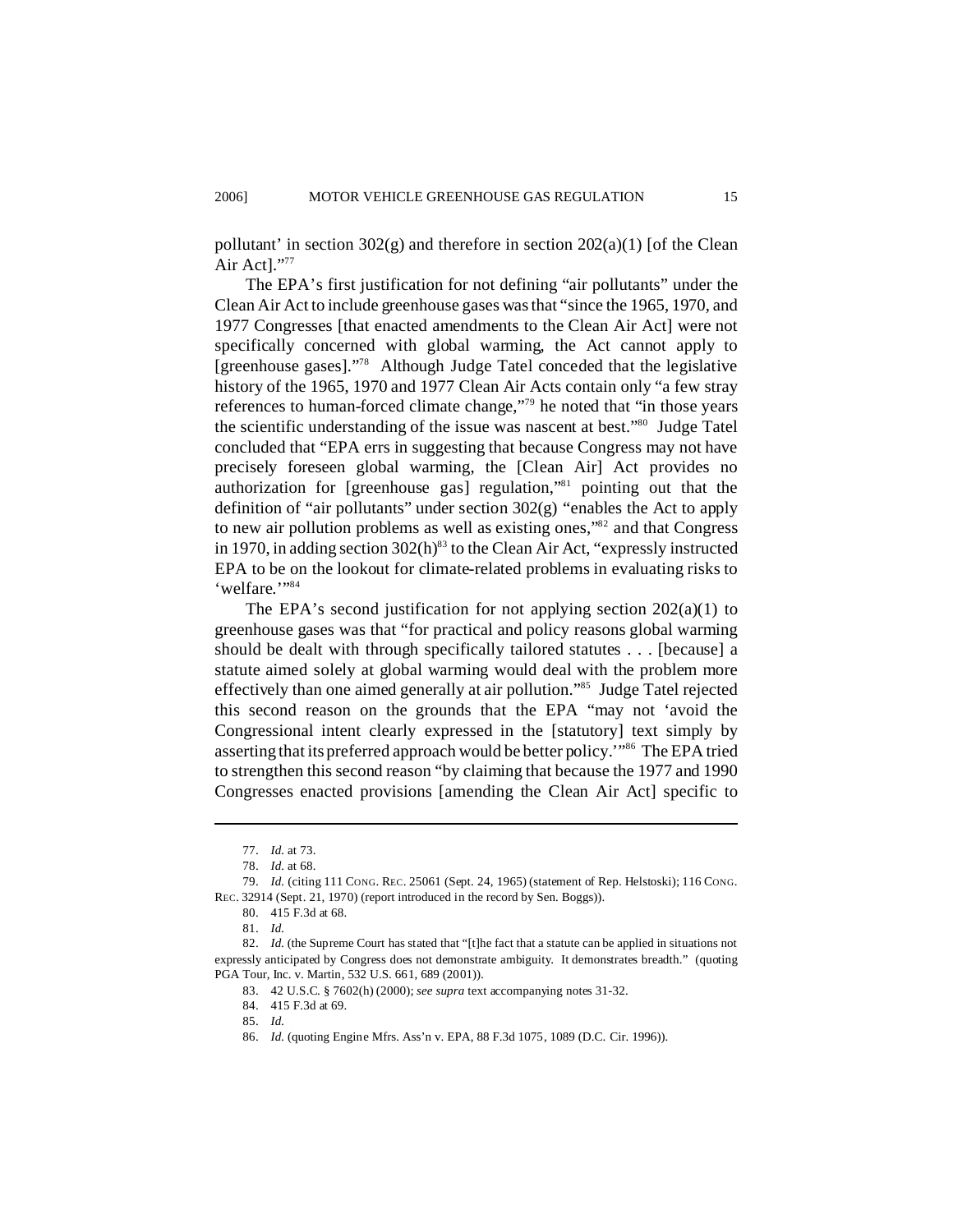another global pollution problem—depletion of stratospheric ozone—we must infer that the Act's general provisions do not cover such global problems."<sup>87</sup> Judge Tatel noted that Congress in 1977 enacted legislation<sup>88</sup> that made clear that "nothing in this [ozone-specific] part shall be construed to alter or affect the authority of the [EPA] Administrator . . . under any other provision of this Act,"<sup>89</sup> and found "nothing in the 1990 Congress's enactment of other provisions specific to stratospheric ozone, *see* 42 U.S.C. §§ 7671 to 7671q, indicating it thought the EPA lacked authority under general provisions like section 202 to regulate emissions contributing to global pollution."<sup>90</sup>

Judge Tatel rejected the EPA's unworkability argument in support of its second justification, because the "EPA acknowledges . . . [that] regulating [carbon dioxide] emissions from automobiles is perfectly feasible" and practical through improved fuel economy.<sup>91</sup> This argument was premised upon a contention that state regulation of carbon dioxide emissions, under state implementation plans adopted under section  $110^{92}$  of the Clean Air Act, would be "unworkable." As discussed in Part IV of this Article.<sup>93</sup> states would be required to regulate emissions of carbon dioxide under section 110 state implementation plans if carbon dioxide was listed as a criteria pollutant under section  $108<sup>94</sup>$  of the Clean Air Act and the EPA established national ambient air quality standards for carbon dioxide under section 109(b). <sup>95</sup> The EPA asserted that states would be unable to achieve national ambient air quality standards for carbon dioxide under state implementation plans because carbon dioxide "disperses relatively evenly throughout the lower atmosphere,

<sup>87.</sup> 415 F.3d at 69.

<sup>88.</sup> Clean Air Act of 1977, Pub. L. No. 95-95, § 158, 91 Stat. 685, 730 (1977).

<sup>89.</sup> *Id.*

<sup>90.</sup> 415 F.3d at 69. Judge Tatel also noted that a House Committee had stated in 1977 that it believed that prior to the enactment in 1977 of Clean Air Act provisions aimed specifically at ozone depletion, the EPA already had authority under an existing general provision of the Clean Air Act to regulate emissions of pollutants to protect stratospheric ozone, H.R. REP. NO. 95-294, at 102 (1977), and that Congress had enacted provisions, 42 U.S.C. §§ 7651 to 7651o, to deal specifically with certain regional pollutants to control acid rain even though the EPA already had authority to regulate such pollutants under general Clean Air Act provisions. 415 F.3d at 69.

<sup>91.</sup> 415 F.3d at 70.

<sup>92.</sup> 42 U.S.C. § 7410 (2000).

<sup>93.</sup> *Infra* notes 288-96 and accompanying text.

<sup>94.</sup> 42 U.S.C. § 7408.

<sup>95.</sup> *Id.* at § 7409(b). Part IV of this article, *infra* notes 288-98 and accompanying text, discusses regulations that a state might include in a state implementation plan adopted under section 110 of the Clean Air Act, to control emissions of carbon dioxide from in-use on-road vehicles, if carbon dioxide was listed as a criteria pollutant under section 108 of the Act and the EPA established national ambient air quality standards for carbon dioxide under section 109 of the Act.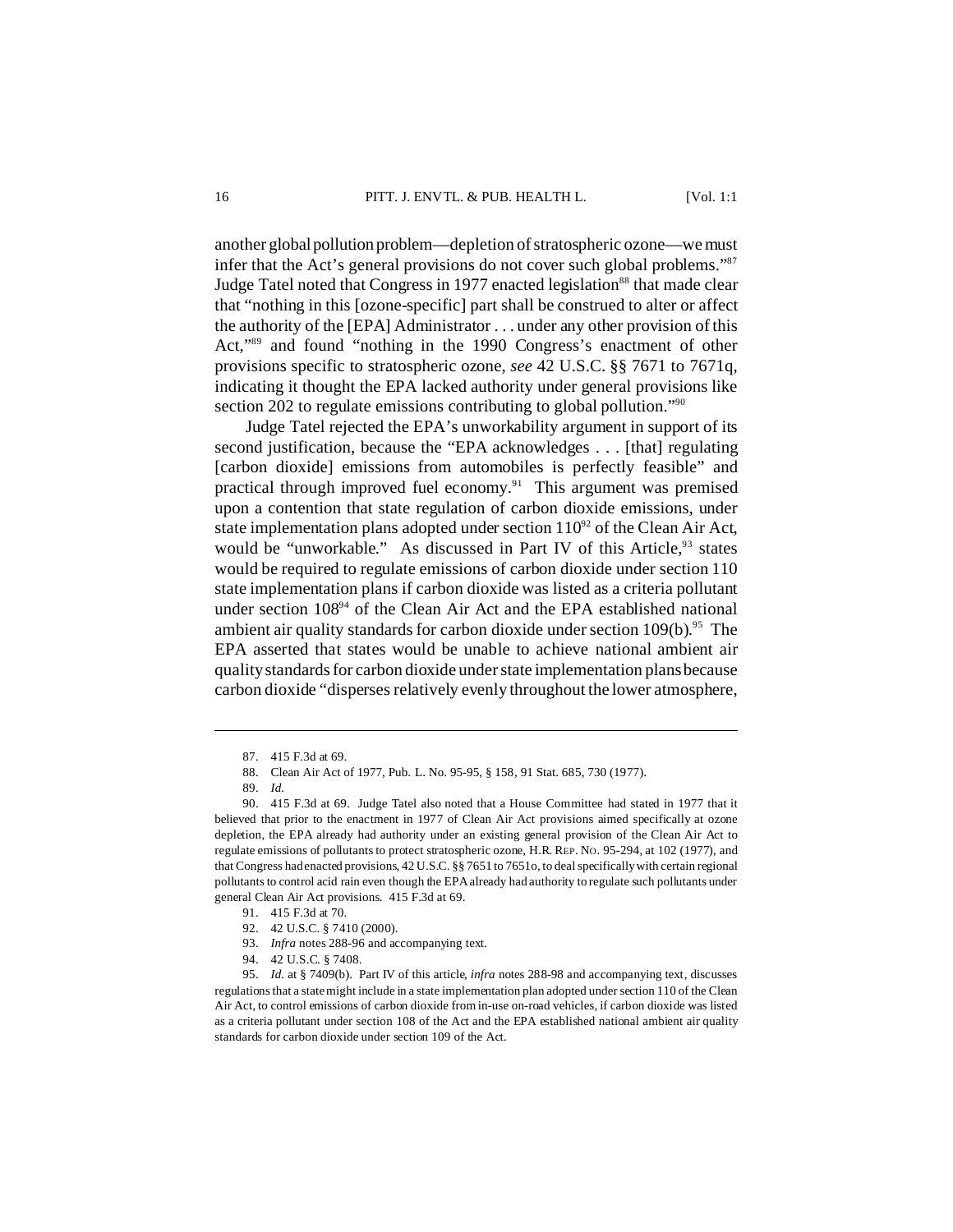[so] states would have only minimal control over their atmospheric [carbon] dioxide] concentrations and thus over whether they meet the [carbon dioxide national ambient air quality standards]."<sup>96</sup> This unworkability argument was premised upon a contention that because regulation of carbon dioxide emissions would be unworkable under section 110 state implementation plans, the EPA is not authorized to regulate greenhouse gas emissions under section  $202(a)(1)$  or any of the other general provisions of the Clean Air Act.<sup>97</sup> Judge Tatel concluded, however, that the unworkability of section 110 state implementation plans "would justify at most an exception limited to the particular unworkable provision" under the "absurd-results canon."<sup>98</sup>

As its third justification for not considering greenhouse gases to be "air pollutants" subject to regulation under section 202(a)(1) of the Clean Air Act, the EPA relied upon *FDA v. Brown & Williamson Tobacco Corp.*, <sup>99</sup> which the EPA argued supported the proposition "that Congress's passage of legislation calling for study of climate change, along with Congress's failure to pass any provisions [for the Clean Air Act] tailored solely to regulating [greenhouse gases], demonstrates that the [Clean Air Act] cannot apply to [greenhouse gases]."<sup>100</sup> The EPA's argument in support of this third reason relied upon the following specific congressional action and inaction:

(1) . . . all direct references to [carbon dioxide] or global warming in the 1990 [Clean Air Act] amendments appear in nonregulatory provisions; (2) . . . other congressional acts such as the 1978 National Climate Program Act, the 1987 Global Climate Protection Act, the 1990 Global Change Research Act, and the 1992 Energy Policy Act, as well as several appropriations riders, touch specifically on the issue of global warming, typically by instructing agencies to study the issue; and (3) . . . Congress has considered and rejected many bills specifically tailored to [greenhouse gases] emissions regulation since at least 1990.101

100. Massachusetts v. EPA, 415 F.3d at 68 (Tatel, J., dissenting).

101. *Id.* at 70. In this part of his opinion, Judge Tatel did not explicitly discuss, as did the EPA Administrator in his decision, section 602(e) of the Clean Air Act, which directs the EPA to determine the global warming potential of substances that deplete stratospheric ozone. The EPA Administrator stressed in his decision that this provision did not authorize the imposition of mandatory requirements and expressly precludes its use for regulatory purposes. Control of Emissions from New Highway Vehicles and Engines, 68 Fed. Reg. 52,922, 52,926 (Sept. 8, 2003). The EPA Administrator failed to note, however, that section 602(g), which specifically states that "[t]he preceding sentence [directing the Administrator to publish the global warming potential of listed substances] shall not be construed to be the basis of any additional regulation under [the Clean Air Act]," does not prohibit the EPA Administrator from regulating emissions of greenhouse gases under other sections of the Clean Air Act.

<sup>96.</sup> Massachusetts v. EPA, 415 F.3d at 70 (Tatel, J., dissenting).

<sup>97.</sup> *Id.*

<sup>98.</sup> *Id.*

<sup>99.</sup> 529 U.S. 120 (2000).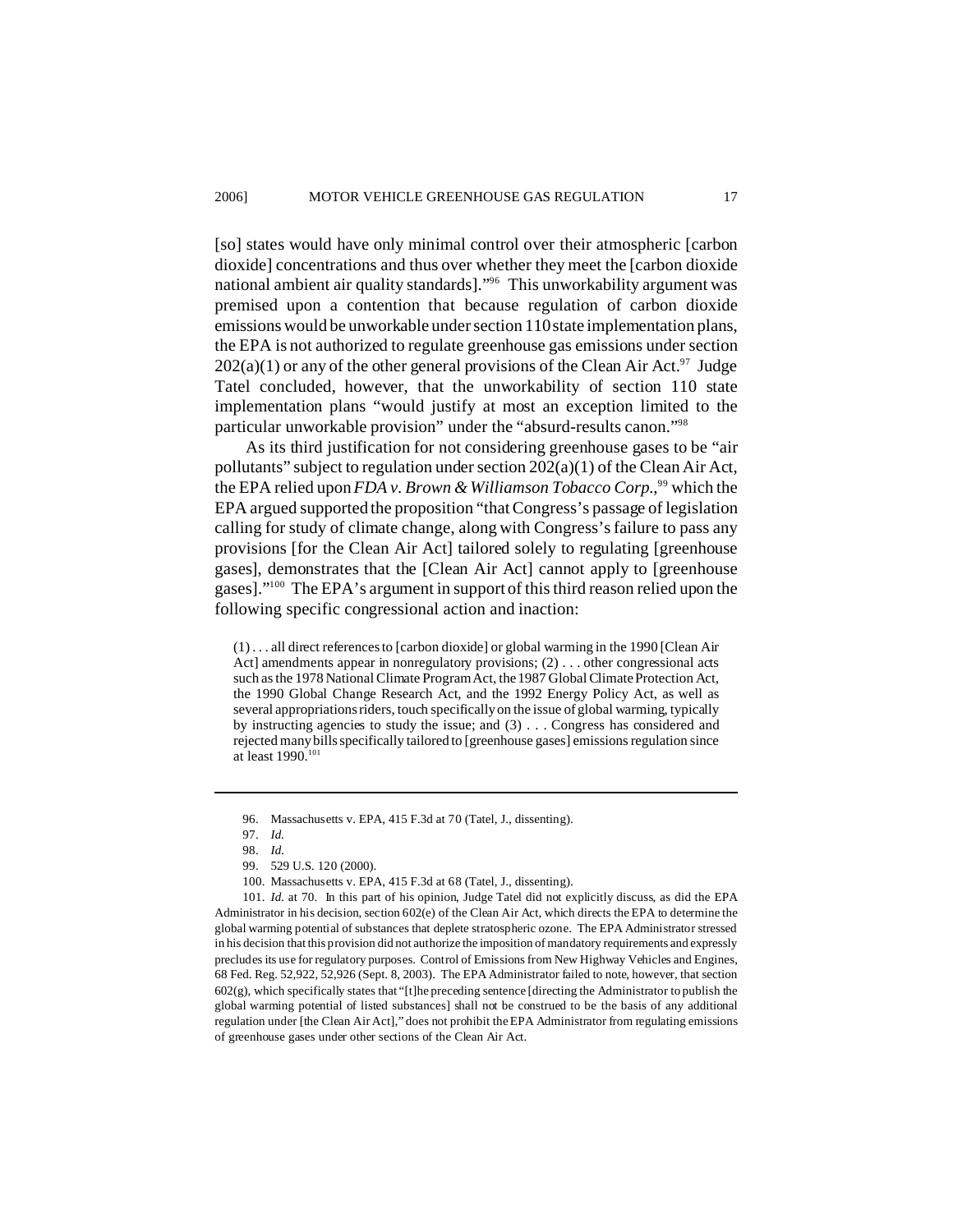Although Judge Tatel noted that "[o]ne might well wonder what all this has to do with whether [greenhouse gases] are 'air pollutants' within the meaning of [Clean Air Act] section  $302(g)$ ,"<sup>102</sup> he noted that the EPA relied "almost exclusively" on *Brown & Williamson Tobacco Corp.* in claiming "that together these facts indicate that the [Clean Air Act's] general provisions do not cover [greenhouse gases] . . . and that, as in *Brown & Williamson*, the 'extraordinary' political and economic significance of the regulation requested casts doubts on the agency's authority to undertake it."<sup>103</sup>

In *Brown & Williamson Tobacco Corp.*, the Supreme Court decided the issue of whether the Food and Drug Administration (FDA) has authority, under the Food, Drug and Cosmetic Act (FDCA), to regulate tobacco products. The Supreme Court held in that case that the FDA did not have such authority, even though the "broad language" of the FDCA "suggested that it did,"<sup>104</sup> because federal statutes enacted subsequent to the FDCA (which mandated specified warnings on tobacco products and regulated the advertising of tobacco products) embody a specific policy of permitting tobacco products to remain on sale. The Supreme Court noted that if the FDA was held to have authority to regulate tobacco products under the FDCA, the FDA would have to ban tobacco products from sale entirely due to their health risks despite the fact that subsequently enacted federal legislation indicated that Congress intended tobacco products to remain for sale on the market. Judge Tatel also noted that the Supreme Court in *Brown & Williamson Tobacco Corp.* emphasized numerous times that the FDA repeatedly had claimed to have no authority to regulate tobacco products, and that the Supreme Court stated that "Congress's tobacco-specific statutes had effectively ratified the FDA's long-held position."<sup>105</sup>

Judge Tatel found that "EPA's reliance on *Brown & Williamson* is misplaced"<sup>106</sup> for a number of reasons. First, he noted that the EPA's jurisdiction over greenhouse gas emissions under section  $202(a)(1)$  "would [not] be as significant as FDA jurisdiction over tobacco" because the EPA "already extensively regulates the energy and transportation industries" under the Clean Air Act,

<sup>102.</sup> 415 F.3d at 70.

<sup>103.</sup> *Id.*

<sup>104.</sup> *Id.*

<sup>105.</sup> *Id.* at 71 (quoting FDA v. Brown & Williamson Tobacco Corp., 529 U.S. 120, 144 (2000)).

<sup>106.</sup> Massachusetts v. EPA, 415 F.3d at 71.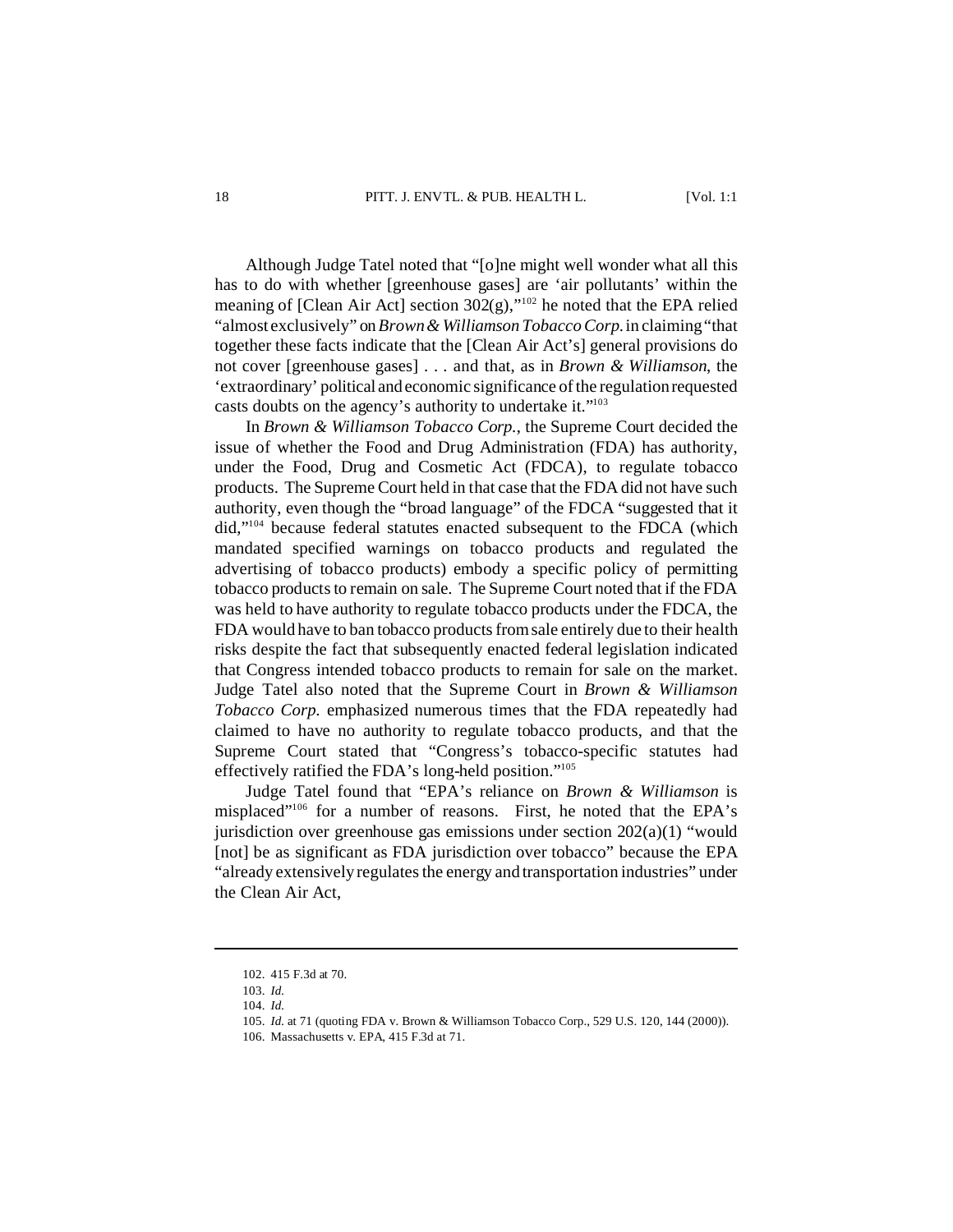whereas the FDA had no prior authority over the tobacco industry. Moreover, EPA jurisdiction would lead only to *regulation* of [greenhouse gases]—with, in the case of section 202, regulation taking effect only *after* "such period as the Administrator finds necessary" for development of technology, "giving appropriate consideration to the cost of compliance." 42 U.S.C. § 7521(a)(2). By contrast, FDA jurisdiction over tobacco would have triggered a total product ban.<sup>107</sup>

Judge Tatel also concluded that, unlike *Brown & Williamson Tobacco Corp.*, the present case involving regulation of greenhouse gas emissions under section 202 of the Clean Air Act "is not an 'extraordinary case' where 'common sense' . . . calls into question whether Congress has delegated EPA authority to regulate [greenhouse gases]."<sup>108</sup> He stressed that "Congress gave EPA broad authority to regulate all harmful pollutants, as section  $202(a)(1)$ 's text makes clear . . . [and] did so intentionally, deeming it 'not appropriate to exempt certain pollutants' from the Act's 'comprehensive protections.'"<sup>109</sup>

Judge Tatel also concluded that "no subsequent statutory indicia comparable to those relied on by the Court in *Brown & Williamson* justify a different conclusion [and] [p]erhaps most significantly, no conflict exists between EPA's section 202(a)(1) authority to regulate [greenhouse gases] and subsequent global warming legislation."<sup>110</sup> He explained that EPA regulation of greenhouse gases "would be fully compatible with statutes proposing additional research and other nonregulatory approaches to climate change," "[w]hereas an FDA ban on tobacco would have directly conflicted with congressional intent that tobacco remain on the market."<sup>111</sup> Specifically, he found that three provisions<sup>112</sup> of the Clean Air Act enacted in 1990 which refer either to carbon dioxide or to global warming do not explicitly provide nor suggest that the EPA lacks authority to regulate carbon dioxide under other parts of the Act and that "[o]ther climate related acts[]<sup>113</sup> similarly demonstrating congressional intent that global climate issues receive study

<sup>107.</sup> *Id.*

<sup>108.</sup> *Id.* (quoting *Brown & Williamson Tobacco Corp.*, 529 U.S. at 144).

<sup>109.</sup> *Id.* (quoting H.R.REP. NO. 95-294, at 42-43 (1977)).

<sup>110.</sup> 415 F.3d at 71.

<sup>111.</sup> *Id.*

<sup>112.</sup> 42 U.S.C. § 7403(g); 42 U.S.C. § 7671a(e); Clean Air Act of 1990, Pub. L. No. 101-549, § 821, 104 Stat. 2399, 2699 (1990).

<sup>113.</sup> National Climate Program Act of 1978, Pub. L. No. 95-367, 92 Stat. 601 (1978); Global Climate Protection Act of 1987, Pub. L. No. 100-204, §§ 1101-06, 101 Stat. 1331, 1407-09 (1987); Global Change Research Act of 1990, Pub. L. No. 101-606, 104 Stat. 3096 (1990); Energy Policy Act of 1992, Pub. L. No. 102-486, 106 Stat. 2776 (1992).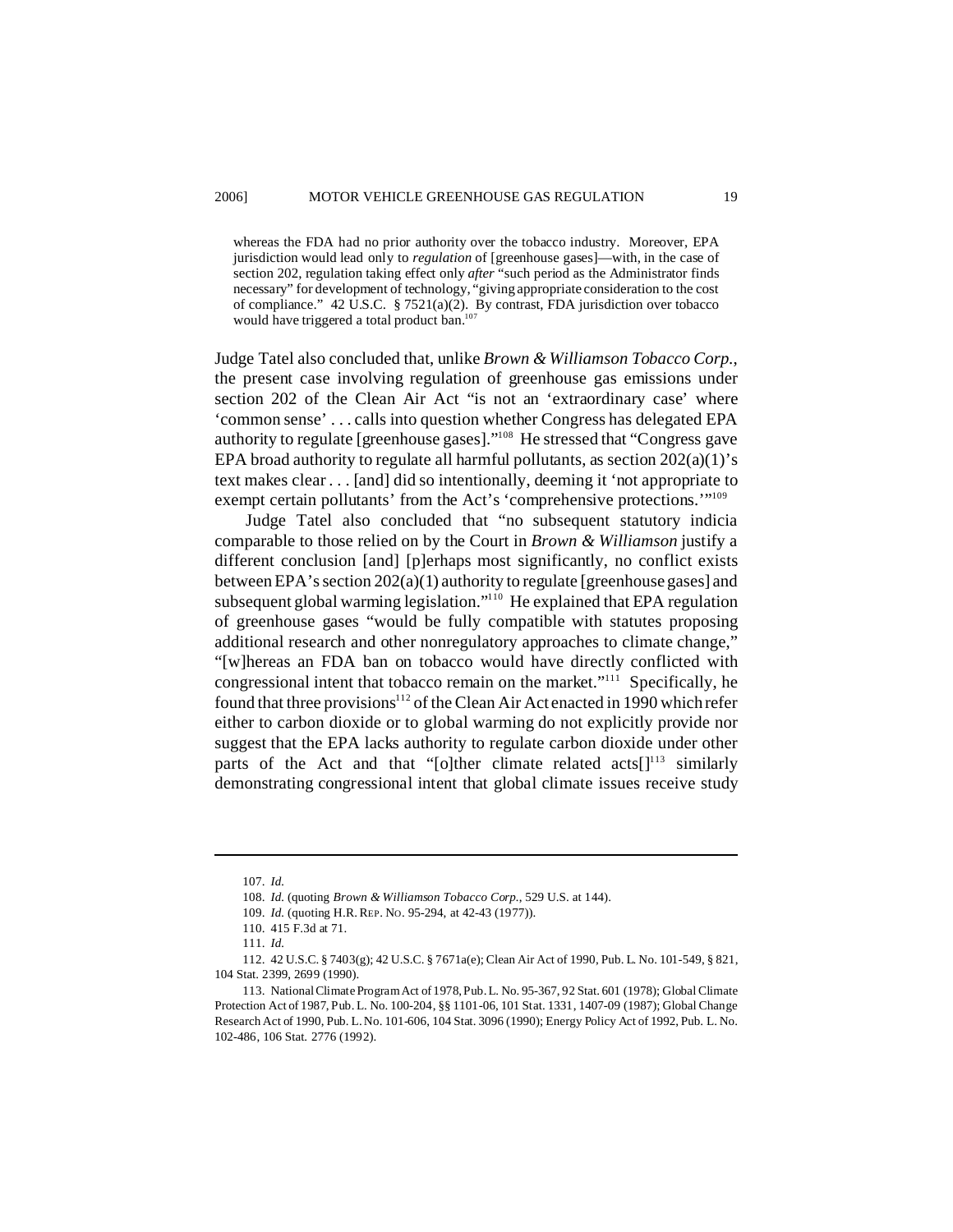and attention are likewise perfectly compatible with [greenhouse gases] regulation."<sup>114</sup>

Judge Tatel also noted that the EPA had not claimed that it lacked authority under the Clean Air Act to regulate greenhouse gas emissions at the time that these subsequent global warming related statutes were enacted,<sup>115</sup> whereas in *Brown & Williamson Tobacco Corp.* "subsequent tobacco legislation 'effectively ratified the FDA's previous position'"<sup>116</sup> that it did not have authority to regulate tobacco products. In his reasoning in support of this final point for rejecting the EPA's third justification, Judge Tatel discounted the failure of later Congresses to enact "bills specifically tailored to regulating global warming" on the grounds that such inaction "hardly provides a basis for inferring that earlier Congresses meant to exclude climate-endangering pollutants from the coverage of the [Clean Air Act's] general provisions."<sup>117</sup>

The EPA's fourth justification for not considering carbon dioxide to be an "air pollutant" under section 202(a)(1) of the Clean Air Act was that Congress could not have had such an intent "since EPA regulation [under section 202(a)(1) of the Clean Air Act] of [carbon dioxide] emissions from automobiles would overlap with Department of Transportation (DOT) authority over fuel economy standards under [the 1975 Energy Policy and Conservation Act  $(EPCA)^{118}$ ]."<sup>119</sup> The DOT has authority under EPCA to establish average fuel economy standards for certain classes of motor vehicles.<sup>120</sup> This EPA argument is premised upon the EPA's contention that "the only practical way to regulate [carbon dioxide] emissions from motor vehicles is to require increased fuel economy, since [carbon dioxide] is a byproduct of fuel combustion and 'no technology currently exists or is under

<sup>114.</sup> 415 F.3d at 71.

<sup>115.</sup> Judge Tatel noted that the EPA took the position that it had authority to regulate greenhouse gas emissions under section 202(a)(1) of the Clean Air Act at the time of enactment of two appropriation riders, Departments of Veterans Affairs and Housing and Urban Development, and Independent Agencies Appropriations Act of 1999, Pub. L. No. 105-276, 112 Stat. 2461, 2496 (1998) (barring use of funds for implementation of the Kyoto Protocol on global warming). 415 F.3d at 72.

<sup>116.</sup> 415 F.3d at 72 (quoting FDA v. Brown & Williamson Tobacco Corp., 529 U.S. 120, 156  $(2000)$ ).

<sup>117.</sup> 415 F.3d at 72. He stressed that "[n]ot only is 'subsequent legislative history . . . a hazardous basis for inferring the intent of an earlier Congress,' but it 'is a particularly dangerous ground . . . when it concerns, as it does here . . . proposals that do not become law.'" *Id.* (quoting Pension Benefit Guar. Corp. v. LTV Corp., 496 U.S. 633, 650 (1990)) (citation omitted). He added: "[I]ndeed, in interpreting the scope of the FDA's authority, the *Brown & Williamson* Court itself expressly declined to rely on failed legislation." 415 F.3d at 72 (citing 529 U.S. at 155).

<sup>118.</sup> Energy Policy and Conservation Act, Pub. L. No. 94-163, § 502, 89 Stat. 871, 902-07 (1975).

<sup>119.</sup> 415 F.3d at 68 (Tatel, J., dissenting).

<sup>120.</sup> This DOT authority under the EPCA is discussed *infra* notes 253-57 and accompanying text.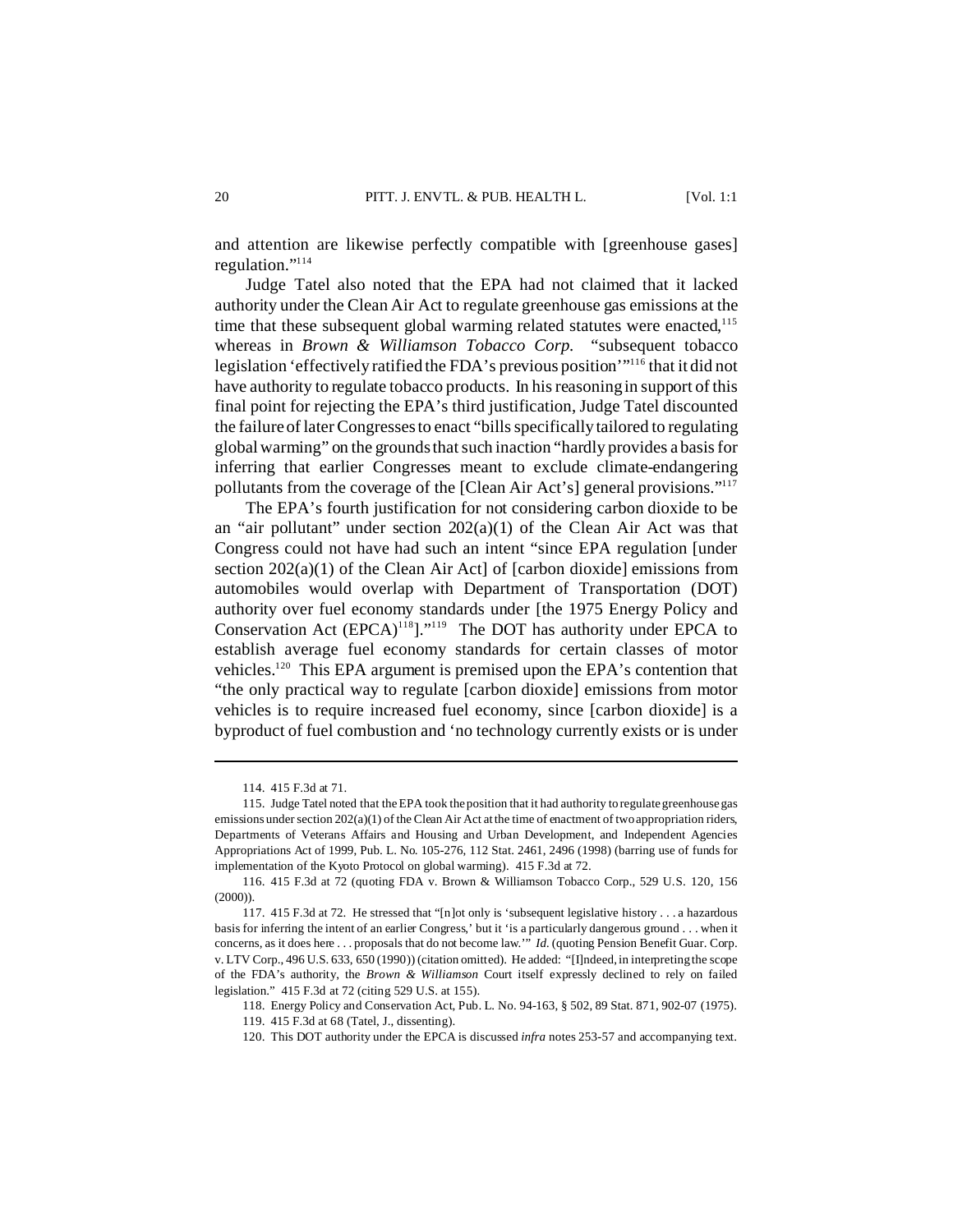development that can capture and destroy or reduce [carbon dioxide] emissions from motor vehicle tailpipes."<sup>121</sup>

Judge Tatel rejected this fourth argument by the EPA on the grounds that "the two regulatory regimes—one [(EPCA)] targeted at fuel conservation and the other [(Clean Air Act)] at pollution prevention—are overlapping, not incompatible."<sup>122</sup> He suggested<sup>123</sup> that if the EPA's only practical option at the present time for regulating carbon dioxide emissions from motor vehicles is setting standards for fuel economy, rather than standards for capturing tailpipe carbon dioxide emissions, then under section  $202(a)(2)^{124}$  of the Clean Air Act, such section  $202(a)(1)$  fuel economy standards shall take effect only "after such period as the Administrator finds necessary to permit the development and application of the requisite technology." However, although the EPA argued that EPA fuel economy standards established under section  $202(a)(1)$  either would abrogate DOT fuel economy standards under the EPCA (if EPA standards were more stringent than DOT standards) or would be meaningless (if EPA standards were less stringent than DOT standards), Judge Tatel still concluded that the two statutes were overlapping and that therefore "there is no reason to assume that Congress exempted [carbon dioxide] from the meaning of 'air pollutant' within the [Clean Air Act]."<sup>125</sup> Judge Tatel concluded the part of his opinion rejecting the EPA's fourth justification by stating that "[w]here two 'statutes are capable of co-existence, it becomes the *duty* of this court' to regard each as effective—at least absent clear congressional intent to the contrary;"<sup>126</sup> and that in both the EPCA and the Clean Air Act "Congress acknowledged, and indeed accepted, the possibility of regulatory overlap." 127

<sup>121.</sup> 415 F.3d at 72 (Tatel, J., dissenting) (quoting Control of Emissions from New Highway Vehicles and Engines, 68 Fed. Reg. 52,922, 52,929 (Sept. 8, 2003)).

<sup>122.</sup> 415 F.3d at 72.

<sup>123.</sup> *Id.*

<sup>124.</sup> 42 U.S.C. § 7521(a)(2) (2000).

<sup>125.</sup> 415 F.3d at 72.

<sup>126.</sup> *Id.* (quoting FTC v. Ken Roberts Co., 276 F.3d 583, 593 (D.C. Cir. 2001)).

<sup>127.</sup> 415 F.3d at 73. Judge Tatel continued by pointing out that the EPCA:

current[ly] . . . recognize[s] the relevance of "the effect of other motor vehicle standards of the Government on fuel economy," 49 U.S.C. § 32902(f);*see also* EPCA, Pub. L. No. 94-163, § 502(e), 89 Stat. at 905, but in passing the 1977 [Clean Air Act] amendments Congress emphasized that EPA regulation under the [Clean Air Act] should go forward even when it overlaps with responsibilities given to other agencies under other acts, *see* H.R. Rep. No. 95-294, at 42-43 (explaining that Congress was amending section  $302(g)$  to broaden the meaning of "air pollutants" and make clear that EPA has authority even over pollutants already regulated by another agency). 415 F.3d at 73.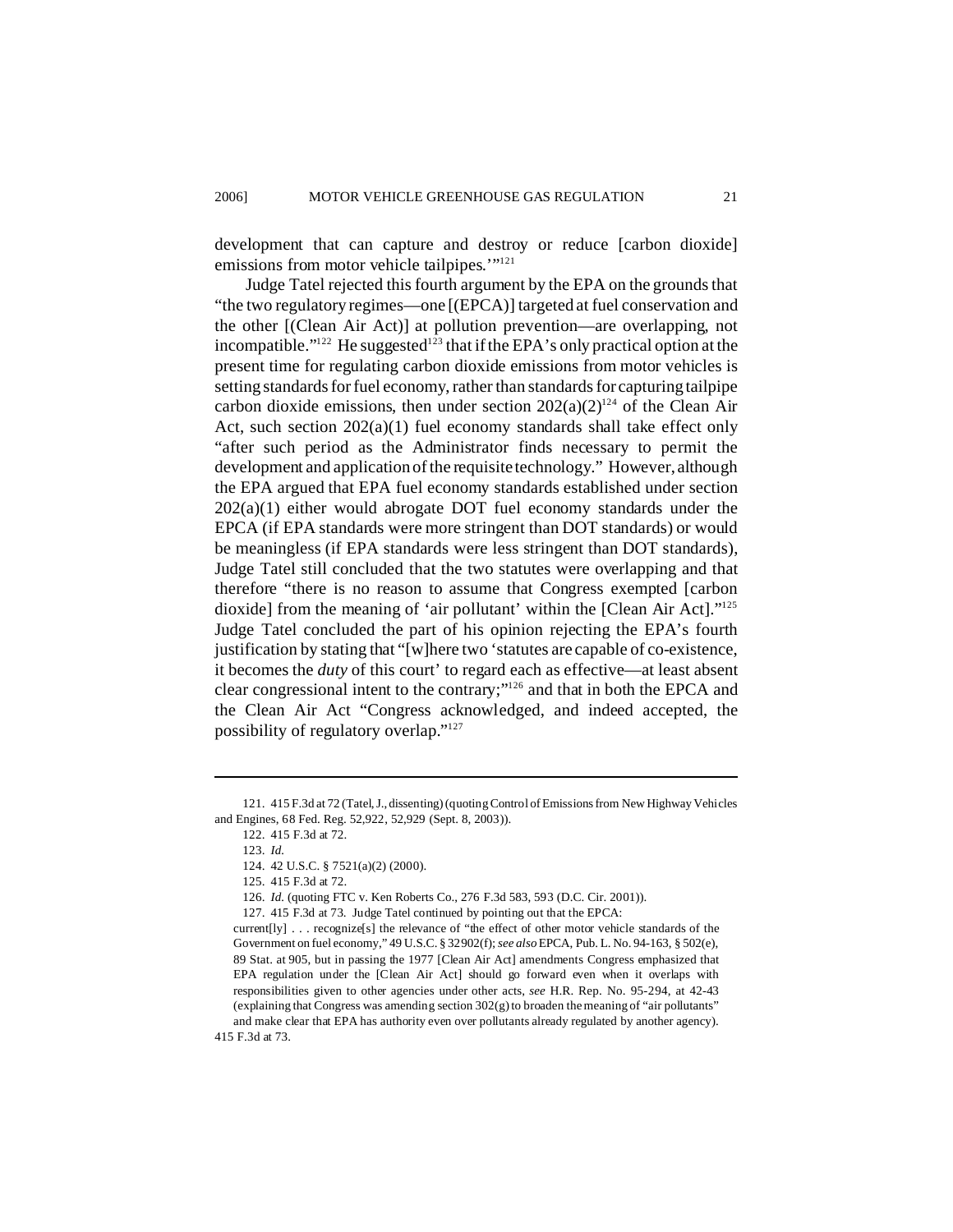Judge Tatel then noted that the 1977 House Report on the 1977 Clean Air Act amendments "explained . . . [that] 'the Clean Air Act is the comprehensive vehicle for protection of the Nation's health from air pollution. In the committee's view, it is not appropriate to exempt certain pollutants or certain sources from the comprehensive protections afforded by the Clean Air Act<sup>"128</sup> and concluded that "[greenhouse gases] plainly fall within the meaning of 'air pollutant' in section  $302(g)$  and therefore in section  $202(a)(1)$ [of the Clean Air Act]."<sup>129</sup>

Judge Randolph "assume[d] *arguendo* that EPA has statutory authority [under section  $202(a)(1)$  of the Clean Air Act] to regulate greenhouse gases [emissions] from new motor vehicles,"<sup>130</sup> but held that "the EPA Administrator properly exercised his discretion under [section] 202(a)(1) in denying the petition for rulemaking [that would regulate greenhouse gas emissions from new motor vehicles]."<sup>131</sup>

Judge Sentelle, although dissenting in part to the majority's holding that petitioners had standing to sue,<sup>132</sup> joined Judge Randolph's decision to deny the four petitions challenging the EPA's final action in refusing to grant the petition for rulemaking. Judge Sentelle issued no opinion in support of his decision to concur in this judgment.

Judge Tatel, in dissent, argued that none of the policy reasons set forth by the EPA in support of its decision to deny the petition for rulemaking, relate to the statutory standard under section  $202(a)(1)$ ,<sup>133</sup> that requires the EPA Administrator to prescribe a standard under that section applicable to the emission of an air pollutant from new motor vehicles "which in his judgment cause, or contribute to, air pollution which may reasonably be anticipated to endanger public health or welfare."<sup>134</sup>

Judge Randolph, however, concluded that the EPA Administrator properly exercised his discretion under section  $202(a)(1)$  of the Clean Air Act in deciding not to set standards for carbon dioxide emissions for new motor vehicles. Relying upon *Ethyl Corp. v. EPA*<sup>135</sup> he stated that the EPA Administrator has considerable discretion under section 202(a)(1) in making a threshold judgment about whether to regulate and that the EPA

<sup>128.</sup> *Id.* (quoting H.R.REP. NO. 95-294, at 42-43 (1977)).

<sup>129.</sup> 415 F.3d at 73.

<sup>130.</sup> *Id.* at 56 (Randolph, J.).

<sup>131.</sup> *Id.* at 58.

<sup>132.</sup> *Id.* at 59 (Sentelle, J., dissenting in part and concurring in the judgment).

<sup>133.</sup> *Id.* at 62 (Tatel, J., dissenting).

<sup>134.</sup> 42 U.S.C. § 7521(a)(1) (2000).

<sup>135.</sup> 541 F.2d 1 (D.C. Cir. 1976) (en banc).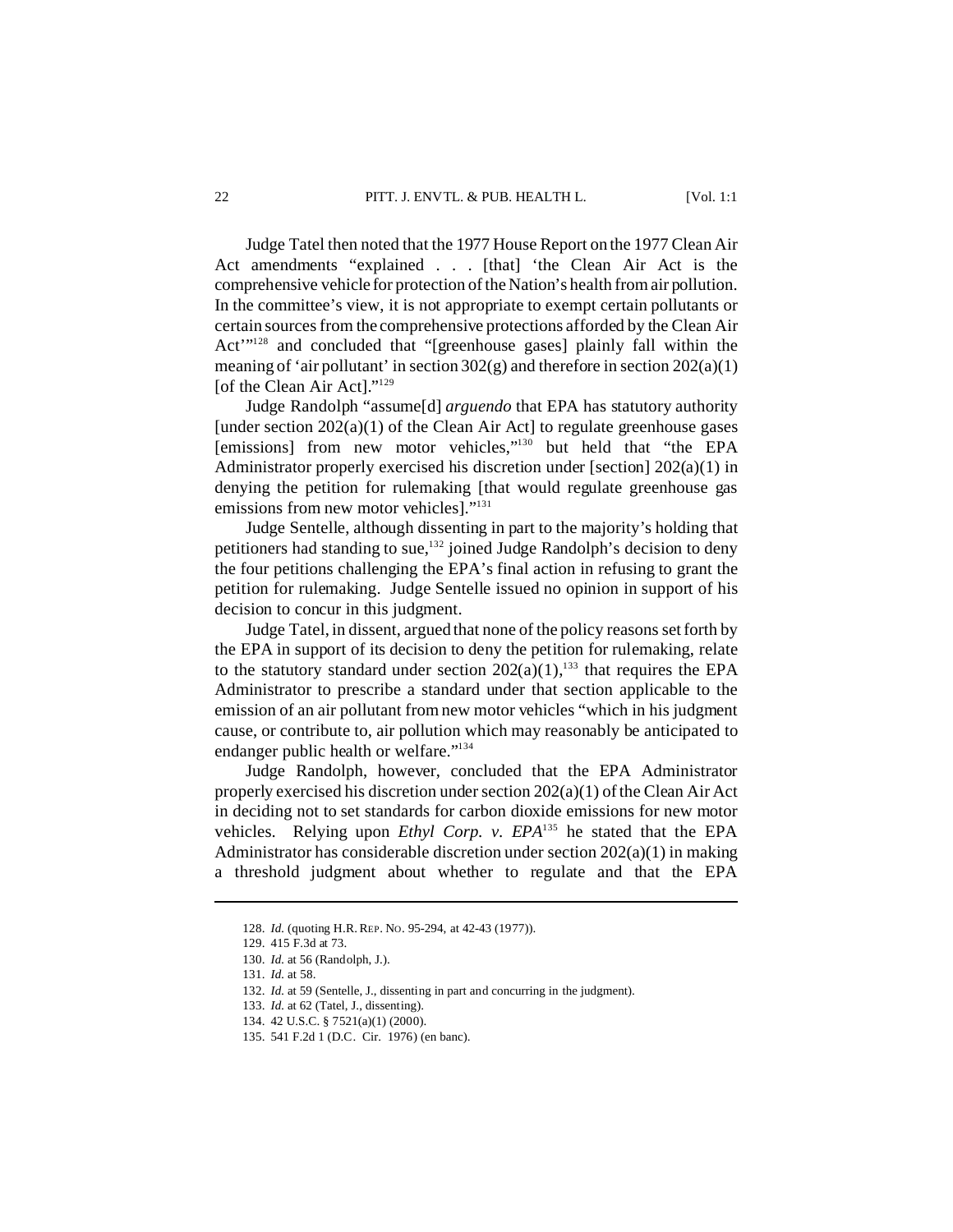Administrator can exercise this discretion on the basis both of his assessment of scientific evidence and policy judgments: "the sort of policy judgments Congress makes when it decides whether to enact legislation regulating a particular area."<sup>136</sup> Judge Randolph found that the EPA's grounds for denying the petition for rulemaking under section  $202(a)(1)$  "is entirely consistent" with the *Ethyl Corp.* decision," because EPA denied the petition for rulemaking on the basis of both "scientific uncertainty about the causal effects of greenhouse gases on the future climate of the earth"<sup>137</sup> and "many 'policy' considerations that, in his judgment, warranted regulatory forbearance at this time."<sup>138</sup>

One of these policy considerations noted by Judge Randolph was that new motor vehicles are only one of many sources of greenhouse gas emissions and that promulgation of standards under section  $202(a)(1)$  to control greenhouse gas emissions from new motor vehicles would "result in an inefficient, piecemeal approach to the climate change issue."<sup>139</sup> Another policy reason he noted was "that unilateral regulation of U.S. motor vehicle emissions could weaken efforts to persuade developing countries to reduce the intensity of greenhouse gases thrown off by their economies."<sup>140</sup> Judge Randolph also explained that "[o]ngoing research into scientific uncertainties and the Administration's programs to address climate change including voluntary emission reduction programs and initiatives with private entities to develop new technology also played a role in the Administrator's decision not to regulate."141 Judge Randolph noted that the EPA Administrator had rejected

<sup>136.</sup> 415 F.3d at 58 (quoting *Ethyl Corp.*, 541 F.2d at 20, 26). As discussed *infra* notes 168-77 and accompanying text, Judge Tatel in his dissenting opinion argued that *Ethyl Corp.* limits the EPA's exercise of policy judgment under section 202(a)(1) of the Clean Air Act to a determination of endangerment to public health based on an assessment of risks, in relationship to other provisions of the Clean Air Act; and that the EPA "Administrator is [not] free to set policy on his own terms." 415 F.3d at 76 (quoting *Ethyl Corp.*, 541 F.2d at 29).

<sup>137.</sup> 415 F.3d at 58. Judge Randolph explained that the EPA Administrator had based this finding of scientific uncertainty upon a report issued in 2001 by the National Research Council entitled *Climate Change Science: An Analysis of Some of the Key Questions*, which caused the EPA Administrator to conclude that it should forego rulemaking under section  $202(a)(1)$  "until more is understood about the causes, extent and significance of climate change and the potential options for addressing it." Control of Emissions from New Highway Vehicles and Engines, 68 Fed. Reg. 52,922, 52,931 (Sept. 8, 2003).

<sup>138.</sup> 415 F.3d at 58 (citing Control of Emissions from New Highway Vehicles and Engines, 68 Fed. Reg. at 52,929).

<sup>139.</sup> *Id.* (quoting Control of Emissions from New Highway Vehicles and Engines, 68 Fed. Reg. at 52,931).

<sup>140.</sup> *Id.* (citing Control of Emissions from New Highway Vehicles and Engines, 68 Fed. Reg. at 52,931).

<sup>141.</sup> Judge Randolph referred to the EPA's reference to efforts to develop fuel cell and hybrid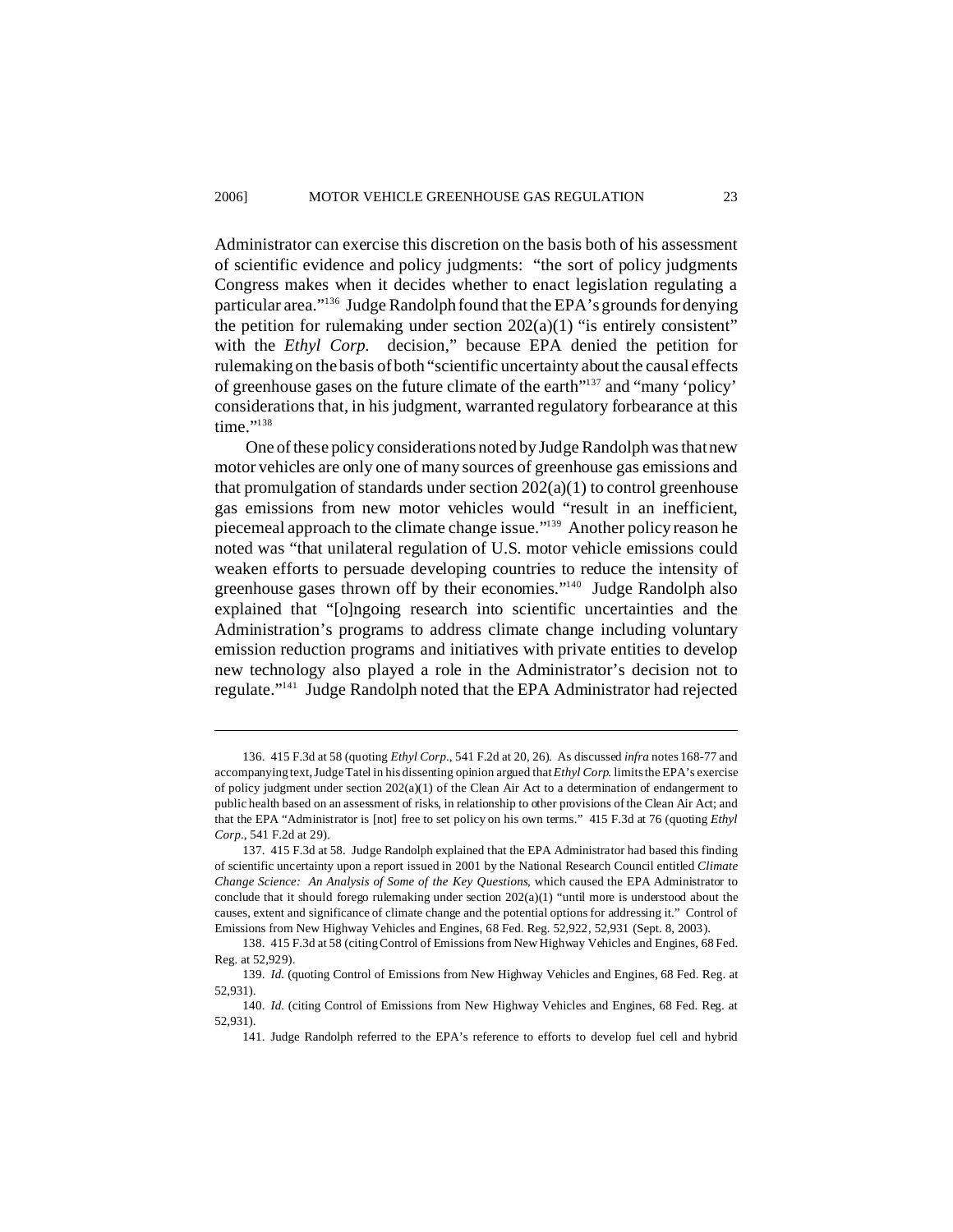the two alternative ways offered by the petitioners to control carbon dioxide emissions from new motor vehicles—reduced gasoline consumption and improved tire performance—on the grounds that the DOT has established fuel efficiency standards that have prevented emissions of millions of metric tons of carbon dioxide and that the EPA probably does not have authority under section 202 of the Clean Air Act to regulate tire efficiency as an "emission" of an air pollutant.<sup>142</sup> Finally, Judge Randolph noted that the EPA Administrator had indicated that the petitioners had not presented the EPA with any suggestions as to how emissions of the other greenhouse gases (methane, nitrous oxide, and hydrofluorocarbons) from motor vehicles might be reduced.<sup>143</sup>

Judge Randolph then stated that petitioners had not accurately characterized the EPA's refusal to regulate greenhouse gas emissions from new motor vehicles as a decision that "rested entirely on scientific uncertainty, or that EPA's decision represented an 'open-ended invocation of scientific uncertainty to justify refusing to regulate.'"<sup>144</sup> Stating that "[a] determination of endangerment to public health is necessarily a question of policy that is to be based on an assessment of risks and that should not be bound by either the procedural or the substantive rigor proper for questions of fact,"<sup>145</sup> and that "a reviewing court 'will uphold agency conclusions based on policy judgments' when an agency must resolve issues on the 'frontiers of scientific knowledge,'" <sup>146</sup> Judge Randolph held that the EPA Administrator properly exercised his discretion under section 202(a)(1) of the Clean Air Act in denying the petition seeking to have the EPA set standards for greenhouse gas emissions from new motor vehicles. $147$ 

Judge Tatel, in dissent, argued that "none of these policy" reasons relied upon by the EPA Administrator to deny the petition for rulemaking "relates to the statutory standard [in section  $202(a)(1)$  of the Clean Air Act]—cause, or contribute to, air pollution which may reasonably be anticipated to endanger public health or welfare," and asserted that "the Clean Air Act gives the Administrator no discretion to withhold regulation for such reasons."148

vehicles and hydrogen as a primary fuel for automobiles and trucks. *Id.* (citing Control of Emissions from New Highway Vehicles and Engines, 68 Fed. Reg. at 52,931).

<sup>142.</sup> *Id.*

<sup>143.</sup> 415 F.3d at 58.

<sup>144.</sup> *Id.* (citation omitted).

<sup>145.</sup> *Id.* (quoting Ethyl Corp. v EPA, 541 F.2d 1, 24 (D.C. Cir. 1976) (en banc)).

<sup>146.</sup> *Id.* (quoting Envtl. Def. Fund v. EPA, 598 F.2d 62, 82 (D.C. Cir. 1978)).

<sup>147.</sup> 415 F.3d at 58.

<sup>148.</sup> *Id.* at 62.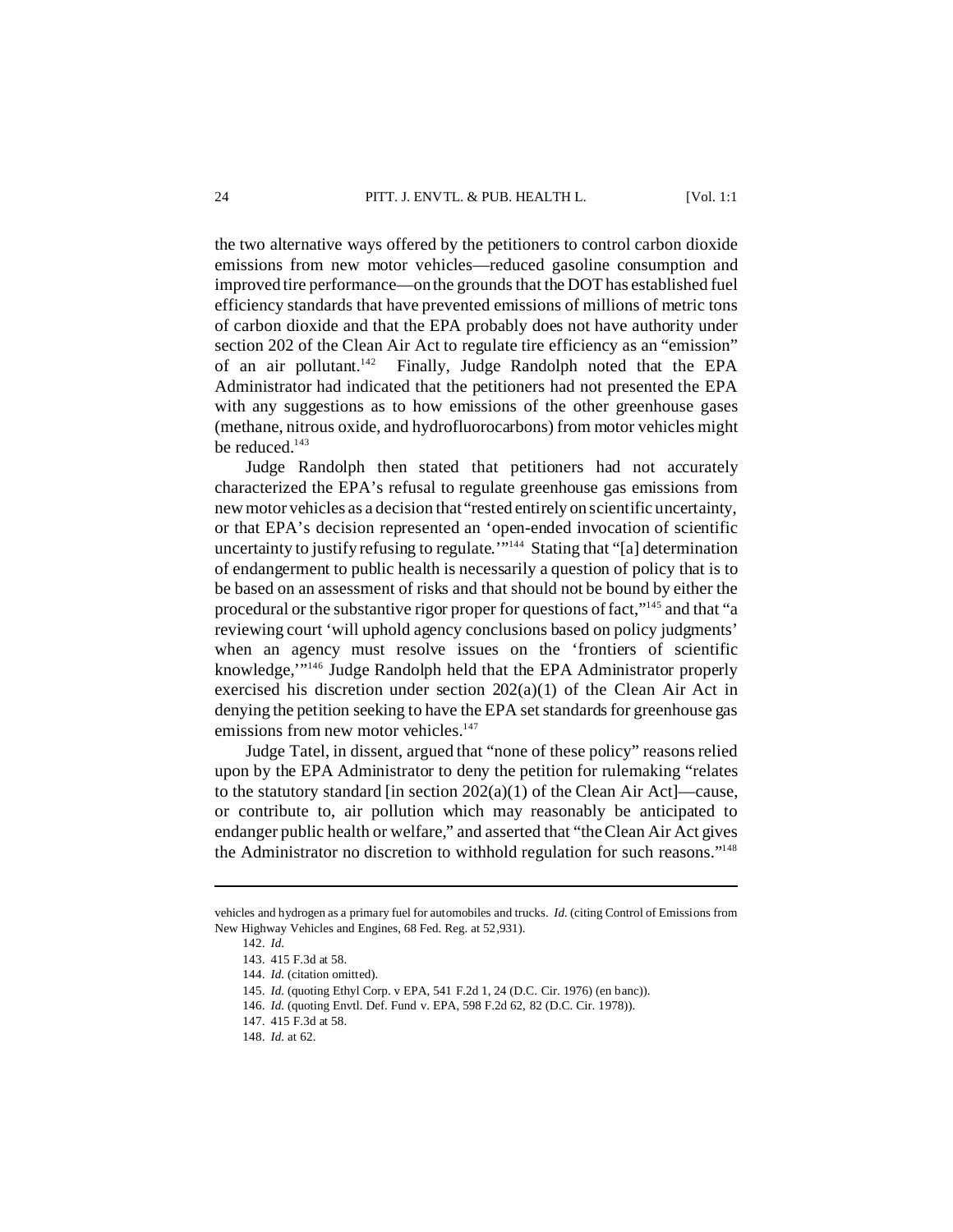He added later in his opinion that greenhouse gas emissions from new motor vehicles can be regulated by the EPA under section  $202(a)(1)$  even though motor vehicles are not the only source of greenhouse gas emissions.<sup>149</sup>

Judge Tatel noted that the EPA Administrator's denial of the petition for rulemaking under section  $202(a)(1)$  of the Clean Air Act was subject to judicial review under the arbitrary and capricious standard, $150$  which requires a reviewing court to determine if "the agency's decision making was reasoned, ... [and whether] the agency ... [made] plain errors of law."<sup>151</sup> Although not mentioned by Judge Tatel, the Supreme Court has stated that in order for a reviewing court to determine that an agency's decision was not "arbitrary, capricious, an abuse of discretion, or otherwise not in accordance with law" under section  $706(2)$ (A) of the Administrative Procedure Act,<sup>152</sup> "the court must consider whether the decision was based on the relevant factors and whether there has been a clear error of judgment."<sup>153</sup>

Judge Tatel argued that he believed that the EPA Administrator had failed to satisfy this arbitrary and capricious standard,<sup>154</sup> adding that he found "it difficult even to grasp the basis for EPA's action."<sup>155</sup> Judge Tatel found that the EPA Administrator, both in his commentary accompanying his denial of the petition for rulemaking and in his brief submitted to the court, argued that he has discretion under section  $202(a)(1)$  either not to make any finding, affirmative or negative, as to whether carbon dioxide emissions endanger public health or welfare, or not to set emission standards under section  $202(a)(1)$  even if he makes an affirmative endangerment finding.<sup>156</sup> Judge

<sup>149.</sup> *Id.* at 80 (citing *Ethyl Corp.*, 541 F.2d at 29-31).

<sup>150.</sup> *Id.* at 73. Although Judge Tatel did not do so, Judge Randolph had noted that the court had jurisdiction under section 307(b) of the Clean Air Act to review the EPA Administrator's denial of the petition for rulemaking at issue in the case. *Id.* at 53-54. Judge Tatel did note that actions of the EPA Administrator under the Clean Air Act that are subject to judicial review are reviewed under the arbitrary and capricious standard under section 307(b)(9) which authorizes a court to reverse any action of the EPA Administrator to which section 307(b) applies that the court finds is "arbitrary, capricious, an abuse of discretion, or otherwise not in accordance with law." *Id.* at 73.

<sup>151.</sup> 415 F.3d at 73 (quoting Am. Horse Prot. Ass'n v. Lynn, 812 F.2d 1, 5 (D.C. Cir. 1987)) (internal quotation marks omitted).

<sup>152.</sup> 5 U.S.C. § 706(2)(A). Identical language is used in section 307(d)(9)(A) of the Clean Air Act, the provision governing judicial review in the case reviewing the EPA Administrator's decision not to regulate carbon dioxide emissions from new motor vehicles under section 202(a)(1) of the Clean Air Act.

<sup>153.</sup> Citizens to Pres. Overton Park, Inc. v. Volpe, 401 U.S. 402, 416 (1971). "Although this inquiry into the facts is to be searching and careful, the ultimate standard of review is a narrow one. The court is not empowered to substitute its judgment for that of the agency." *Id.*

<sup>154.</sup> 415 F.3d at 73.

<sup>155.</sup> *Id.*

<sup>156.</sup> *Id.* at 73-74.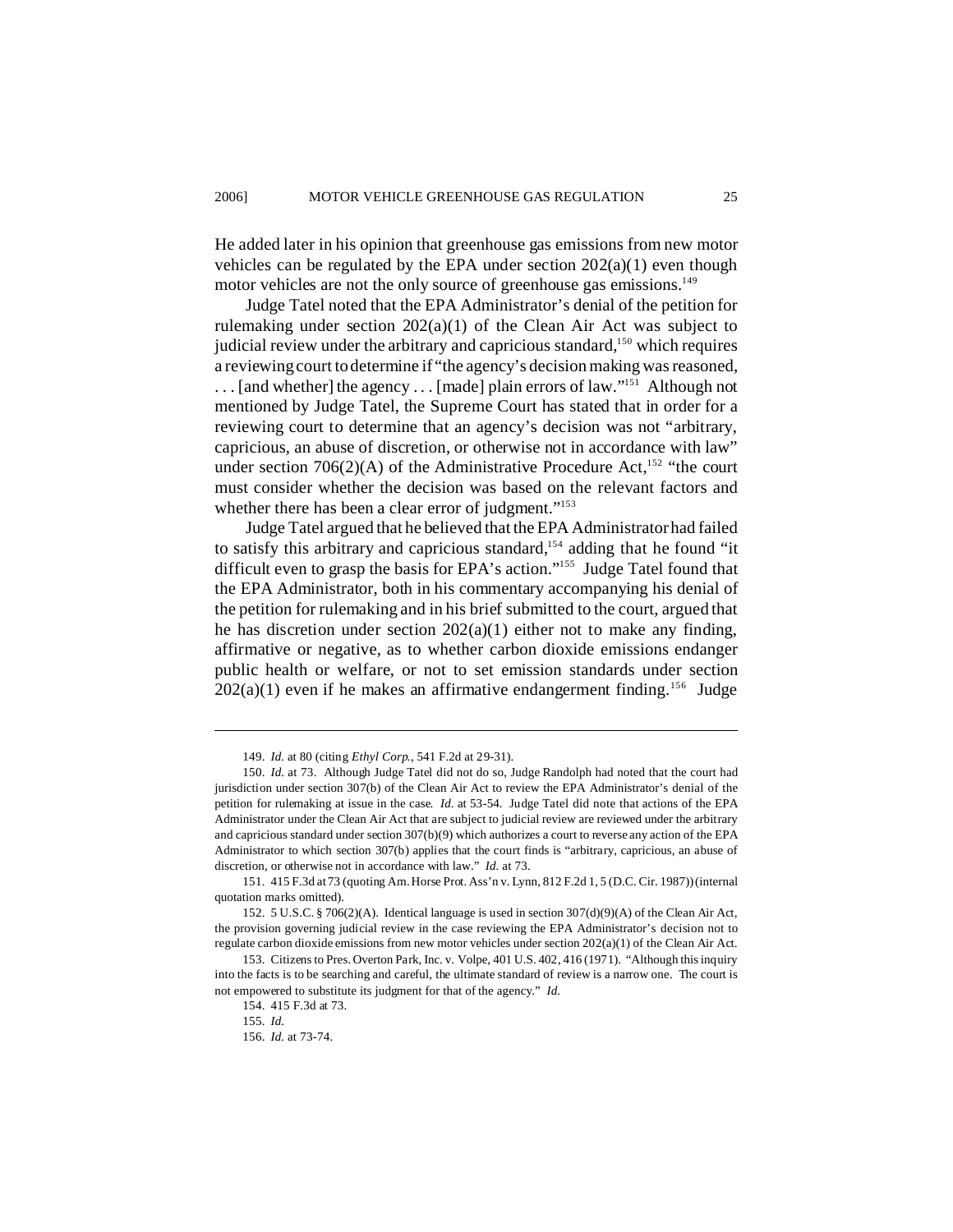Tatel also found that the EPA Administrator had relied upon a number of policy concerns in deciding that regulation of greenhouse gas emissions under section  $202(a)(1)$  "is a bad idea" and that therefore he should exercise his discretion to withhold making an endangerment finding under section  $202(a)(1)$ . Such a finding would involve him making a judgment as to whether greenhouse gas emissions "cause, or contribute to, air pollution which may reasonably be anticipated to endanger public health or welfare."<sup>157</sup>

Judge Tatel stated that these policy concerns included that:

(1) "there continue to be important uncertainties in our understanding of the factors that may affect future climate change and how it should be addressed"; (2) petitioners identified no technologies for reducing [methane, nitrous oxides and hydrofluorocarbons] emissions, and technologies for reducing [carbon dioxide] emissions either overlap with DOT's authority or require further development; (3) regulation "would also result in an inefficient, piecemeal approach to addressing the climate change issue," as the "U.S. motor vehicle fleet is one of many sources of [greenhouse gases] emissions both here and abroad"; (4) "unilateral EPA regulation of motor vehicle [greenhouse gases] emissions could also weaken U.S. efforts to persuade key developing countries to reduce the [greenhouse gases] intensity of their economies"; and (5) "EPA disagrees with the regulatory approach urged by petitioners," instead preferring "a number of nonregulatory approaches to reducing [greenhouse gases] emissions" in line with "the President's global climate change policy" of "supporting vital global climate research and laying the groundwork for future action by investing in science, technology, and institutions."<sup>158</sup>

Later in his dissent,<sup>159</sup> Judge Tatel stated that the EPA Administrator had not explicitly explained how any of these scientific uncertainties and policy considerations relate or link to the statutory standard under section 202(a)(1) which requires him to determine if an air pollutant emitted from new motor vehicles or their engines causes or contributes to air pollution which reasonably may be anticipated to endanger public health or welfare. Judge Tatel argued that Congress has given the EPA Administrator only "limited discretion" under section 202(a)(1) of the Clean Air Act "to determine whether or not an air pollutant causes or contributes to pollution which may reasonably be anticipated to endanger public health or welfare," not "discretion to withhold regulation because [he] thinks such regulation bad policy."<sup>160</sup> Judge Tatel asserted that section  $202(a)(1)$  gives the EPA Judge Tatel asserted that section  $202(a)(1)$  gives the EPA Administrator "the discretion only to judge, within the bounds of substantial

<sup>157.</sup> *Id.* at 73.

<sup>158.</sup> *Id.* at 74 (quoting Control of Emissions from New Highway Vehicles and Engines, 68 Fed. Reg. 52,922, 52,929-33 (Sept. 8, 2003)).

<sup>159.</sup> 415 F.3d at 81.

<sup>160.</sup> *Id.* at 74.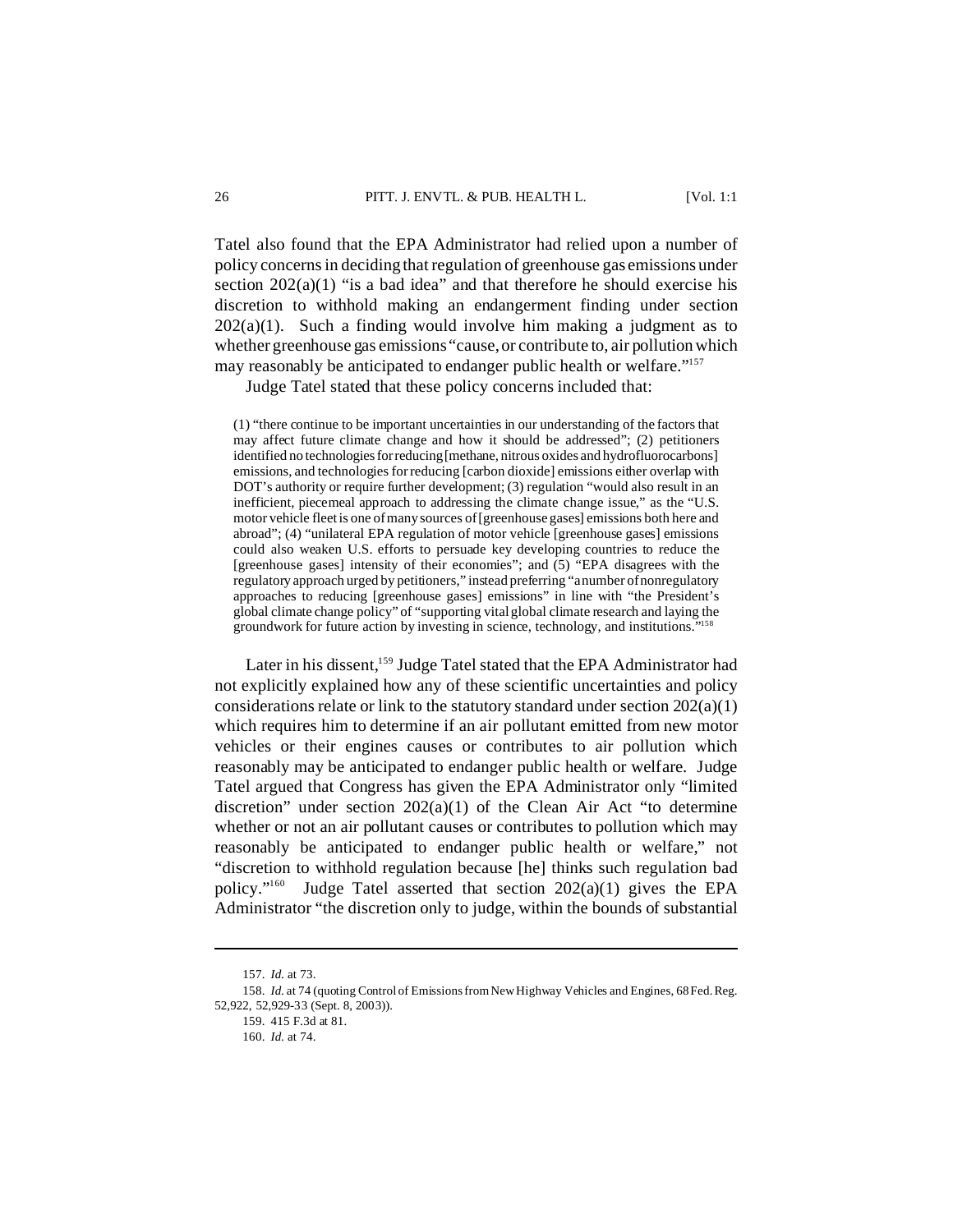evidence," whether particular pollutants "cause, or contribute to, air pollution which may reasonably be anticipated to endanger public health or welfare."<sup>161</sup> Judge Tatel noted that the EPA Administrator may withhold such an endangerment judgment for emissions of a particular pollutant under section  $202(a)(1)$  in several different situations: when there is conflicting credible evidence (with "some evidence indicating that [the pollutant] may reasonably be anticipated to endanger welfare and other evidence suggesting the opposite"), when "the facts are known but require no single conclusion as to whether a pollutant 'may reasonably be anticipated to endanger public health or welfare'—such as in a case where there exists a small-to-moderate risk that a pollutant will cause a small-to-moderate amount of harm," and when "the Administrator concludes based on substantial evidence that more research is needed before he can judge whether [a particular pollutant] may reasonably be anticipated to endanger welfare."<sup>162</sup>

But Judge Tatel stated that "section  $202(a)(1)$  plainly limits the Administrator's discretion—his judgment—to determining whether the statutory standard for endangerment has been met. The Administrator has no discretion either to base that judgment on reasons unrelated to this standard or to withhold judgment for such reasons."<sup>163</sup>

Judge Tatel found that the EPA's claim to the contrary not only ignored the plain language of section  $202(a)(1)$ , but also was contrary to a number of previous decisions of the United States Court of Appeals for the District of Columbia interpreting other provisions of the Clean Air Act that require the EPA Administrator to make an endangerment finding in setting certain emission or regulatory standards for air pollutants. He first discussed*Natural* Resources Defense Council, Inc. v. EPA,<sup>164</sup> which held that the EPA Administrator could not consider costs of compliance or technological feasibility in setting emission standards for hazardous air pollutants under a then-existing provision<sup>165</sup> of the Clean Air Act that required the standards to be set "at the level which in his judgment provides an ample margin of safety to protect the public health." The court in that case held that under that provision the EPA Administrator had to establish an emission standard for hazardous air pollutants at a level that he determined provided "an ample

<sup>161.</sup> *Id.*

<sup>162.</sup> *Id.* at 75.

<sup>163.</sup> *Id.*

<sup>164.</sup> 824 F.2d 1146 (D.C. Cir. 1987) (en banc).

<sup>165.</sup> 42 U.S.C. § 7412(b)(1)(B)(1982). This provision was amended by the 1990 Clean Air Act amendments. Clean Air Act Amendments, Pub. L. No. 101-549, § 301, 104 Stat. 2399, 2531 (1990).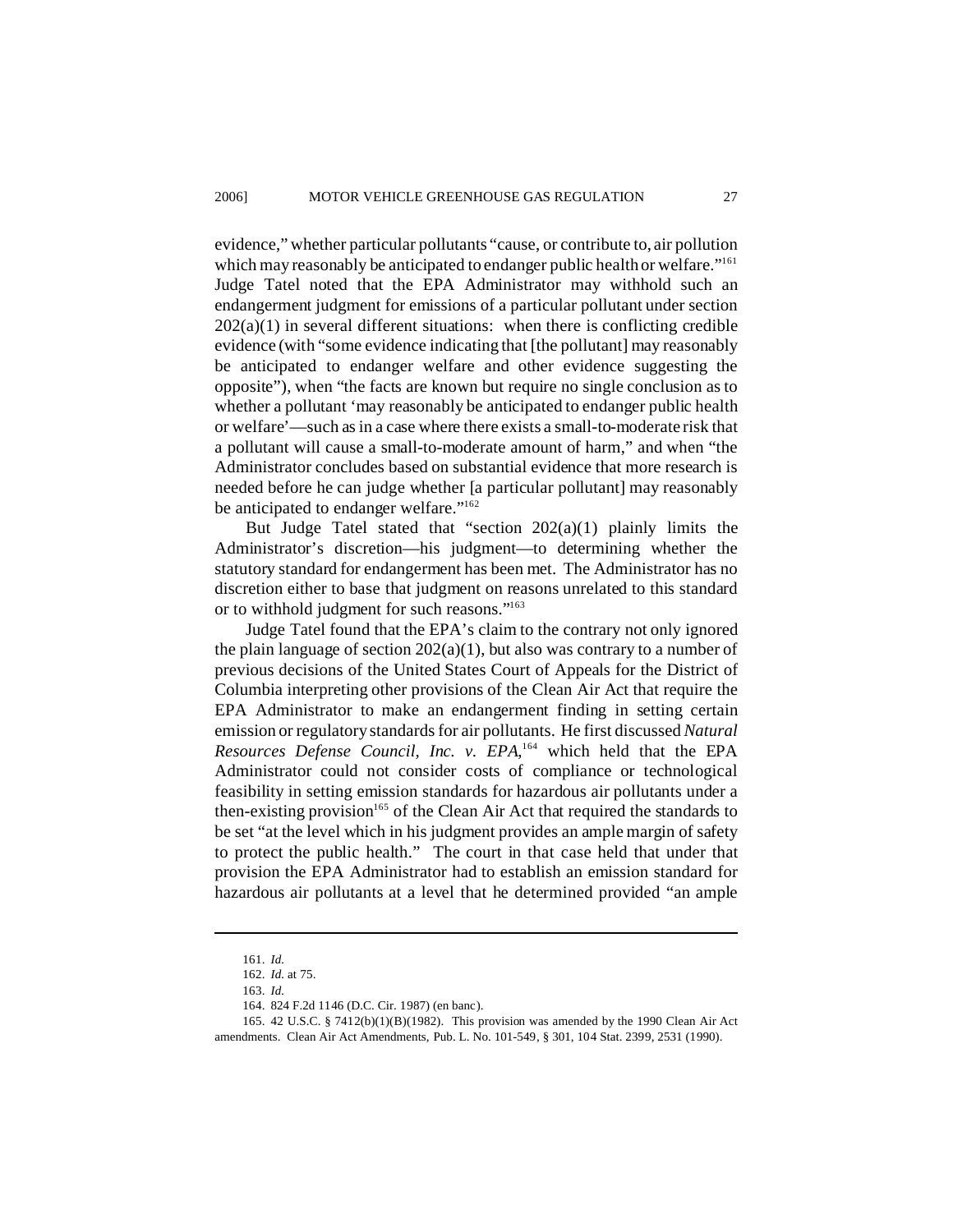margin of safety" to protect public health, without regard to the cost of complying with the standard and without regard to whether it was technologically feasible to comply with the standard. <sup>166</sup> Judge Tatel asserted that the decision "makes clear that the Administrator may only exercise 'judgment' in evaluating whether the statutory standard has been met."<sup>167</sup>

Ethyl Corp. v. EPA, <sup>168</sup> upon which Judge Randolph relied<sup>169</sup> to uphold the EPA Administrator's denial of the petition for rulemaking under section 202(a)(1), was also relied upon by Judge Tatel in support of his belief that the EPA Administrator had not complied with his statutory duties under section  $202(a)(1)$ . The court in *Ethyl Corp*. upheld the EPA's decision to adopt regulations under section  $211(c)(1)(A)^{170}$  of the Clean Air Act to reduce the permissible amount of lead additives in gasoline. Section  $211(c)(1)(A)$ provided at the time that the EPA Administrator "may" regulate fuel additives "if any emission products of such . . . fuel additives will endanger the public health or welfare." After determining that lead in gasoline presented a "significant risk of harm to the public health," the EPA issued regulations under section  $211(c)(1)(A)$  that required the amount of lead additives in gasoline to be reduced significantly. The regulated industry challenged the regulations on the ground that the EPA Administrator had to prove actual harm to public health from lead in gasoline, rather than a significant risk of harm.<sup>171</sup> The court in *Ethyl Corp*. held that the EPA Administrator had acted properly under section  $211(c)(1)(A)$  to regulate after a finding of a significant risk of harm to public health. Judge Randolph had interpreted the *Ethyl Corp.* decision as "not requir[ing] the Administrator to exercise his discretion solely on the basis of his assessment of scientific evidence" and that the EPA Administrator also can "take[] into account . . . the sort of policy judgments Congress makes when it decided whether to enact legislation regulating a particular area."<sup>172</sup> Judge Tatel, however, stated that the court in *Ethyl Corp.*:

held that the agency had discretion in determining what level of harm—or risk of harm—constitutes endangerment . . . [and] that such determinations involve policy

<sup>166.</sup> 824 F.2d at 1164-65.

<sup>167.</sup> Massachusetts v. EPA, 415 F.3d at 75 (Tatel, J., dissenting).

<sup>168.</sup> 541 F.2d 1 (D.C. Cir. 1976) (en banc).

<sup>169.</sup> Massachusetts v. EPA, 415 F.3d at 57-58. Judge Randolph's interpretation of *Ethyl Corp.* is discussed *supra* notes 135-38 and accompanying text.

<sup>170.</sup> 42 U.S.C. § 1857f-6c(1)(A) (1976), currently codified as amended at 42 U.S.C. § 7545(c)(1)(A) (2000).

<sup>171.</sup> Ethyl Corp. v. EPA, 541 F.2d 1, 12 (D.C. Cir. 1976) (en banc).

<sup>172.</sup> Massachusetts v. EPA, 415 F.3d at 58.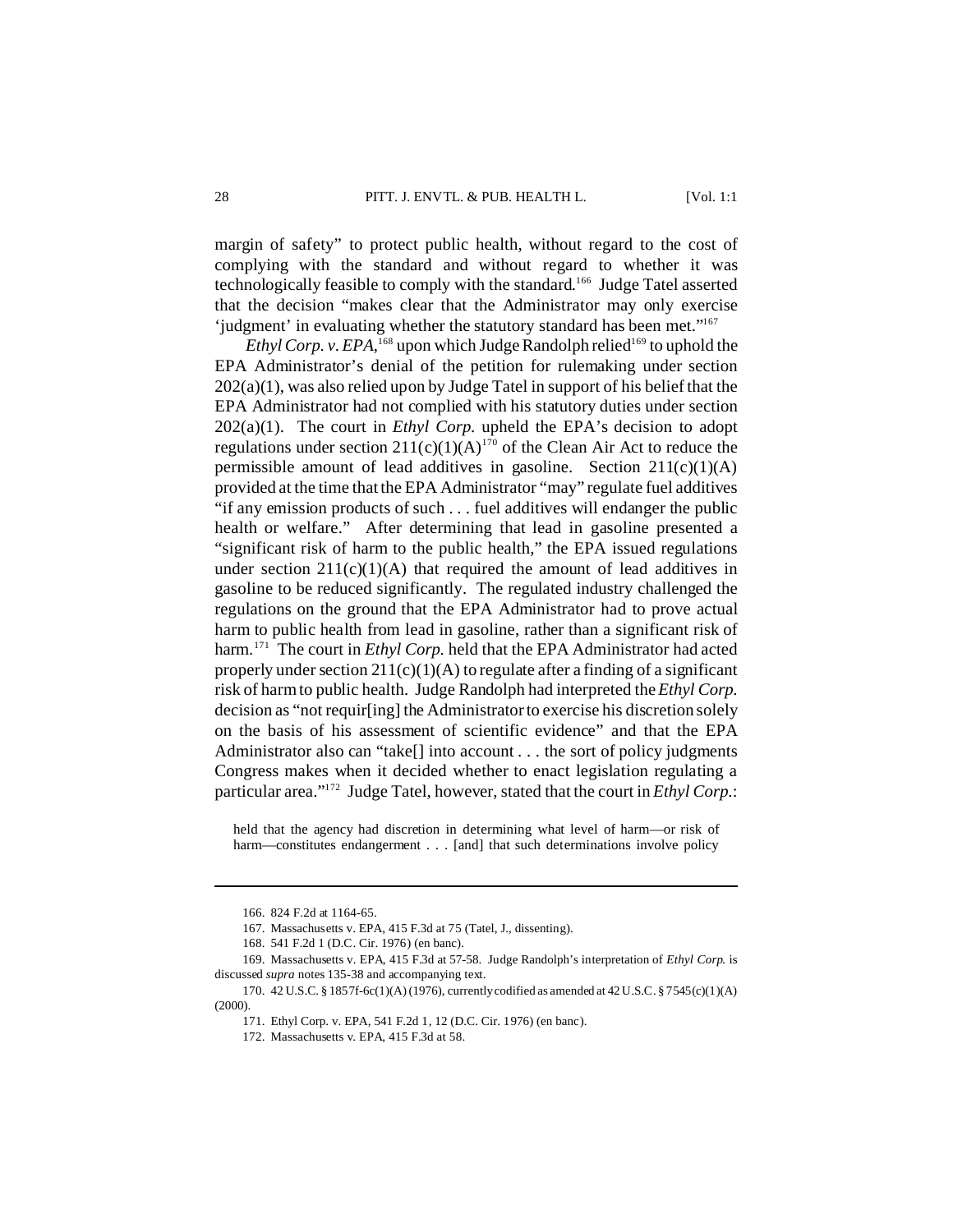issues, but—as Judge Randolph neglects to mention, . . .—those policy issues all related to whether the statutory standard had been met, i.e., to whether lead in gasoline endangered public health."<sup>173</sup>

In support of this interpretation of *Ethyl Corp.*, Judge Tatel quoted the following two statements in *Ethyl Corp.*: "a determination of endangerment to public health is necessarily a question of policy that is to be based on an assessment of risks and that should not be bound by either the procedural or the substantive rigor proper for questions of fact," $174$  and "the statute accords" the regulator flexibility to assess risks and make essentially legislative policy judgments."<sup>175</sup> He added that "[I]ndeed, *Ethyl* makes quite clear that the Administrator's policy-based discretion is limited to the terms of the statute,"<sup>176</sup> and then quoted the following passage from *Ethyl Corp.*:

These statements from *Ethyl Corp.* quoted by Judge Tatel clearly support his interpretation of the *Ethyl Corp.* decision rather than Judge Randolph's interpretation.

Judge Tatel also relied upon *Her Majesty the Queen in Right of Ontario v. EPA*, <sup>178</sup> for the principle that "for EPA to decline to make an endangerment finding, it must have a statutorily based reason for doing so." $179$  In that case, the EPA Administrator had declined to make an endangerment finding with respect to acid rain under section  $115(a)^{180}$  of the Clean Air Act, which provided that when the Administrator had "reason to believe that any air pollutant . . . may reasonably be anticipated to endanger public health or welfare in a foreign country . . . the Administrator shall give formal notice

All this is not to say that Congress left the Administrator free to set policy on his own terms. To the contrary, the policy guidelines are largely set, both in the statutory term "will endanger" and in the relationship of that term to other sections of the Clean Air Act. These prescriptions direct the Administrator's actions.<sup>177</sup>

<sup>173.</sup> *Id.* at 75-76 (Tatel, J., dissenting) (citations omitted).

<sup>174.</sup> *Id.* at 76 (quoting *Ethyl Corp.*, 541 F.2d at 24).

<sup>175.</sup> *Id.* (quoting *Ethyl Corp.*, 541 F.2d at 26).

<sup>176.</sup> *Id.* at 76.

<sup>177.</sup> 415 F.3d at 76 (quoting *Ethyl Corp.*, 541 F.2d at 29). Judge Tatel then observed that in *Brown & Williamson Tobacco Corp.* the Supreme Court had noted that the FDA's "judgment" about how best to achieve public health goals is "no substitute for the specific safety determinations required by the FDCA's various operative provisions." *Id.*

<sup>178.</sup> 912 F.2d 1525 (D.C. Cir. 1990).

<sup>179.</sup> 415 F.3d at 76.

<sup>180.</sup> 42 U.S.C. § 7415(a) (1982).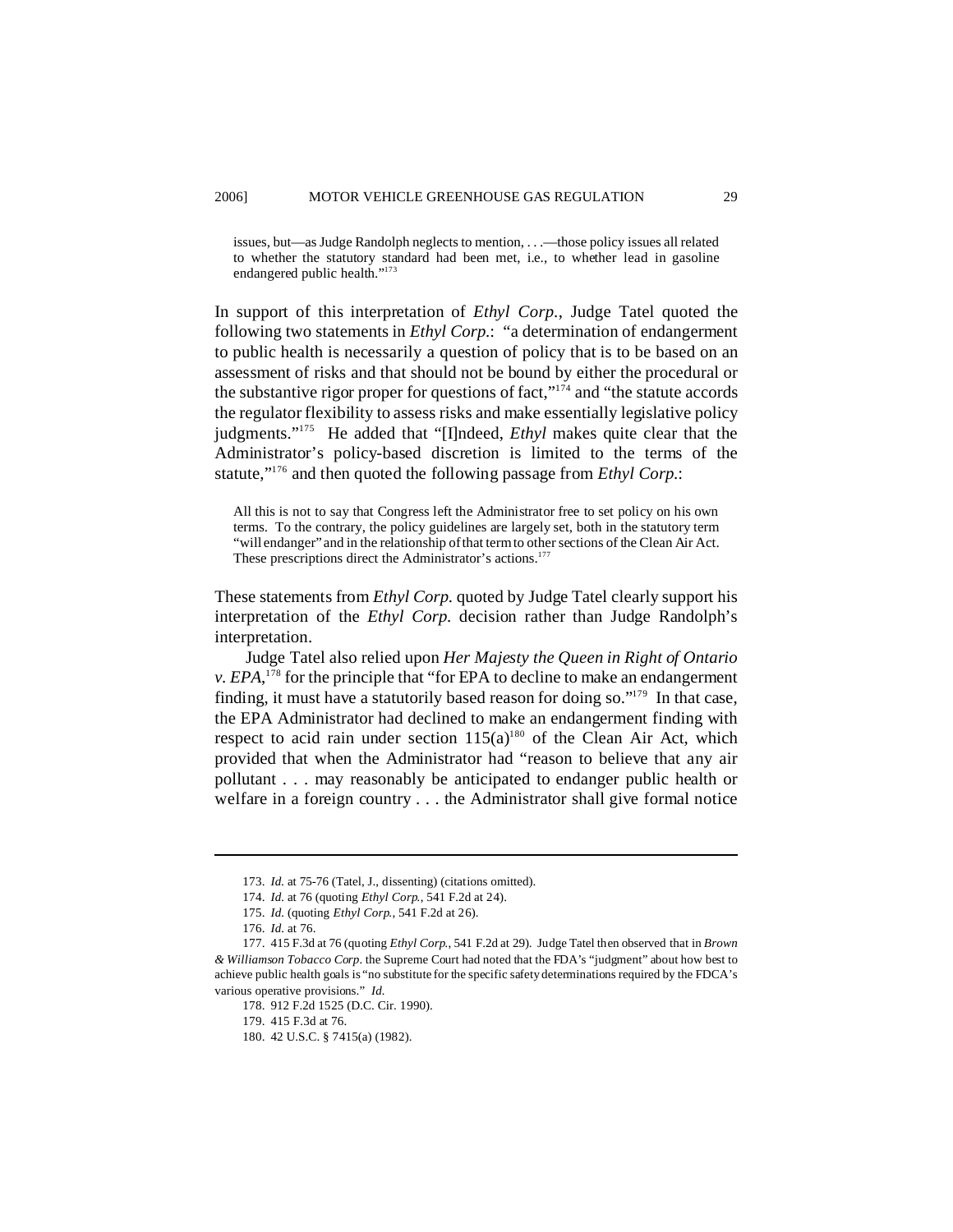thereof to the Governor of the state in which such omissions originate." Judge Tatel stated that the court in that case:

held that EPA acted reasonably in postponing a formal endangerment finding *only* because it gave a reasonable statutory basis for doing so[,] . . . [that] EPA still lacked information as to which states were causing the harmful acid rain, [and therefore] it would have been "pointless" for the agency to make an endangerment finding given the "specific [statutory] linkage between the endangerment finding and the remedial procedures," i.e., notifying offending states.<sup>181</sup>

Judge Tatel therefore concluded that:

[The] EPA may withhold an endangerment finding only if it needs more information to determine whether the statutory standard has been met [and] [s]imilarly, for EPA to find no endangerment (as Judge Randolph, going beyond the agency's own arguments, appears to claim happened here . . .), it must ground that conclusion in the statutory standard and may not rely upon unrelated policy considerations.<sup>182</sup>

Judge Tatel also observed that section  $202(a)(1)$  of the Clean Air Act is "precautionary,"<sup>183</sup> allowing the EPA Administrator to set standards for the emissions of an air pollutant which reasonably may be anticipated to endanger public health or welfare, without the need for actual harm or endangerment to public health or welfare to be occurring. He noted that at the time *Ethyl Corp.* was decided, section 202(a)(1) and some other sections of the Clean Air Act required or authorized the EPA Administrator to take specified action upon a finding that emissions caused "air pollution which endangers the public health or welfare."<sup>184</sup> He noted, however, that after *Ethyl Corp.* held that the EPA Administrator was permitted by such statutory language to take "regulatory action to prevent harm, even if the regulator is less than certain that harm is otherwise inevitable,"<sup>185</sup> Congress in 1977 amended the Clean Air Act to follow this precautionary or preventative standard in the present version of section  $202(a)(1)$  and other sections of the Clean Air Act.<sup>186</sup>

Judge Tatel concluded that the EPA Administrator had relied upon impermissible policy considerations in denying the petition for rulemaking under section 202(a)(1) of the Clean Air Act:

<sup>181.</sup> 415 F.3d at 76 (quoting Her Majesty the Queen in Right of Ont. v. EPA, 912 F.2d 1525, 1533 (D.C. Cir. 1990)).

<sup>182.</sup> *Id.* at 76.

<sup>183.</sup> *Id.*

<sup>184.</sup> 42 U.S.C. § 1857f-1(a)(1) (1976).

<sup>185.</sup> Ethyl Corp. v. EPA, 541 F.2d 1, 25 (D.C. Cir. 1976) (en banc).

<sup>186.</sup> Massachusetts v. EPA, 415 F.3d at 77 (citing H.R. REP. NO. 95-294, at 50, 51 (1977)).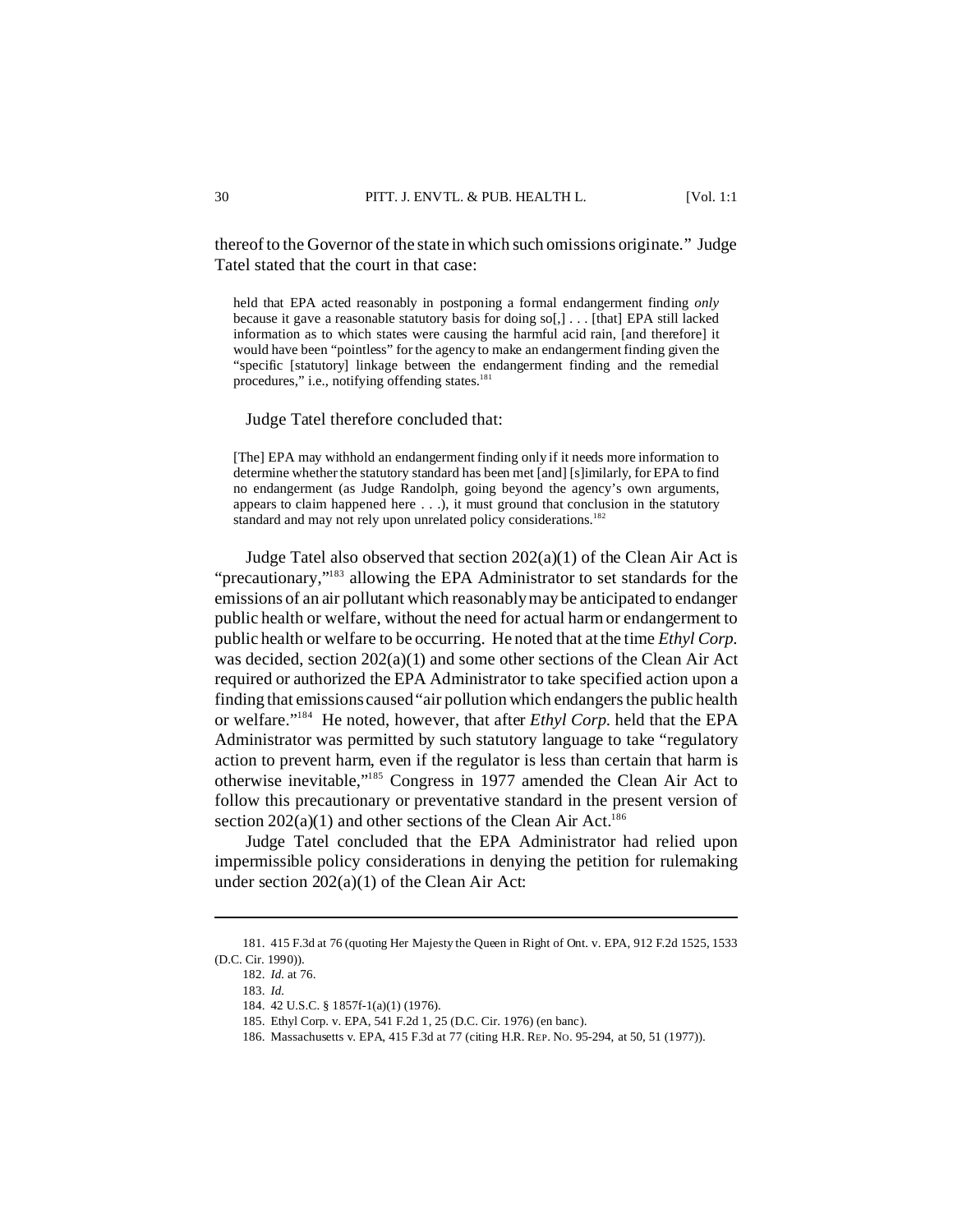Given this framework, it is obvious that none of EPA's proffered policy reasons justifies its refusal to find that [greenhouse gases] emissions "contribute to air pollution which may reasonably be anticipated to endanger public health or welfare." Unlike in *Her Majesty the Queen*, EPA's proffered reasons for refusing to make an endangerment finding have no connection to the statutory standard. Instead, as in *Natural Resources Defense Council* (where we found EPA to have acted arbitrarily and capriciously), EPA has "ventured into a zone of impermissible action" by "simply substituting" freestanding policy concerns for the sort of evaluation required by the statute  $\dots$ .<sup>187</sup>

Judge Tatel then found that "EPA['s] claims that global warming still has many scientific uncertainties associated with it" seemed to be calling for proof or unequivocal evidence, "whereas section  $202(a)(1)$  only . . . calls for the Administrator to determine whether [greenhouse gases] 'contribute to air pollution which *may reasonably be anticipated* to endanger' welfare."<sup>188</sup> He noted that:

[The] EPA never suggests that the uncertainties identified by the [National Research Council] report prevent it from determining that [greenhouse gases] "may reasonably be anticipated to endanger" welfare. In other words, just as EPA failed in *Natural Resources Defense Council* to explain its chosen emissions level in light of the statutory standard, so the agency has failed here to explain its refusal to find endangerment in light of the statutory standard.<sup>189</sup>

Judge Tatel then stated that, taking into account the National Research Council report as a whole, he:

doubt[ed] that EPA could credibly conclude that it needs more research to determine whether [greenhouse gases]-caused global warming "may reasonably be anticipated to endanger" welfare. Though not offering certainty, the report demonstrates that matters are well within the "frontiers of scientific knowledge" . . . . The report also indicates that the projected consequences of global warming are serious.<sup>190</sup>

Because Judge Tatel's decision clearly establishes that the EPA Administrator, in denying the petition for rulemaking under section 202(a)(1) of the Clean Air Act to regulate greenhouse gas emissions from new motor vehicles, relied upon policy considerations that are not statutorily permissible relevant factors under section  $202(a)(1)$ , the court should have found that the

<sup>187.</sup> 415 F.3d at 77 (citation omitted).

<sup>188.</sup> *Id.* at 77.

<sup>189.</sup> *Id.*

<sup>190.</sup> *Id.* at 77-78 (citations omitted).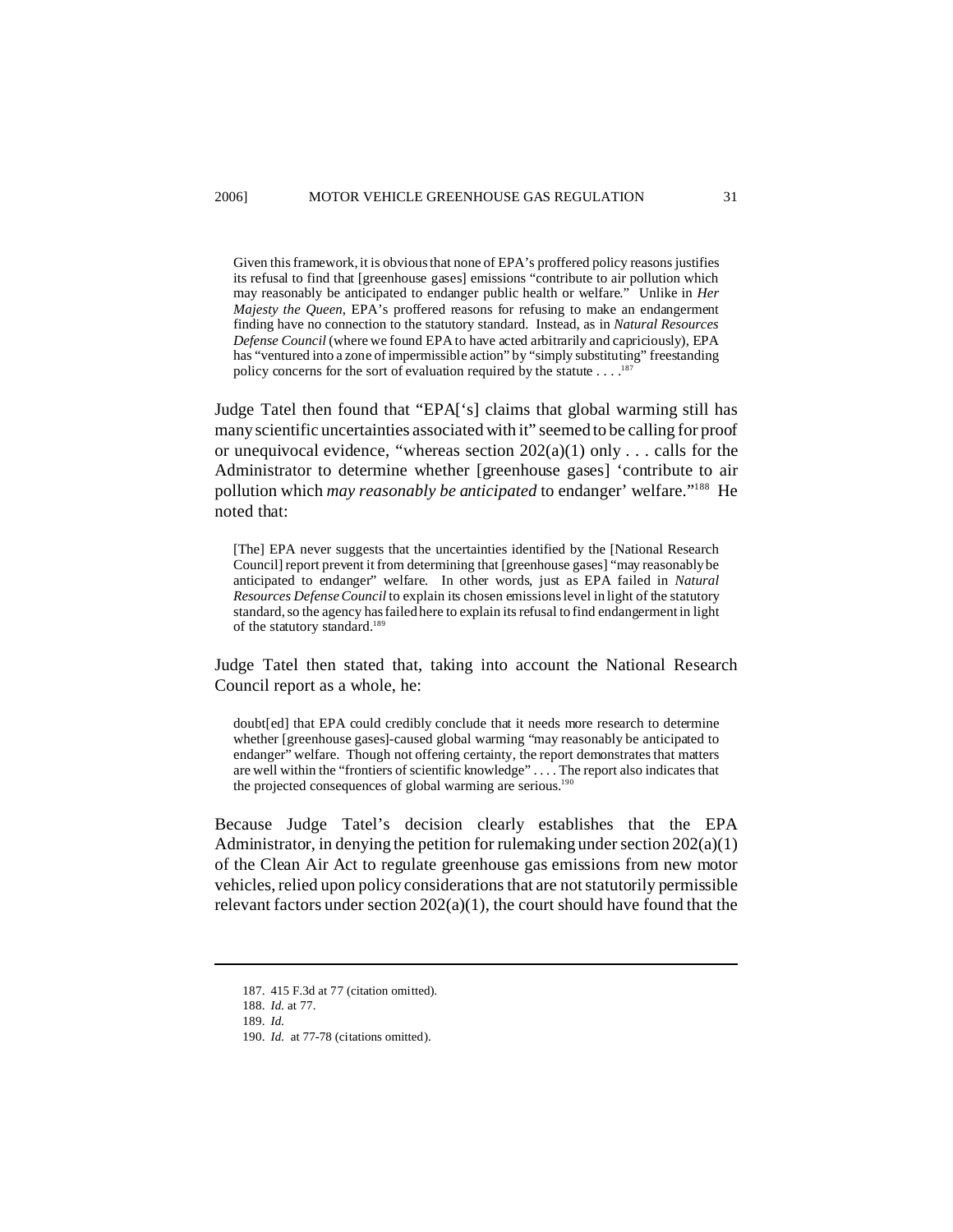Administrator's decision was arbitrary and capricious within the meaning of section  $307(b)(9)^{191}$  of the Clean Air Act.

However, as noted by Judge Tatel, the EPA Administrator never clearly has made an endangerment finding under section  $202(a)(1)$  on the basis of scientific risk assessment considerations, and the court therefore should have remanded the case to the EPA Administrator with an order for him to make a decision on the petition for rulemaking on the explicit basis of whether scientific risk assessment indicates that greenhouse gas emissions from new motor vehicles or their engines "cause, or contribute to, air pollution which may reasonably be anticipated to endanger public health or welfare." As noted by Judge Tatel at the end of his dissenting opinion,<sup>192</sup> the EPA Administrator would violate section  $202(a)(1)$  by "[r]efusing to regulate following an endangerment finding."

The EPA Administrator should change his previous position and should now make an endangerment finding with respect to carbon dioxide and other greenhouse gases under section  $202(a)(1)$  of the Clean Air Act, and then should adopt an appropriate standard under section 202(a)(1) to control emissions of carbon dioxide and other greenhouse gases from new motor vehicles. To fulfill this responsibility, the EPA could adopt a standard under section 202(a)(1) that is identical to, or based upon, California's recentlyadopted regulations that set limits on the amounts of greenhouse gases that can be emitted from new motor vehicles beginning with the 2009 model year.<sup>193</sup>

Alternatively, the EPA could adopt a greenhouse gas emissions reduction standard under section 202(a)(1) that specifies a minimum miles per gallon standard for new motor vehicles. At present, the EPA contends that the only method for controlling the amount of carbon dioxide emitted by a motor vehicle is by fuel economy.<sup>194</sup> Therefore, the EPA Administrator might adopt a fuel economy standard under section 202(a)(1) of the Clean Air Act to control carbon dioxide emissions from new motor vehicles and new motor vehicle engines which can be achieved with existing technology and at a reasonable cost. Of course, if the EPA sets a fuel economy standard for a particular class of new motor vehicles under section  $202(a)(1)$  of the Clean Air Act that is not as strict as the DOT fuel economy standard for that class, the EPA fuel economy standard will not have a significant impact either upon global warming or upon motor vehicle manufacturers.

<sup>191.</sup> 42 U.S.C. § 7607(b)(9) (2000).

<sup>192.</sup> 415 F.3d at 81.

<sup>193.</sup> California's regulations are analyzed *infra* notes 199-271 and accompanying text.

<sup>194.</sup> Massachusetts v. EPA, 415 F.3d at 80 (Tatel, J., dissenting).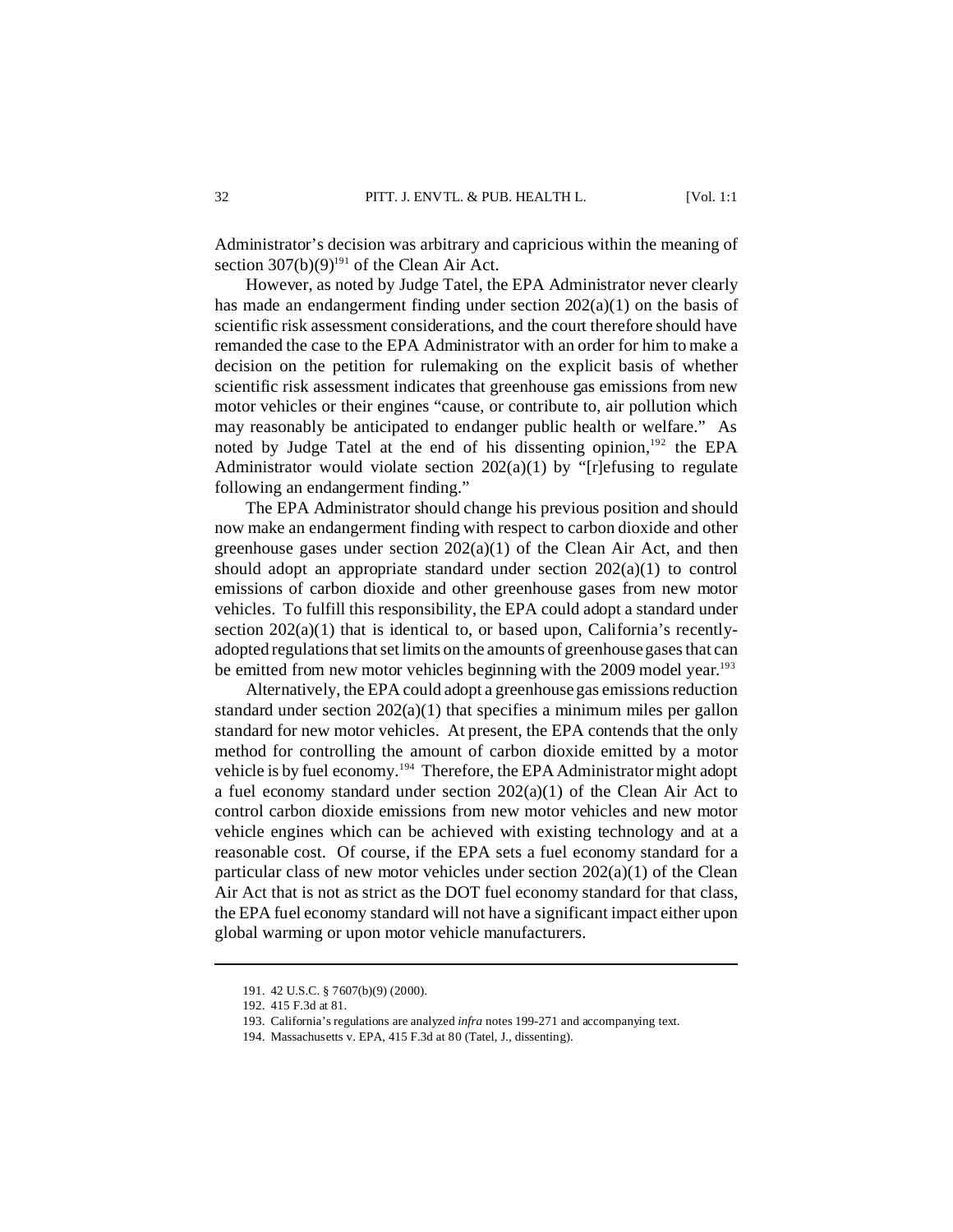However, if the EPA sets a fuel economy standard under section  $202(a)(1)$  for one or more particular classes of new motor vehicles under section  $202(a)(1)$  that is stricter than the applicable DOT CAFE standard, the EPA standard may result in a significant reduction in the emissions of carbon dioxide in the United States. Because the DOT's 27.5 miles per gallon of gasoline CAFE fuel economy standard for passenger automobiles under the Energy Policy and Conservation Act has not been revised since 1986, a miles per gallon fuel economy standard for passenger automobiles of more than 27.5 miles per gallon may well be technologically achievable at a reasonable cost today, albeit through production of more high mileage small passenger automobiles and production of less low gas mileage large SUVs and pickup trucks. But with the price of gasoline at times approaching three dollars per gallon in many areas of the United States, many American consumers may support an EPA fuel economy standard that is stricter than the present CAFE standards under the EPCA.

Such a stricter fuel economy standard for passenger automobiles, sports utility vehicles and light duty pickup trucks may result in the production and sale in the United States of more fuel efficient smaller passenger automobiles and less production and sale of large, "gas guzzling" sports utility vehicles and pickup trucks, a change that motor vehicle manufacturers may make voluntarily in the near future as American consumers increasingly purchase more high gas mileage smaller passenger automobiles and fewer low gas mileage SUVs and pickup trucks.<sup>195</sup>

Reductions in carbon dioxide emissions from new motor vehicles in the United States may not significantly reduce global warming and climate changes if there are increased emissions of greenhouse gases in the future in other countries, particularly in Third World developing nations. However, reduction of emissions of greenhouse gases in the United States would result in the United States fulfilling, at least in part, its obligations under the United Nations Framework Convention on Climate Change,<sup>196</sup> which the United States has signed and ratified, to "limit[] its anthropogenic emissions of greenhouse gases,"197 "with the aim of returning individually or jointly to their

<sup>195.</sup> Chris Woodyard, *Smaller Cars Post Big Sales Increases*, USA TODAY, Oct. 10, 2005, at 1B. Sales of large SUVs decreased nineteen percent in the United States during 2005 and sales of pickup trucks remained flat. Recent purchasers of pickup trucks state that fuel economy is the most important attribute of a pickup truck. Sholnn Freeman, *Pickup Buyers Want Efficiency, Survey Says*, WASH. POST, Nov. 17, 2005, at D2.

<sup>196.</sup> United Nations Framework Convention on Climate Change, March 21, 1994, 1771 U.N.T.S. 107.

<sup>197.</sup> *Id.* at art. 4, para. 2(a).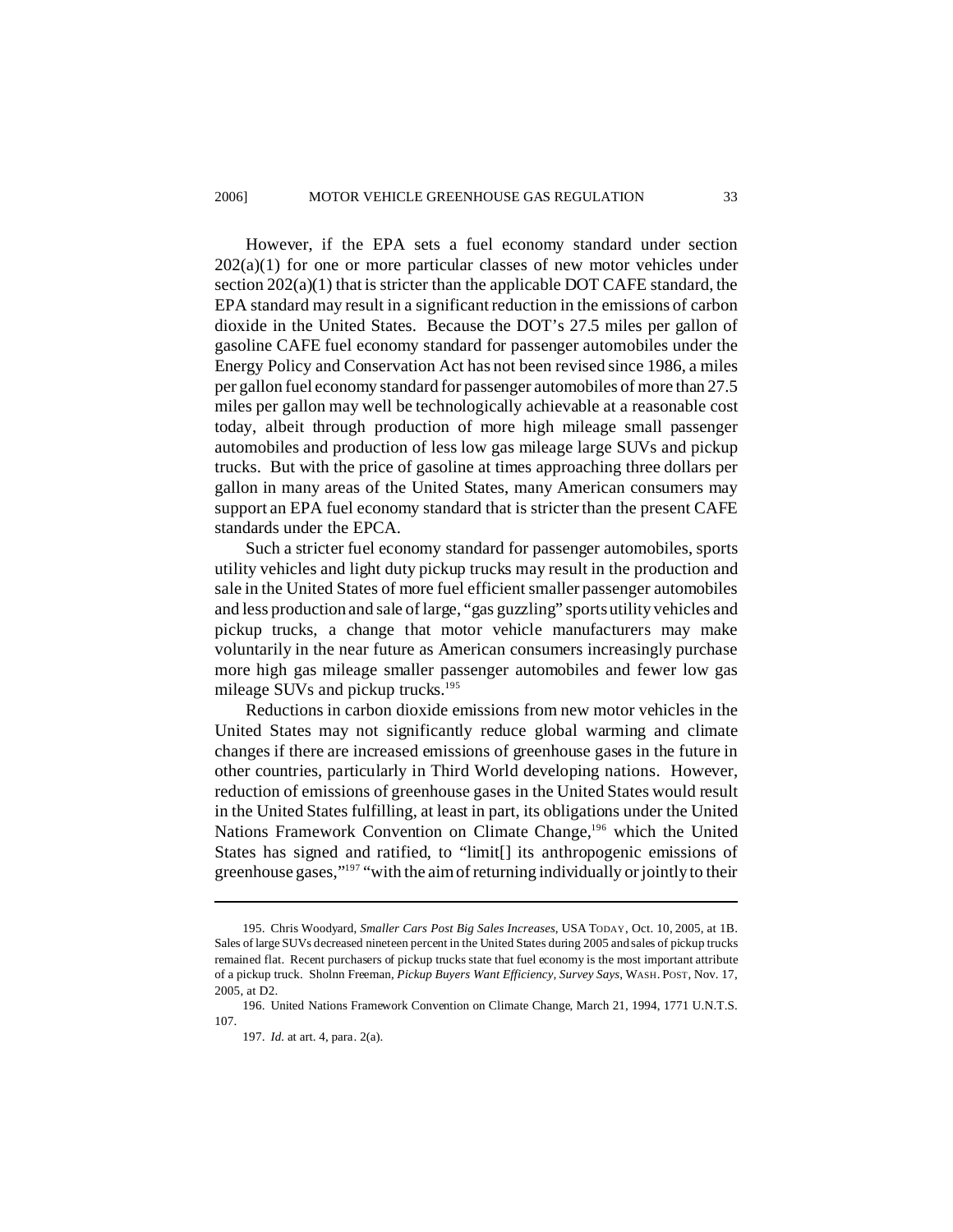1990 levels these anthropogenic emissions of carbon dioxide and other greenhouse gases not controlled by the Montreal Protocol."<sup>198</sup>

Reduction of greenhouse gas emissions within the United States also may strengthen, not weaken, the United States's attempts to influence Third World developing countries to begin to control their greenhouse gas emissions, because developing countries probably will be more likely to agree to requests by the United States to start controlling their greenhouse gas emissions if the United States has begun to control at least one significant source of its greenhouse gas emissions.

## III. STATE REGULATION OF GREENHOUSE GAS EMISSIONS FROM NEW MOTOR VEHICLES

The California Air Resources Board has adopted regulations<sup>199</sup> that limit the amount of emissions of greenhouse gases from new motor vehicles sold in the state beginning with the 2009 model year. This was done in response to legislation<sup>200</sup> enacted by the California General Assembly that directed the Board to "adopt regulations that achieve the maximum feasible and costeffective reduction of greenhouse gas emissions from motor vehicles"<sup>201</sup> "manufactured in the 2009 model year, or any model year thereafter."<sup>202</sup> However, these state regulations probably are preempted by both section  $209(a)^{203}$  of the Clean Air Act and by the Energy Policy and Conservation Act<sup>204</sup> unless the EPA Administrator grants a waiver for the regulations under section  $209(b)^{205}$  of the Clean Air Act.

The California legislation, referred to as the "California Climate Law," requires the state's greenhouse gas emission reduction regulations for new motor vehicles to be "[c]apable of being successfully accomplished within the time provided . . . taking into account environmental, economic, social, and technological factors [and to be] [e]conomical to an owner or operator of a vehicle, taking into account the full-life cycle costs of a vehicle."<sup>206</sup> In developing these regulations, the state board was required to "[c]onsider the

<sup>198.</sup> *Id.* at art. 4, para. 2(b).

<sup>199.</sup> CAL. CODE REGS. tit. 13 § 1961.1 (2006).

<sup>200.</sup> CAL. HEALTH & SAFETY CODE § 43,018.5 (West 2005).

<sup>201.</sup> *Id.* at § 43,018.5(a).

<sup>202.</sup> *Id.* at § 43,018.5(b)(1).

<sup>203.</sup> 42 U.S.C. § 7543(a) (2000).

<sup>204.</sup> 49 U.S.C. § 32,919(a) (2000).

<sup>205.</sup> 42 U.S.C. § 7543(b) (2000).

<sup>206.</sup> CAL. HEALTH & SAFETY CODE § 43,018.5(i)(a)-(b) (West 2005).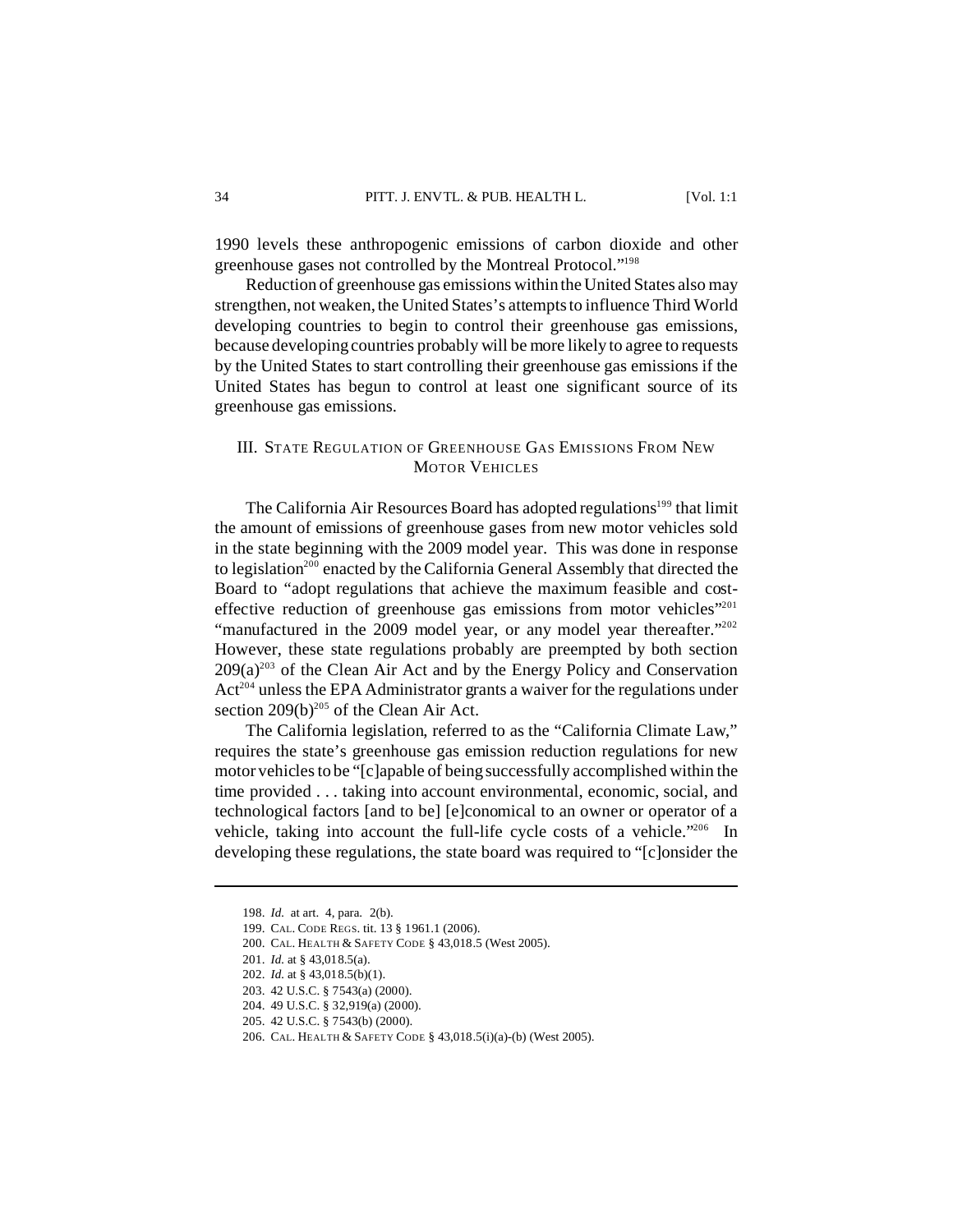technological feasibility of the regulations [and] . . . the impact the regulations may have on the economy of the state."<sup>207</sup> The board's regulations also are required to "[p]rovide flexibility, to the maximum extent feasible . . . in the means by which a person . . . may comply with the regulations." The regulations may include the use of alternative methods of compliance but not "any mandatory trip reduction measure or land use restriction."<sup>208</sup> The regulations adopted by the board cannot: impose any additional fees or taxes on any motor vehicle, fuel, or vehicle miles traveled; ban the sale within the state of any category of vehicle, including sport utility vehicles and light duty trucks; require reduction of vehicle weight; limit the speed limit on any highway or street within the state; or limit vehicle miles traveled.<sup>209</sup> However, the California Climate Law "does not mandate specific reduction percentages or overall reduction goals" for greenhouse gas emissions from new motor vehicles.<sup>210</sup>

The state's greenhouse gas emission reduction regulations are to be applied to "passenger vehicle[s], light-duty truck[s], or any other vehicle[s] determined by the state board to be a vehicle whose primary use is noncommercial personal transportation."<sup>211</sup>

The state board was required to adopt these regulations by January 1,  $2005$ <sup>212</sup> but the regulations could not become effective before January 1, 2006, "in order to give the [California] legislature time to review the

<sup>207.</sup> *Id.* at § 43,018(c). The Board's consideration of the economic impact of the regulations was required to include consideration of the creation of jobs and new businesses within the state, the expansion or elimination of existing businesses within the state, the ability of businesses within the state to compete with businesses in other states, "[t]he ability of the state to maintain and attract businesses in communities with the most significant exposure to air contaminants, localized air contaminants, or both, including, but not limited to, communities with minority populations or low-income populations, or both," and automobile workers and affiliated businesses within the state. *Id.* at § 43,018(c)(2).

<sup>208.</sup> *Id.* at § 43,018(c)(3). To the extent permitted by state and federal law, the board is required to grant emission reductions credits for any reductions in greenhouse gas emissions from motor vehicles that are achieved prior to the operative date of the board's greenhouse gas emissions reduction regulations, through the procedures and protocols adopted by the California Climate Action Registry under the California Health and Safety Code section 42,823(j). *Id.* at § 43,018.5(c)(5)(A). The baseline for calculating these emission reduction credits is the 2000 model year. *Id.* at § 43,018.5(c)(5)(B).

The greenhouse gas emission reduction regulations adopted by the board also are required to "provide an exemption for those vehicles subject to the optional low-emission vehicle standard for oxides of nitrogen . . . for exhaust emission standards" in 13 Cal. Code Regs. § 1961(a)(9). *Id.* at § 43,018.5(e).

<sup>209.</sup> *Id.* at § 43,018(d).

<sup>210.</sup> Deborah Keeth, Comment, *The California Climate Law: A State's Cutting-Edge Efforts to Achieve Clean Air*, 30 ECOLOGY L.Q. 715, 719 (2003).

<sup>211.</sup> CAL. HEALTH & SAFETY CODE § 43,018(i)(2) (West 2005).

<sup>212.</sup> *Id.* at § 43,018(a).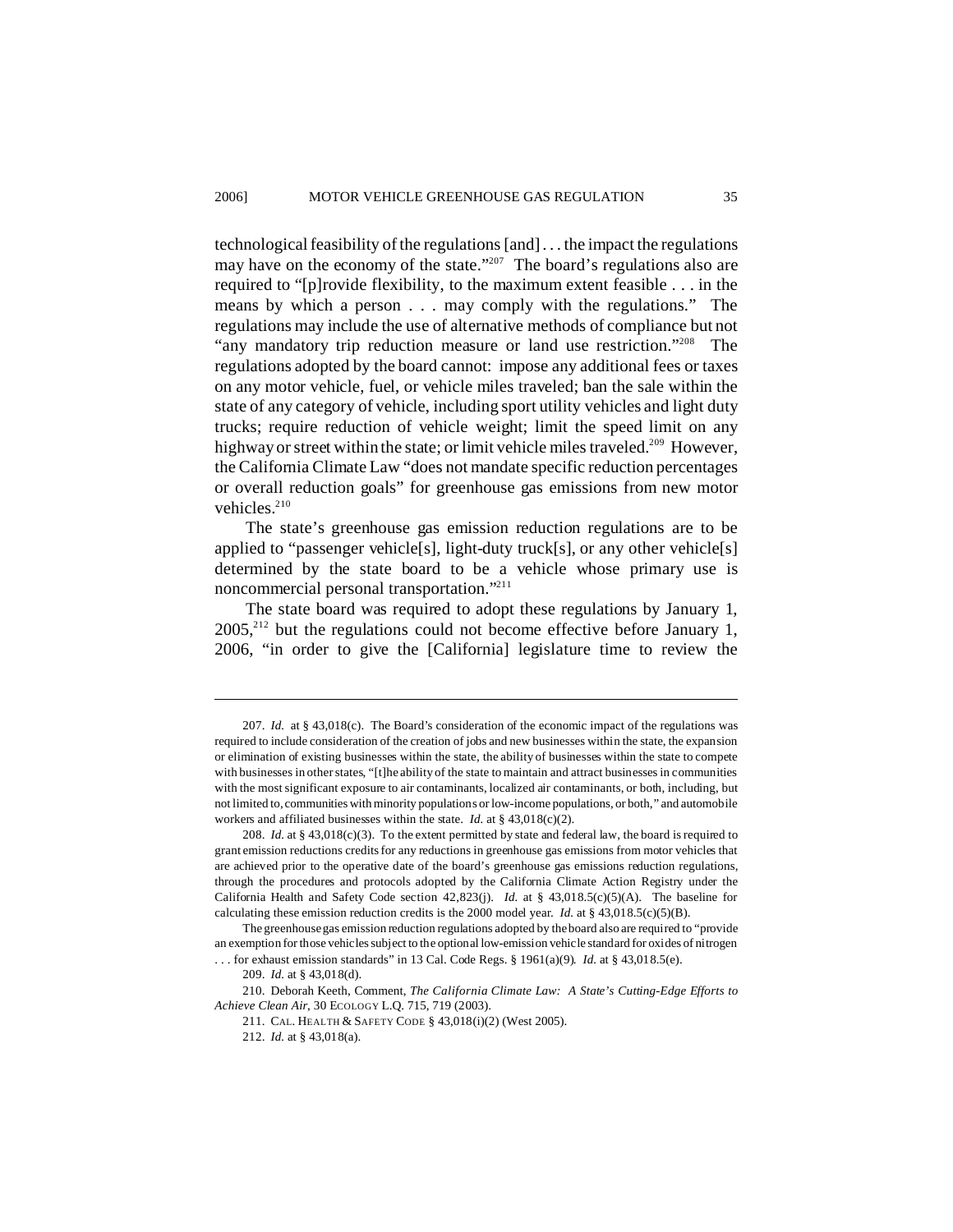regulations and determine whether further legislation should be enacted prior to the effective date of the regulations."<sup>213</sup> However,

[i]f the federal government adopts a standard regulating a greenhouse gas from new motor vehicles that the state board determines is in a substantially similar time frame, and of equivalent or greater effectiveness as the regulations that would be adopted pursuant to [the California Climate Law], the state board may elect not to adopt a standard on any greenhouse gas included in the federal standard.<sup>214</sup>

Of course, the federal government has not adopted any such standard at the present time.

The California Air Resources Board in 2004 adopted regulations under the California Climate Law establishing fleet average greenhouse gas exhaust emission standards, expressed as grams per mile carbon dioxide equivalent emissions, for new 2009 and subsequent model year passenger cars, most light duty trucks, and medium duty passenger vehicles.<sup>215</sup> The regulations require a thirty percent reduction in greenhouse gas emissions from tailpipes of regulated new motor vehicles by 2016. The regulations' emissions limitations encompass: (1) emissions of carbon dioxide, methane, and nitrous oxide emissions resulting directly from combustion of fuel during operation of a motor vehicle; (2) emissions of carbon dioxide resulting from operation of a vehicle's air conditioning (A/C) system; (3) emissions of hydrofluorocarbons refrigerant from a vehicle's A/C system due to leakage, losses during recharging, or release when the vehicle is scrapped at the end of its life; and (4) upstream emissions associated with production of gasoline or diesel fuel used by the vehicle.

The regulations establish a manufacturer fleet average emission standard for passenger cars and the lightest trucks, and a separate manufacturer fleet average emission standard for heavier trucks. The regulations, which take effect on January 1, 2006, establish near-term emission standards for model years 2009-2012 and mid-term emission standards for the 2013-2016 model years. Manufacturers can comply with the regulations' sales-weighted

<sup>213.</sup> *Id.* at § 43,018(b)(1).

<sup>214.</sup> *Id.* at § 43,018.5(h).

<sup>215.</sup> CAL. CODE REGS. tit. 13 § 1961.1 (2006). "Light-duty trucks from 3751 lbs. LVW-8500 lbs. GVW that are certified to the Option 1 LEV [Low Emission Vehicle] II [Nitrogen Oxides] Standard in section 1961(a)(1) are exempt from these greenhouse gas emission requirements . . . ." *Id.* at § 1961.1(a). The California Office of Administrative Law approved the Board's regulationson September 15, 2005, after reviewing them to ensure that they were consistent with the California Administrative Procedures Act. The regulations and Board documents relating to and explaining its regulations for greenhouse gas emissions from motor vehicles are available at the Board's web site, http://www.arb.ca.gov/cc/cc.htm.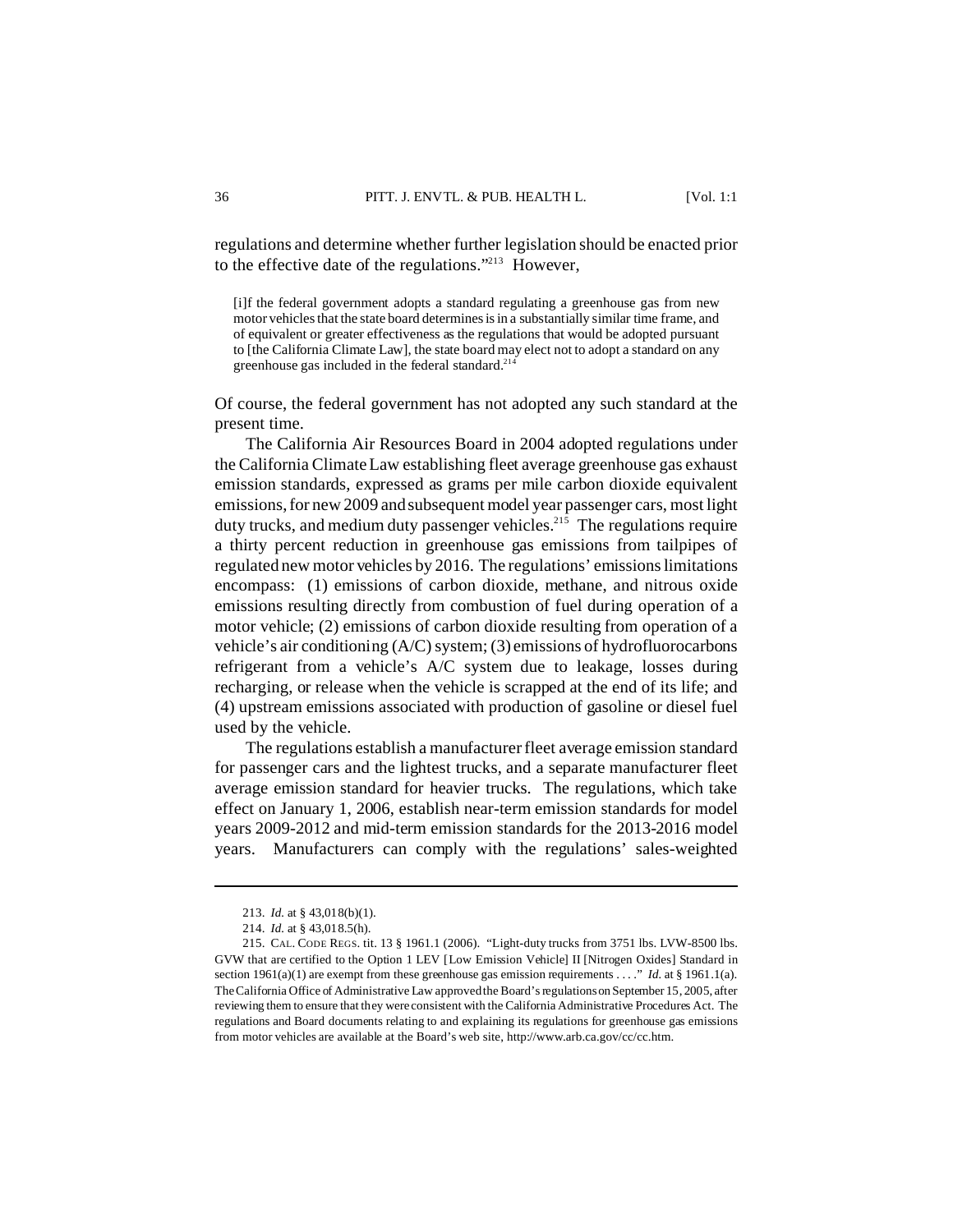average emissions standards for their fleet by choosing a mixture of technologies, from among a number of cost-effective technologies identified by the Board's staff as available to reduce greenhouse gas emissions from motor vehicles. Because the regulations' standards are expressed in terms of carbon dioxide equivalent grams per mile, emissions of the different types of greenhouse gases are weighted under the regulation to account for the differing climate change impacts of different greenhouse gases. Upstream emissions—emissions associated with the production of the fuel used by a vehicle—for motor vehicles that use conventional gasoline or diesel fuels, are used as a baseline in the regulations for comparing the relative emissions of alternative fuel vehicles whose carbon dioxide emission values will be appropriately adjusted. The regulations provide manufacturers a credit for early greenhouse gas emissions reductions in their 2000-2008 model year vehicles that meet the 2012 model year baseline standard. The regulations also provide credits to motor vehicle manufacturers for alternative methods of compliance with the regulations' standards through projects located in the state of California that achieve greenhouse gas emissions reductions through increased use of alternative fuels in eligible motor vehicles.

The California greenhouse gas emission reduction regulations for new motor vehicles may be preempted by section  $209(a)^{216}$  of the Clean Air Act, which provides that "[n]o State or any political subdivision thereof shall adopt or attempt to enforce any standard relating to the control of emissions from new motor vehicles or new motor vehicle engines subject to [Part A of Subchapter II of the Clean Air Act (which regulates emissions from new motor vehicles and fuel)]."<sup>217</sup> The term "emissions" is not defined by either section 209(a) or any other provision of the Clean Air Act, although section  $209(a)$ 's reference to "emissions" when compared to section  $202(a)(1)$ 's reference to "emission[s] of any air pollutant" (in the context of the EPA's authority to set emissions standards for new motor vehicles), suggests that section 209(a) should be interpreted broadly to preempt any state or local government standards that regulate emissions of any substance from new motor vehicles or new motor vehicle engines, not just substances that are considered to be "air pollutants" under the Clean Air Act.<sup>218</sup> Section 209(a)

<sup>216.</sup> 42 U.S.C. § 7543(a) (2000).

<sup>217.</sup> Section 209(a) further provides that "[n]o State shall require certification, inspection, or any other approval relating to the control of emissions from any new motor vehicle or new motor vehicle engine as condition precedent to the initial retail sale, titling (if any), or registration of such motor vehicle, motor vehicle engine, or equipment." *Id.*

<sup>218.</sup> In *Engine Manufacturers Ass'n v. South Coast Air Quality Management District*, 541 U.S. 246,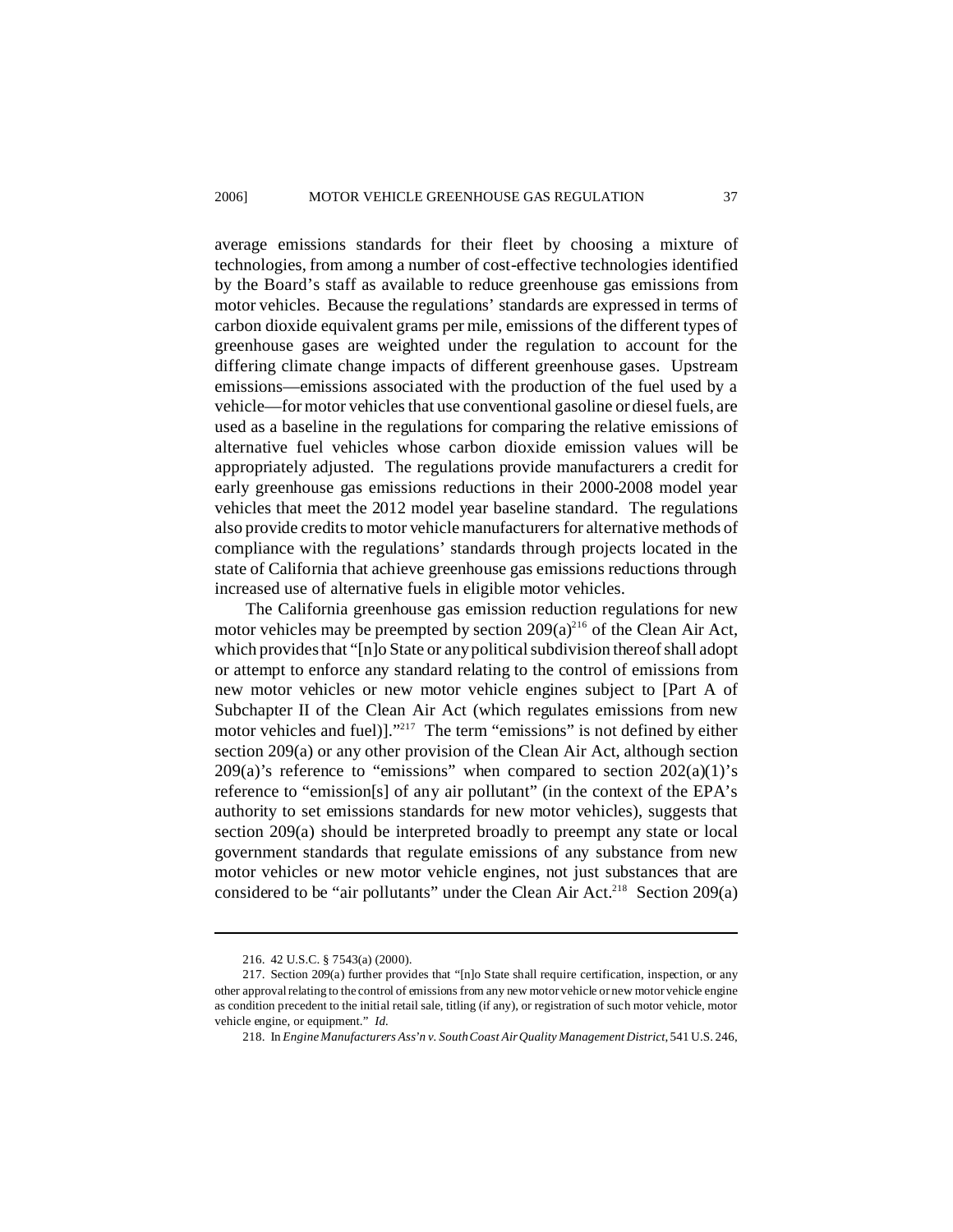preempts not only state laws and standards that compel manufacturers to meet specified emission limits or to equip motor vehicles with a certain type of pollution control device or design feature related to the control of emissions, but also preempts state regulations that place restrictions on the types of motor vehicles that a person may purchase or lease.<sup>219</sup>

However, because California is the only state that adopted standards, other than crankcase emission standards, for the control of emissions from new motor vehicles prior to March 30, 1966,<sup>220</sup> the EPA Administrator is required by section  $209(b)(1)^{221}$  of the Clean Air Act to waive section  $209(a)$ 's preemption of state law if California determines that the state's standards "will be, in the aggregate, at least as protective of public health and welfare as applicable Federal standards."<sup>222</sup> As a result of this waiver provision new motor vehicles sold in the United States either meet federal emission control standards, promulgated under section 202 of the Clean Air Act, or California standards for which a section  $209(a)$  waiver has been granted.<sup>223</sup> The EPA Administrator has ruled that section 209(b)(1) waivers are not limited just to California emission control standards and regulationsthat address California's smog problem, and that California's air pollution problem does not have to be the worst in the United States in order for a section 209(b)(1) waiver to be granted.<sup>224</sup>

Section 209(b)(1)'s standard for a waiver permits California's "state standards to be considered as a 'package' ('in the aggregate'), rather than by evaluating each standard separately, and by permitting the state rather than the [EPA] Administrator to make the determination of whether they are 'at least as protective.<sup>'"225</sup> This section 209(b) waiver standard therefore "confers"

<sup>253 (2004),</sup> the Supreme Court stated that section 209(a) preempts state or local government standards that require a vehicle or engine not to emit "more than a certain amount of a given pollutant" but when the Supreme Court made this statement in that case it was not addressing the issue of whether section 209(a) only preempts state or local government standards that regulate emissions of a substance that is an "air pollutant" under the Clean Air Act.

<sup>219.</sup> Engine Mfrs. Ass'n v. S. Coast Air Quality Mgmt. Dist., 541 U.S. 246 (2004).

<sup>220.</sup> Ann E. Carlson, *Federalism, Preemption, and Greenhouse Gas Emissions*, 37 U.C. DAVIS L. REv. 281, 293 (2003).

<sup>221.</sup> 42 U.S.C. § 7543(b)(1) (2000).

<sup>222.</sup> "If each State standard is at least as stringent as the comparable applicable Federal standard, such State standard shall be deemed to be at least as protective of health and welfare as such Federal standards . . . ." *Id.* at § 7543(b)(2).

<sup>223.</sup> Motor Vehicle Mfrs. Ass'n v. N.Y. State Dep't of Envtl. Conservation, 17 F.3d 521, 526-27 (2d Cir. 1994).

<sup>224.</sup> California State Motor Vehicle Pollution Control Standards, 49 Fed. Reg. 18,887, 18,890 (May 3, 1984).

<sup>225.</sup> Note, *California's Authority to Regulate Mobile Source Greenhouse GasEmissions*, 58 N.Y.U.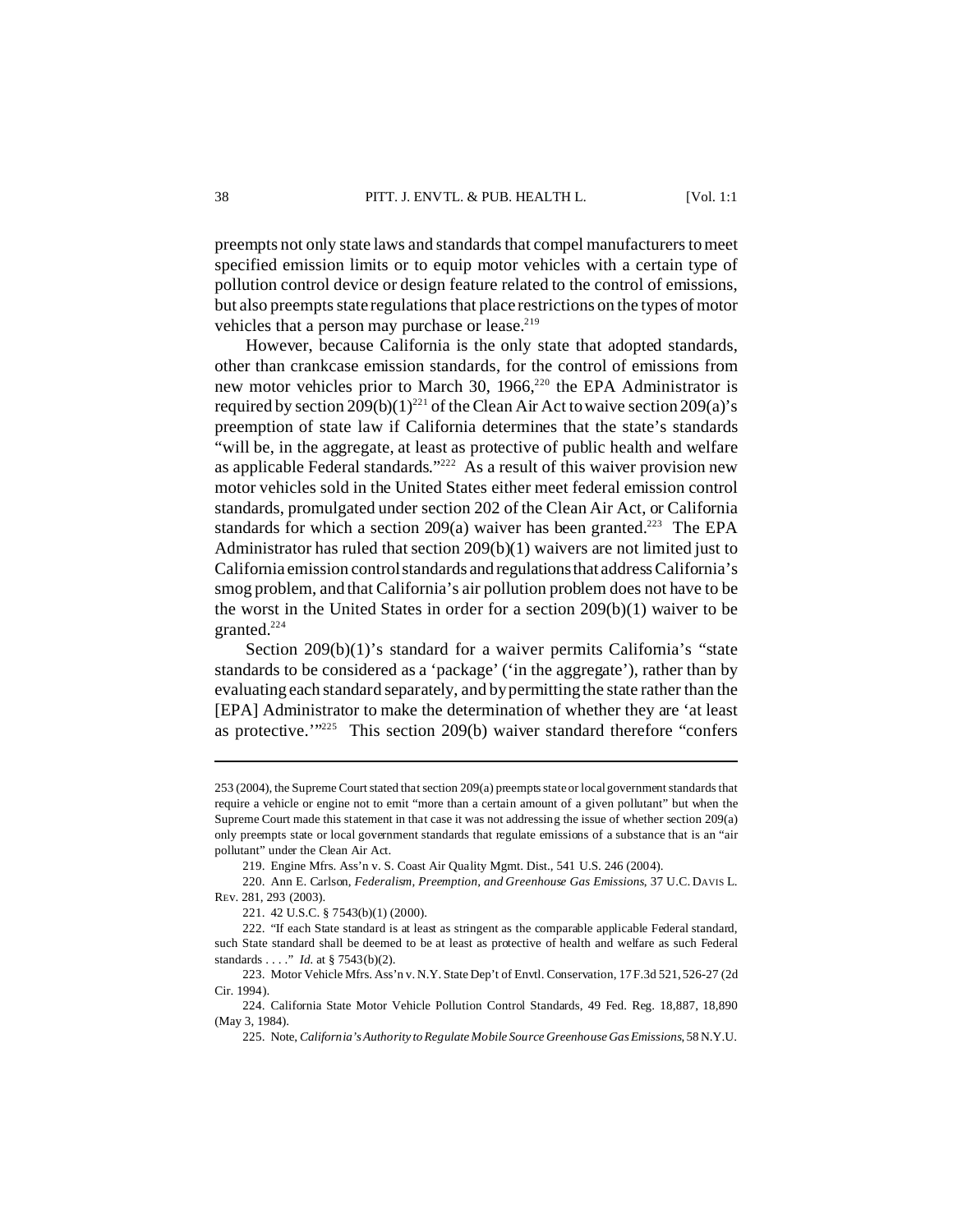broad discretion on the State of California, and affirms Congress's intent to grant California the broadest possible discretion . . . to develop an emissions control program."<sup>226</sup>

However, section  $209(b)(1)^{227}$  provides that "[n]o such waiver shall be granted if the [EPA] Administrator finds that the state's determination is arbitrary and capricious," or if the state standards and accompanying enforcement procedures are not consistent with section  $202(a)^{228}$  of the Clean Air Act.<sup>229</sup> The EPA has ruled that a comparison of the relative costs and benefits of California's emissions control program is "not legally pertinent" in a section 209(b) waiver proceeding.<sup>230</sup> "The meaning of 'compelling and extraordinary' is somewhat ambiguous; neither courts nor the EPA have provided an explicit definition of this key phrase or the constraints it places on California's authority to regulate greenhouse gas emissions."<sup>231</sup> However, the EPA, in previous proceedings considering applications by California for waivers under section 209(b)(1), has interpreted the "compelling and extraordinary" standard as requiring California only to "justify[] the need for its own motor vehicle population [emissions] control program," and not the need for each particular standard and regulation that is part of the state's program.<sup>232</sup> Furthermore, the EPA Administrator has suggested that "compelling and extraordinary" "does not refer to levels of pollution directly,

California's emission standards for carbon dioxide and other greenhouse gases from new motor vehicles have been adopted by eight other states (Connecticut, Maine, Massachusetts, New Jersey, New York, Oregon, Rhode Island, and Vermont). Sholnn Freeman, *States Adopt California's Greenhouse Gas* Limits, WASH. POST, Jan. 3, 2006, at D1. Under § 177 of the Clean Air Act, the California standards can become effective in these other states only if the EPA Administrator grants a waiver to the California standards under § 209(b) of the Clean Air Act.

230. California State Motor Vehicle Pollution Control Standards, 49 Fed. Reg. 18,887, 18,889 (May 3, 1984).

231. Note, *supra* note 225, at 722.

ANN. SURV. AM. L. 699, 720 (2003) (footnote omitted).

<sup>226.</sup> *Id.* (footnotes omitted).

<sup>227.</sup> 42 U.S.C. § 7543(b)(1) (2000).

<sup>228.</sup> *Id.* at § 7521(a).

<sup>229.</sup> *Id.* at § 7543(b)(1). Section 177 of the Clean Air Act provides that, notwithstanding § 209(a) of the Act, any state which has state implementation plan provisions approved under Part D of the Act [dealing with non-attainment air quality control regions that do not meet the EPA national ambient air quality standards for a particular pollutant] may adopt and enforce for any model year standards relating to control of emissions from new motor vehicles or new motor vehicle engines if such standards are identical to the California standards for which a waiver has been granted for such model year and California and such state adopts such standards at least two years before the commencement of such model year. *Id.* at § 7507.

<sup>232.</sup> California State Motor Vehicle Pollution Control Standards, 49 Fed. Reg. at 18,890; California State Motor Vehicle Pollution Control Standards, 58 Fed. Reg. 4166 (Jan. 13, 1993).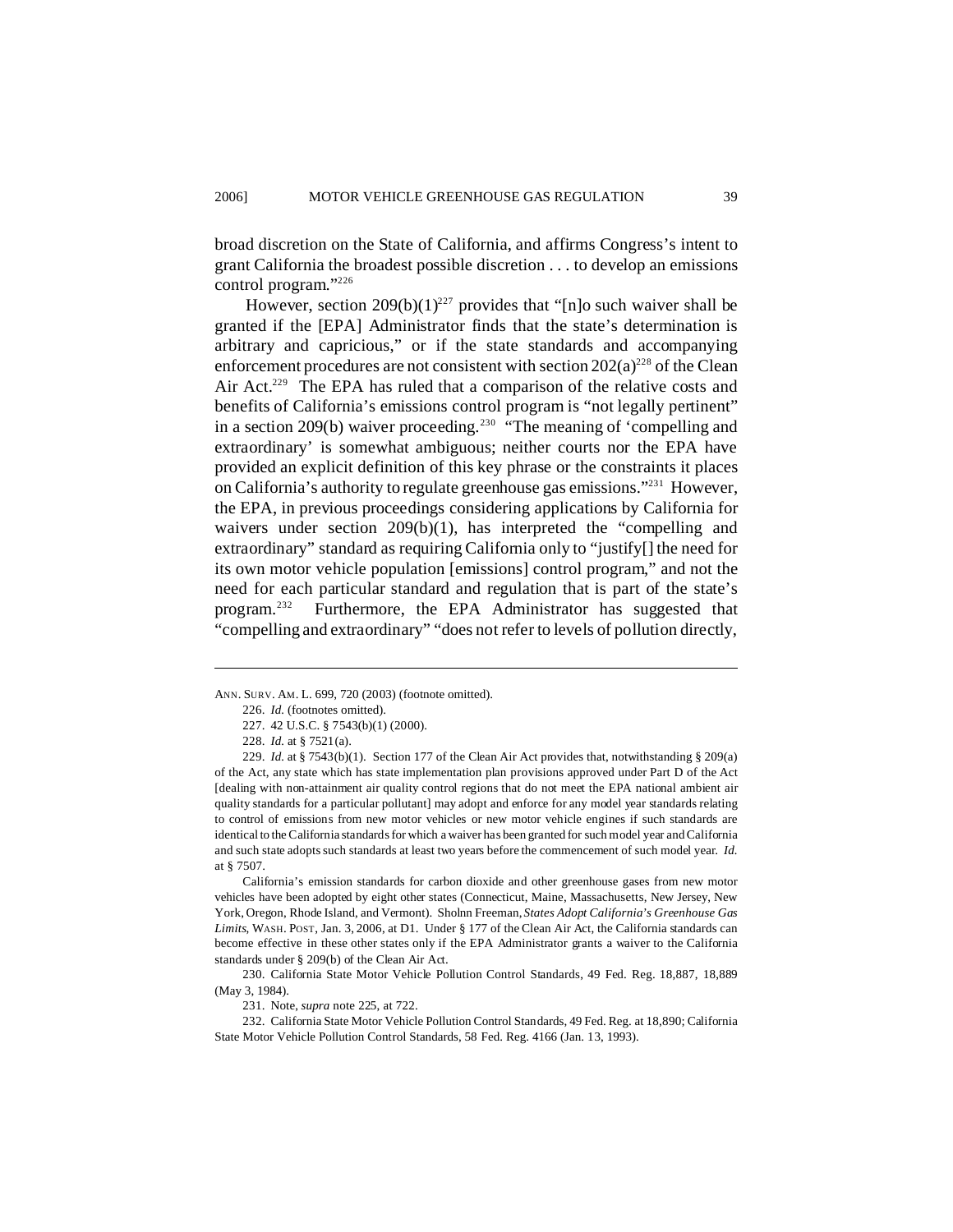but primarily to the factors that tend to produce them: geographical and climatic conditions that, when combined with large numbers and high concentrations of automobiles, create serious air pollution problems."<sup>233</sup> The EPA's interpretation of the "compelling and extraordinary" standard in section 209(b) waiver proceedings therefore has been interpreted as:

impos[ing] only a weak constraint on California's regulatory authority. Notably, the Administrator has never invalidated a waiver on the grounds that California did not demonstrate a "compelling and extraordinary" need. Rather, California may continue to operate its own emissions program so long as it can demonstrate that as a result of its geography, climate, and large vehicle population its has a "compelling and extraordinary" need to operate a separate program from the federal government. Once California has demonstrated the need for its own program, it may impose any regulation on greenhouse gases that is in compliance with the other [section] 209 criteria.<sup>3</sup>

Based upon these standards, and the EPA's previous interpretations of the standards governing section 209(b) waivers, the EPA Administrator should be required to issue a section 209(b) waiver to California's greenhouse gas emission reduction regulations for new motor vehicles if California applies for a waiver for the regulations after determining that its state emission control standards, including the greenhouse gas emissions control regulations, "will be, in the aggregate, at least as protective of public health and welfare as applicable Federal standards."

The EPA Administrator, however, may not grant a waiver under section  $209(b)(1)$  to the greenhouse gas emission reduction regulations that the California Air Resources Board recently has adopted under the California Climate Law. The EPA Administrator "has sometimes denied part of a waiver [under section  $209(b)(1)$ ] or delayed implementation of California emission standards."<sup>235</sup> Professor Ann E. Carlson has postulated that the EPA Administrator under President Bush's present administration might deny California a section 209(b)(1) waiver for California's greenhouse gas emission reduction regulations for new motor vehicles, on the grounds that California's regulations are not "necessary to meet compelling and extraordinary conditions" (because "the hardships California could experience as a result of rising temperatures are not so different from those faced by other states"), $236$ "that insufficient evidence exists to suggest that California will experience

<sup>233.</sup> California State Motor Vehicle Pollution Control Standards, 49 Fed. Reg. at 18,890.

<sup>234.</sup> Note, *supra* note 225, at 723.

<sup>235.</sup> Carlson, *supra* note 220, at 293.

<sup>236.</sup> *Id.* at 297-98.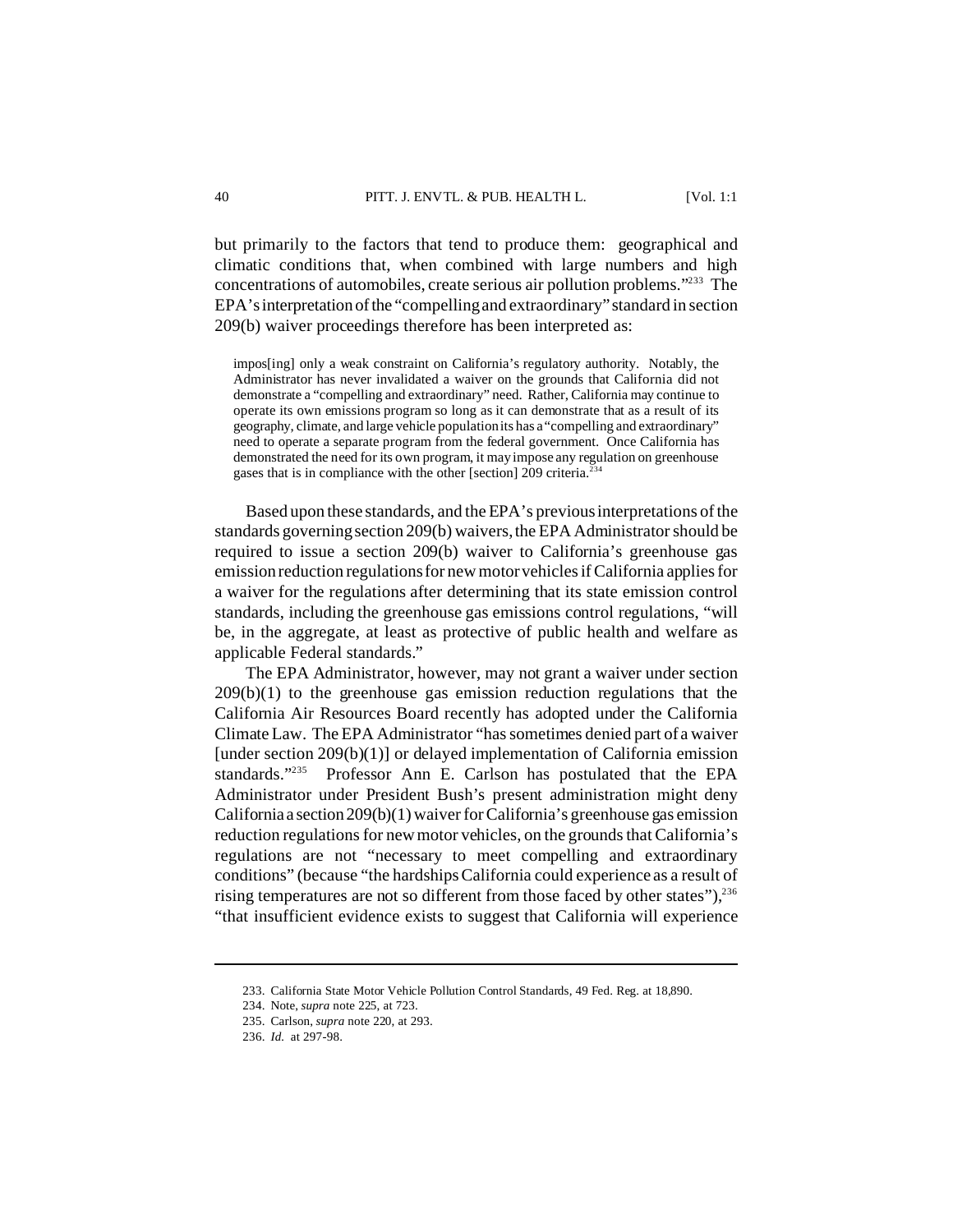rising temperatures," and "that California regulations interfere with U.S. foreign affairs (and thus are not 'necessary to meet compelling and extraordinary conditions')."<sup>237</sup> California could argue in response that "control of greenhouse gas emissions to slow climate change is targeted at a 'compelling and extraordinary' problem within California [because] . . . in many ways California's vulnerability to climate change impacts is tied to the unique topographic and geographic conditions of the state."<sup>238</sup>

Professor Carlson also has suggested that during President Bush's second term the EPA Administrator "will almost certainly deny California's petition on the ground that carbon dioxide is not an air pollutant."<sup>239</sup> She notes that the term "emissions" in section 209(a) of the Clean Air Act is not defined by the Act or the EPA regulations implementing the  $Act<sub>240</sub>$  and that the EPA Administrator has "broad authority"<sup>241</sup> under section  $202^{242}$  of the Clean Air Act to establish "standards applicable to the emission of any air pollutant from any class or classes of new motor vehicles or new motor vehicle engines."<sup>243</sup> Professor Carlson explains that despite section 209(b)(1)'s waiver provision, the EPA Administrator:

[n]evertheless . . . may argue that since . . . carbon dioxide and other greenhouse gas emissions are not air pollutants under the [Clean Air Act], California may not regulate greenhouse gases under the waiver provision. The argument would be that the waiver provision only allows California to regulate emissions as long as the emission regulations are "at least as protective . . . as applicable Federal standards." Because the federal government does not, and under the Bush Administration's analysis cannot, regulate greenhouse gas emissions (most significantly carbon dioxide), the argument would conclude that California cannot regulate such emissions (because there are no applicable federal standards), and therefore that the California regulations are subject to the broad [Clean Air Act] preemption provision. The D.C. Circuit has held that California's power to regulate emissions is co-extensive with the EPA's power to regulate: power under Section 209(b), in other words, is identical to the EPA's power contained in section 209(a). If the D.C. Circuit is correct, the EPA could argue that as long as it lacks authority to regulate greenhouse gas emissions, so does California.244

<sup>237.</sup> *Id.* at 297.

<sup>238.</sup> Note, *supra* note 225, at 727.

<sup>239.</sup> Carlson, *supra* note 220, at 293.

<sup>240.</sup> *Id.* at 294.

<sup>241.</sup> *Id.*

<sup>242.</sup> 42 U.S.C. § 7521 (2000).

<sup>243.</sup> *Id.* at § 7521(a)(1).

<sup>244.</sup> Carlson,*supra* note 220, at 295-96 (footnotes and citations omitted). The D.C. Circuit decision to which Professor Carlson refers is *Motor Vehicle Manufacturers' Ass'n v. EPA*, 627 F.2d 1095, 1110 (D.C. Cir. 1979) ("The plain meaning of the statute indicates that Congress intended to make the waiver provision coextensive with the preemption provision.").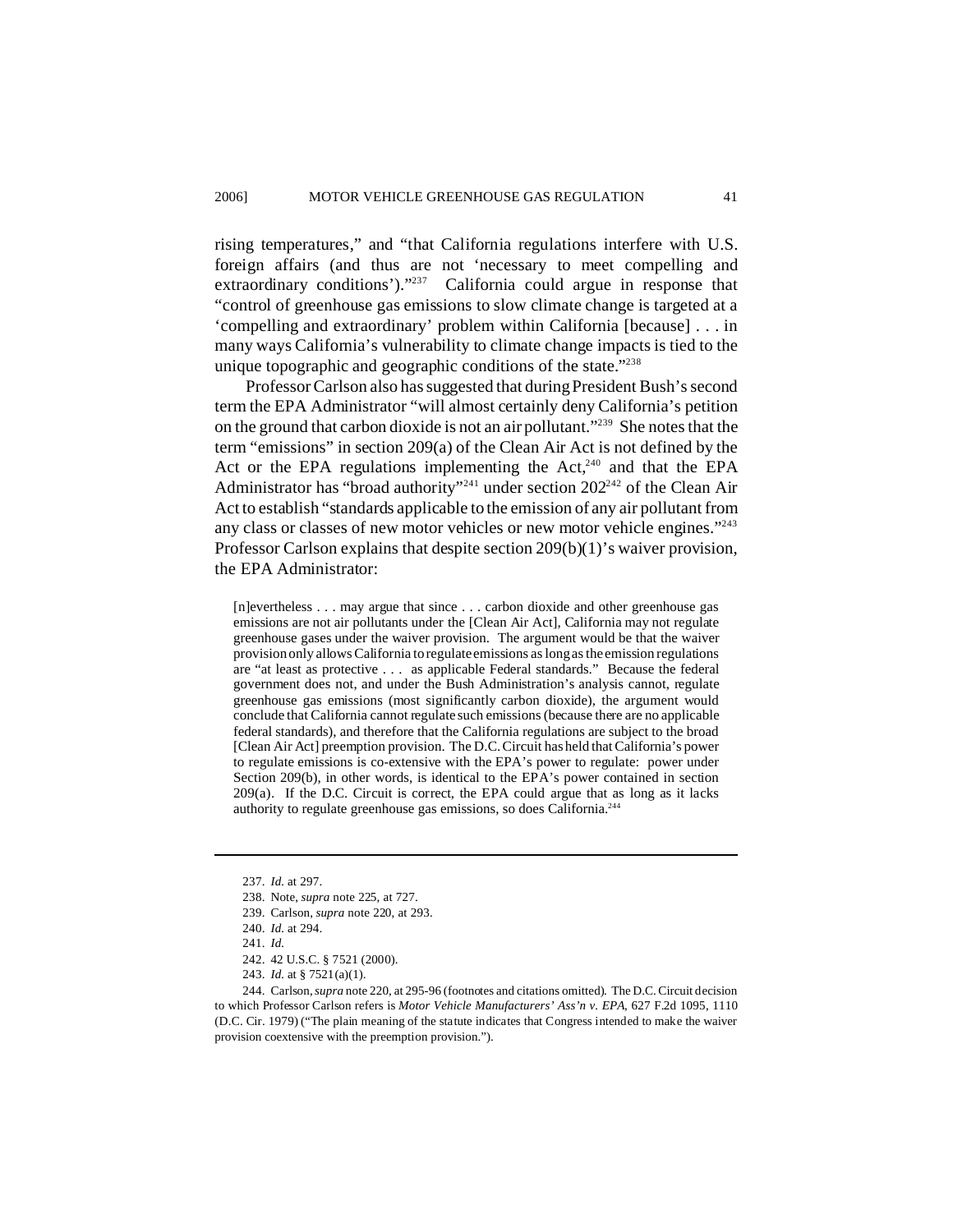#### 42 PITT. J. ENVTL. & PUB. HEALTH L. [Vol. 1:1]

Professor Carlson suggests that "California could counter that if the EPA cannot regulate greenhouse gas emissions, then no state is prohibited from issuing motor vehicle greenhouse gas emissions standards, and that California need not apply for a Section 209(b) waiver."<sup>245</sup> She adds that the EPA might respond that section 209(a)'s preemption provision "prohibits states from regulating 'emissions' from mobile sources without qualification, suggesting that states cannot regulate greenhouse gas emissions or any other emissions."<sup>246</sup> As noted earlier,<sup>247</sup> this argument would be supported by comparing section 209(a)'s reference to "emissions" to section  $202(a)(1)$ 's reference to "emission[s] of any air pollutant" and concluding from this comparison that section 209(a) preempts any state standard regulating emissions of any substance, not just an "air pollutant," from new motor vehicles. Professor Carlson suggests that California, in rebuttal, could note that the term "emissions" in section 209(a) is not defined by the Clean Air Act or by EPA regulations implementing the Act, and that:

1) the EPA [under section  $202(a)$ ] is given authority to control "emissions of air pollutants," 2) the term "air pollutants" does not include greenhouse gas emissions, and 3) the preemption section therefore does not apply to greenhouse gas emissions . . . and California . . . need not apply for a waiver under [section 209(b)(1) of the Clean Air Act $]$ <sup>248</sup>

However, a court more likely will hold that section 209(a) preempts any state standard relating to the control of emissions of any substance (including greenhouse gases) from new motor vehicles (because section 209(a) refers to preemption of any state standard relating to emissions, not just state standards relating to emissions of air pollutants), but that the EPA Administrator can grant a waiver under section 209(b)(1) to California's greenhouse gas emissions reduction regulations for new motor vehicles.

Even if the California greenhouse gas emissions reduction regulations are not preempted by section 209(a) of the Clean Air Act (either because section 209(a) is held to be inapplicable to the California regulations or because the EPA Administrator under section 209(b)(1) grants a waiver from section 209(a) preemption), the California greenhouse gas emissions reduction regulations may be preempted by the Energy Policy and Conservation Act

<sup>245.</sup> Carlson, *supra* note 220, at 296.

<sup>246.</sup> *Id.*

<sup>247.</sup> *See supra* notes 216-18 and accompanying text.

<sup>248.</sup> Carlson, *supra* note 220, at 296.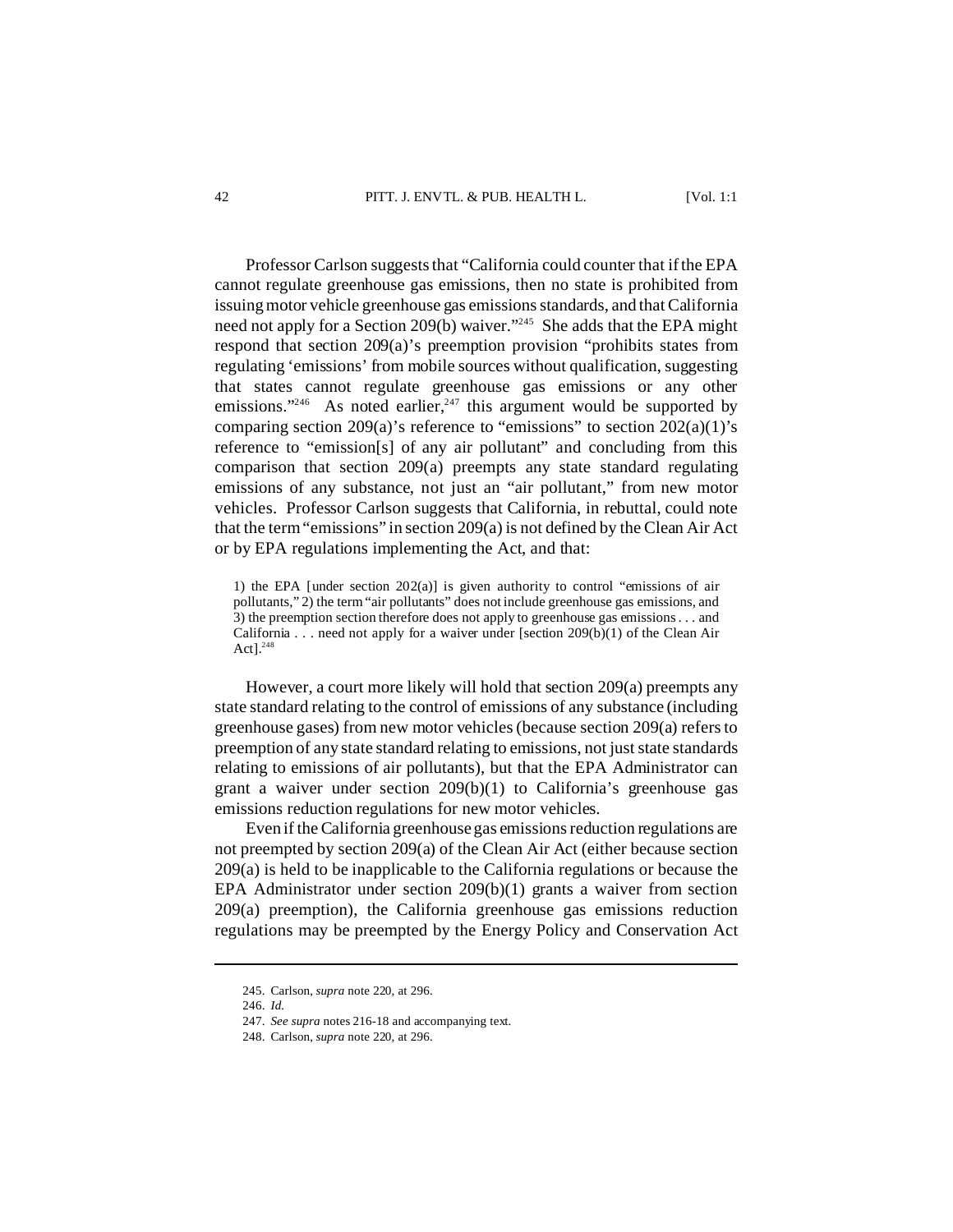$(EPCA)$ ,<sup>249</sup> which provides that "when an average fuel economy standard . . . is in effect [under the EPCA], a State or a political subdivision of a State may not adopt or enforce a law or regulation related to fuel economy standards or average fuel economy standards for automobiles covered by an average fuel economy standard [under the EPCA]."<sup>250</sup> "There is no exception to this preemption, even for California,"<sup>251</sup> although, as discussed later,<sup>252</sup> this EPCA preemption provision does not invalidate the state of California's new motor vehicle emissions regulations that have been granted a waiver by the EPA Administrator under section 209(b) of the Clean Air Act.

Under the EPCA, the Department of Transportation has established corporate average fuel economy (CAFE) standards for passenger automobiles and light duty trucks (but not for heavy duty trucks), which establish the average minimum performance standard for vehicle miles traveled per gallon of fuel for all of the models of passenger cars and light duty trucks manufactured by a particular automobile manufacturer for a particular model year. The Secretary of Transportation is required by the EPCA to set the CAFE standard at the maximum feasible level, taking into "consider[ation] technological feasibility, economic practicability, the effect of other motor vehicle standards of the [Federal] Government on fuel economy, and the need of the United States to conserve energy."<sup>253</sup> At the present time, the CAFE standard for passenger automobiles is 27.5 miles per gallon of gasoline<sup>254</sup> ("or equivalent amount of other fuel"<sup>255</sup>), a standard that has not changed since 1986.<sup>256</sup> The CAFE standard for light duty trucks is 21.0 miles per gallon of gasoline for model year 2005, 21.6 miles per gallon for model year 2006, and 22.2 miles per gallon for model year 2007.<sup>257</sup>

- 254. Passenger Automobile Average Fuel Economy Standards, 49 C.F.R. § 531.5(a) (2006).
- 255. 42 U.S.C. § 32,901(a)(10) (2000).
- 256. Carlson, *supra* note 220, at 290-91.

<sup>249.</sup> 42 U.S.C. § 32,919(a) (2000).

<sup>250.</sup> *Id.* The regulations are being challenged in *Central Valley Chrysler-Jeep Inc. v. Witherspoon*, E.D. Cal., CV-F-04-6663, on the grounds that greenhouse gases are not "air pollutants" that can be regulated by California under the Clean Air Act and that the California standards are preempted by the EPCA's fuel economy standards. Mike Ferullo, *Climate Change: Lawsuits Against California Auto Standards for Carbon Dioxide May Proceed, Court Says*, BNA Toxic Law Daily, Oct. 27, 2005, *at* http://pubs.bna.com/ip/BNA/tld.nsf/is/A0B1W5W8Z5.

<sup>251.</sup> Keeth, *supra* note 210, at 725.

<sup>252.</sup> *See infra* notes 267-71 and accompanying text.

<sup>253.</sup> 49 U.S.C. § 32902(f) (2000).

<sup>257.</sup> Light Truck Fuel Economy Standards, 49 C.F.R. § 533.5(a) (2006); Light Truck Average Fuel Economy Standards Model Years 2005-2007, 68 Fed. Reg. 16,868 (Apr. 7, 2003). On August 23, 2005, the NHTSA proposed higher CAFE standards for most light trucks beginning with model years 2008-11. Average Fuel Economy Standards for Light Trucks; Model Years 2008-2011, 70 Fed. Reg. 51,414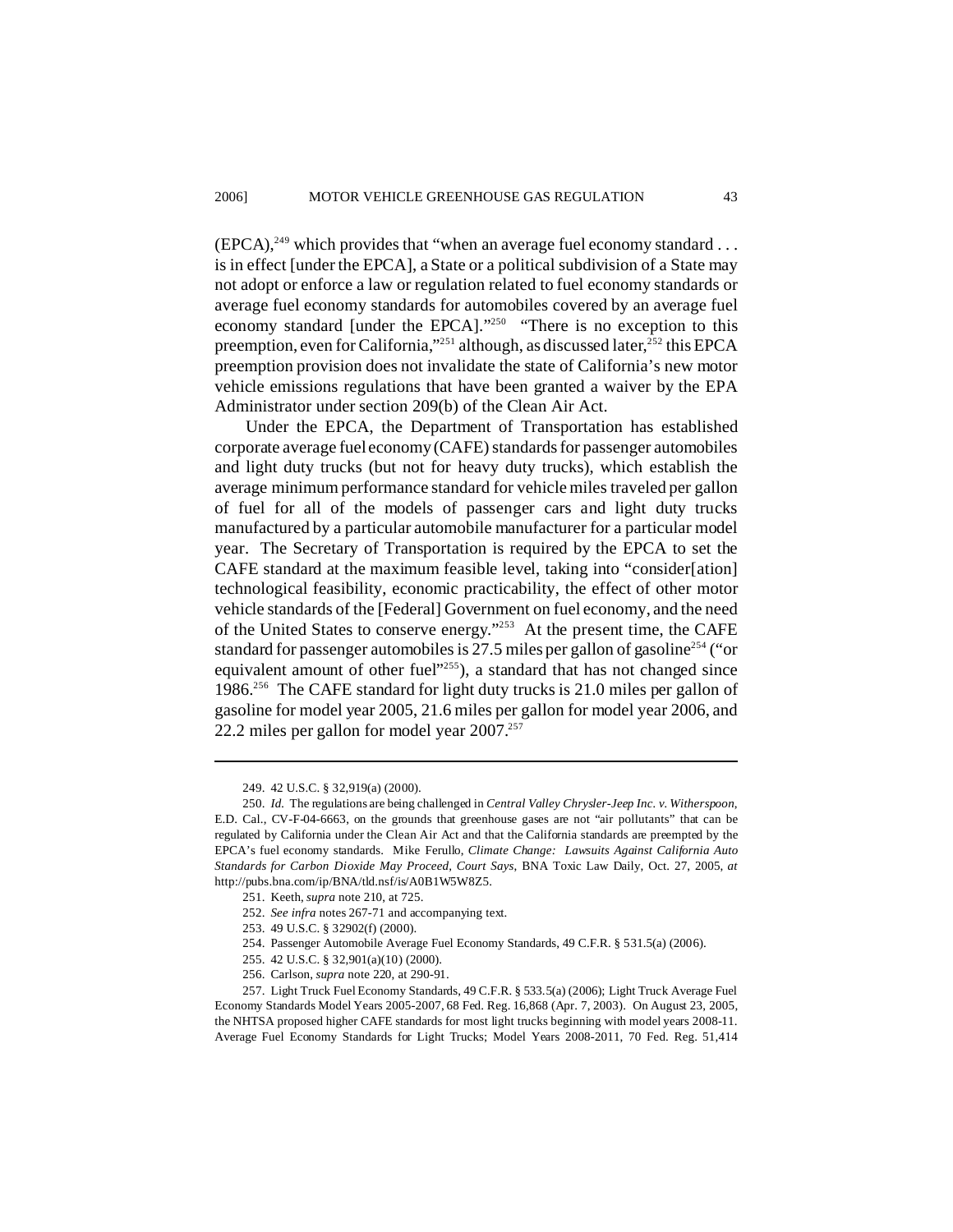California's greenhouse gas emissions reduction regulations probably will require new motor vehicles to achieve greater fuel economy in order to reduce their emissions of greenhouse gases to the extent required by the regulations, because "[n]o technology currently exists or is under development that can capture and destroy or reduce emissions of [carbon dioxide] . . . from motor vehicle tailpipes. At present, the only practical way to reduce tailpipe emissions of [carbon dioxide] is to improve fuel economy."<sup>258</sup>

Although California's greenhouse gas emissions reduction regulations under the California Climate Law avoid clear preemption by the EPCA's CAFE standards by not explicitly specifying fuel economy standards (e.g., average miles per gallon requirements) for new motor vehicles, the California regulations may be preempted by the EPCA's CAFE standards because the California regulations probably will require motor vehicle manufacturers to reduce greenhouse gas emissions principally by reducing carbon dioxide emissions by improving the fuel economy of their new motor vehicles. "Since directly regulating fuel economy would create tension with EPCA's preemption clause, California . . . instead require[s] manufacturers [of new motor vehicles] to install a range of technological measures that result in reduced [carbon dioxide] emissions, without specifying fuel economy targets."<sup>259</sup> Such technological improvements might include: engine improvements such as improved specific power and gasoline direct injection; improved transmissions, such as 5- and 6-speed automatic transmissions, 5-speed motorized manual gearshifts, and continuouslyvariable transmissions; integrated starter generators that shut off idling engines; and hybrid electric drive trains.<sup>260</sup> However, because methods to reduce carbon dioxide emissions "directly relate to fuel efficiency," since reduction of carbon dioxide emissions makes a motor vehicle more fuel efficient,<sup>261</sup> the EPCA may preempt and invalidate California's greenhouse gas emissions reduction regulations because the regulations will require reduction of greenhouse gas

<sup>(</sup>Aug. 30, 2005).The 2011 model year standards would divide light trucks into four categories based on size, with a standard of 28.4 miles per gallon for the lightest trucks and 21.2 miles per gallon for the largest light trucks.

<sup>258.</sup> Control of Emissions from New Highway Vehicles and Engines, 68 Fed. Reg. 52,922, 52,929 (Sept. 8, 2003) (EPA Administrator's denial of petition to regulate greenhouse gas emissions under section 202(a)(1) of the Clean Air Act). "[A] more fuel-efficient vehicle emits less [carbon dioxide] per mile traveled in direct proportion to the increase in its fuel efficiency." Christopher T. Giovinazzo, Comment, *California's Global Warming Bill*, 30 ECOLOGY L.Q. 893, 924 (2003).

<sup>259.</sup> Giovinazzo, *supra* note 258, at 924.

<sup>260.</sup> Control of Emissions from New Highway Vehicles and Engines, 68 Fed. Reg. at 52,925.

<sup>261.</sup> Giovinazzo, *supra* note 258, at 924.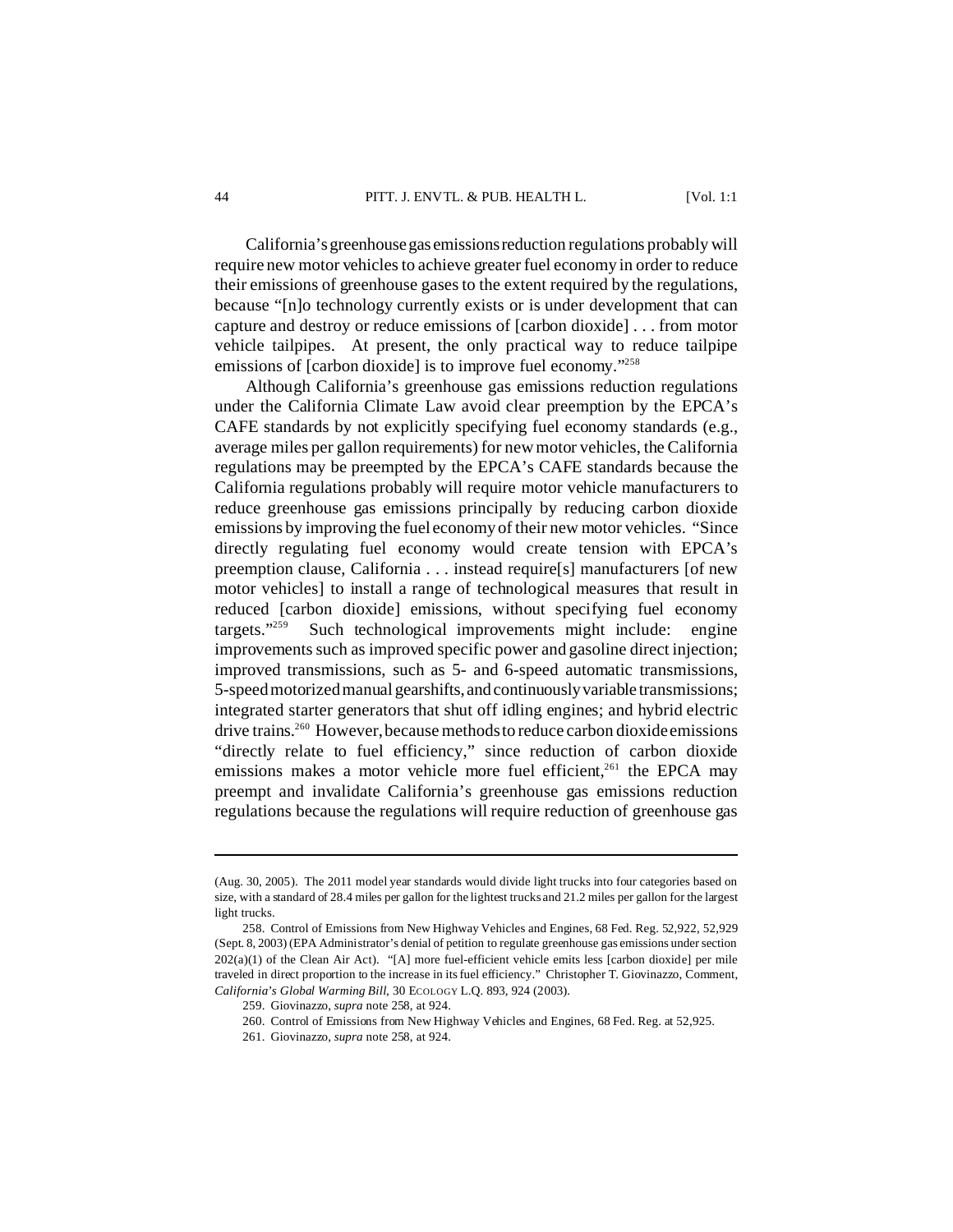emissions from new motor vehicles primarily by methods or measures that increase a vehicle's fuel efficiency/economy.

The National Highway Traffic Safety Administration (NHTSA), in commentary accompanying its recent proposed revised CAFE standards for light duty trucks, has stated that "[a] state law that seeks to reduce motor vehicle carbon dioxide emissions is both expressly and impliedly preempted" by the EPCA.<sup>262</sup> The NHTSA reasons that "since the way to reduce carbon dioxide emissions [from motor vehicles] is to improve fuel economy, a state regulation seeking to reduce those emissions is a 'regulation related to fuel economy standards or average fuel economy standards' within the meaning of [the EPCA's preemption provision]."<sup>263</sup> This interpretation of the EPCA by the NHTSA probably is not entitled to deference by a court under the *Chevron* doctrine, even if it is a reasonable interpretation by an administrative agency of an ambiguous federal statute, because this interpretation is not presented in a formal agency regulation that was subject to public notice and comment or a formal adjudication decision.<sup>264</sup> However, the NHTSA expresses the legal theory upon which the federal government probably will rely in trying to have the EPCA preempt and invalidate the California carbon dioxide emissions reduction regulations for new motor vehicles.

The NHTSA's interpretation of the EPCA's preemption provision arguably is supported by some decisions<sup>265</sup> of the United States Supreme Court, interpreting provisions in other federal statutes that provide that specified federal laws preempt state laws "relating" to specific matters, which support an interpretation of the EPCA's preemption clause under which

<sup>262.</sup> Average Fuel Economy Standards for Light Trucks; Model Years 2008-2011, 70 Fed. Reg. at 51,457.

<sup>263.</sup> *Id.* The NHTSA also reasons that such a state regulation is impliedly preempted by the EPCA because it would interfere with the NHTSA's implementation of the EPCA:

For example, [such a state regulation] would interfere [with] the careful balancing of various statutory factors and other related considerations, as contemplated in the conference report on EPCA, we must do in order to establish average fuel economy standards at the maximum feasible level. It would also interfere with our effort to reform CAFE, so as to achieve higher fuel savings, while reducing the risk of adverse economic and safety consequences.

Average Fuel Economy Standards for Light Trucks; Model Years 2008-2011, 70 Fed. Reg. at 51,457. 264. Christensen v. Harris County, 529 U.S. 576, 587 (2000) ("Interpretations contained in policy

statements, agency manuals, and enforcement guidelines . . . do not warrant Chevron-style deference."). 265. *E.g.*, Morales v. Trans World Airlines, Inc., 504 U.S. 374, 378-79 (1992) (interpreting a provision of the Airline Deregulation Act of 1978 which provides that federal law expressly preempts state laws "relating to rates, routes, or services of airlines"); Metro. Life Ins. Co. v. Massachusetts, 471 U.S. 724, 739 (1985) (interpreting a provision of the Employee Retirement Income Security Act of 1974 (ERISA) that preempts states' laws which "relate to" employee benefit plans subject to the ERISA).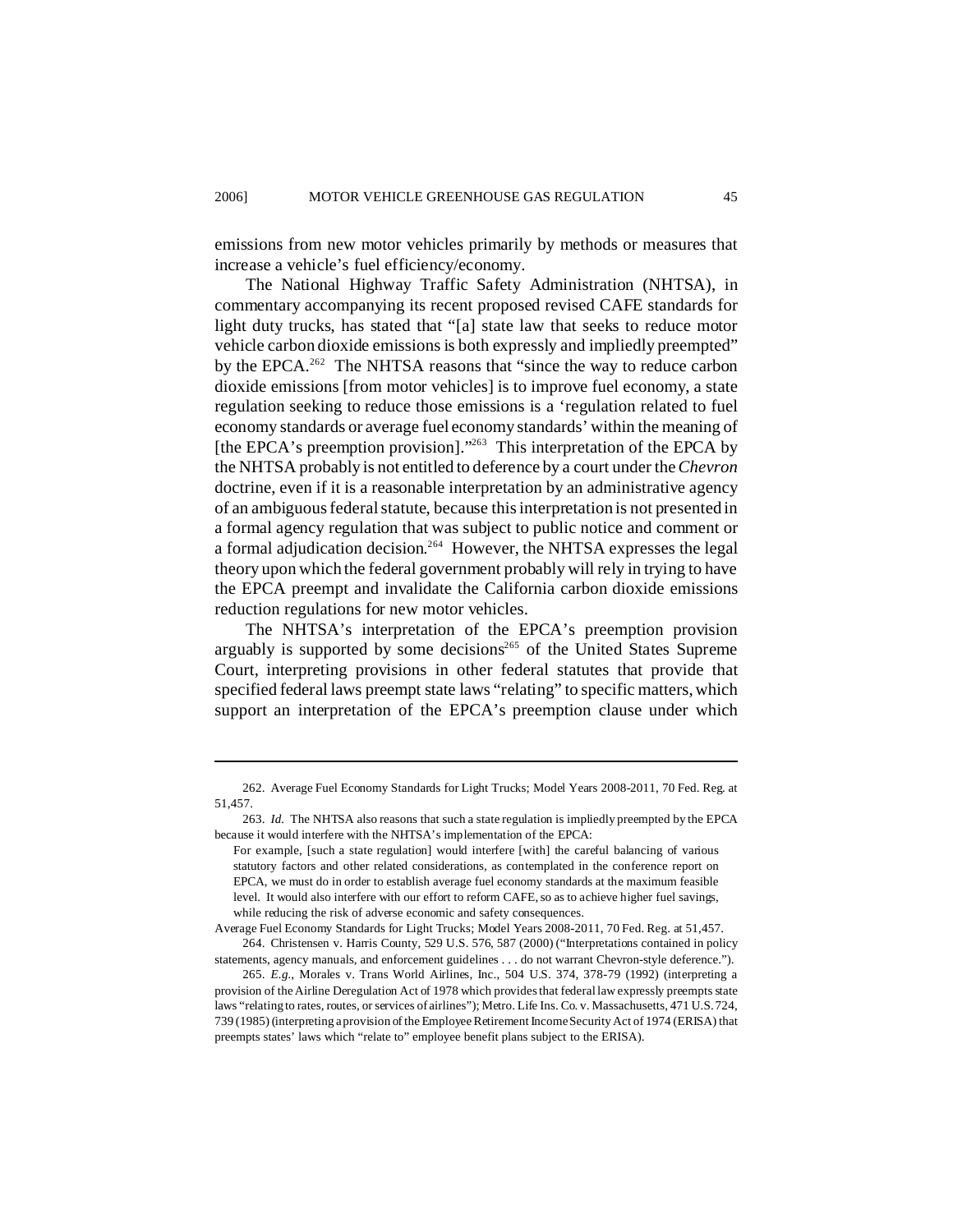"California is broadly preempted from promulgating regulations related to fuel economy standards regardless of the CAA waiver."<sup>266</sup>

On the other hand, one commentator  $267$  has argued that more recent Supreme Court decisions,<sup>268</sup> interpreting the preemption provision<sup>269</sup> in the Employee Retirement Income Security Act of 1974 (ERISA) (which provides that the ERISA preempts any state law which "relate[s] to any employee benefit plan" subject to the ERISA), support an interpretation of section 209(b) of the Clean Air Act and the EPCA's preemption provisions under which California's greenhouse gas emission reduction regulations for new motor vehicles, for which EPA has granted a waiver under section 209(b) of the Clean Air Act, would not be preempted by the EPCA's preemption provision that bans state laws relating to fuel economy.<sup>270</sup> One basis for this argument is that if the EPA Administrator grants a waiver under section 209(b) of the Clean Air Act to California greenhouse gas emissions reduction regulations, the California regulations would be a federal standard for purposes of the EPCA, not a state standard or law subject to preemption under the EPCA.<sup>271</sup> This argument is a sound one, and should be the basis for rejection of the NHTSA's interpretation of the EPCA's preemption provision if the EPA grants a Clean Air Act section 209(b) waiver to California's greenhouse gas emissions reduction regulations. However, the EPCA preemption provision may invalidate the California greenhouse gas emissions reduction regulations if the EPA Administrator does not grant a waiver for such regulations under section 209(b) of the Clean Air Act.

## IV. STATE REGULATION OF GREENHOUSE GAS EMISSIONS FROM IN-USE ON-ROAD MOTOR VEHICLES

Subject to specified Clean Air Act preemption provisions (including section 209(a) and section  $211(c)(4)^{272}$  which generally preempt state and

<sup>266.</sup> Giovinazzo, *supra* note 258, at 929.

<sup>267.</sup> *Id.* at 929-32.

<sup>268.</sup> N.Y. State Conference of Blue Cross & Blue Shield Plans v. Travelers Ins. Co., 514 U.S. 645 (1995); Cal. Div. of Labor Standards Enforcement v. Dillingham Constr., Inc., 519 U.S. 316 (1997).

<sup>269.</sup> 29 U.S.C. § 1144(a) (2000).

<sup>270.</sup> Giovinazzo*, supra* note 258, at 929-53.

<sup>271.</sup> *Id.* at 948-50. This argument is premised in part upon the fact that the "EPCA defined 'federal standards' to include both national motor vehicle standards as well as 'emissions standards applicable by reason of section 209(b),' the waiver provision of the [Clean Air Act]." *Id.* at 949 (citing Energy Policy and Conservation Act, Pub. L. No. 94-163, § 502(d)(3)(D)(I-ii), 89 Stat. 871, 905 (1975)).

<sup>272.</sup> 42 U.S.C. § 7545(c)(4) (2000).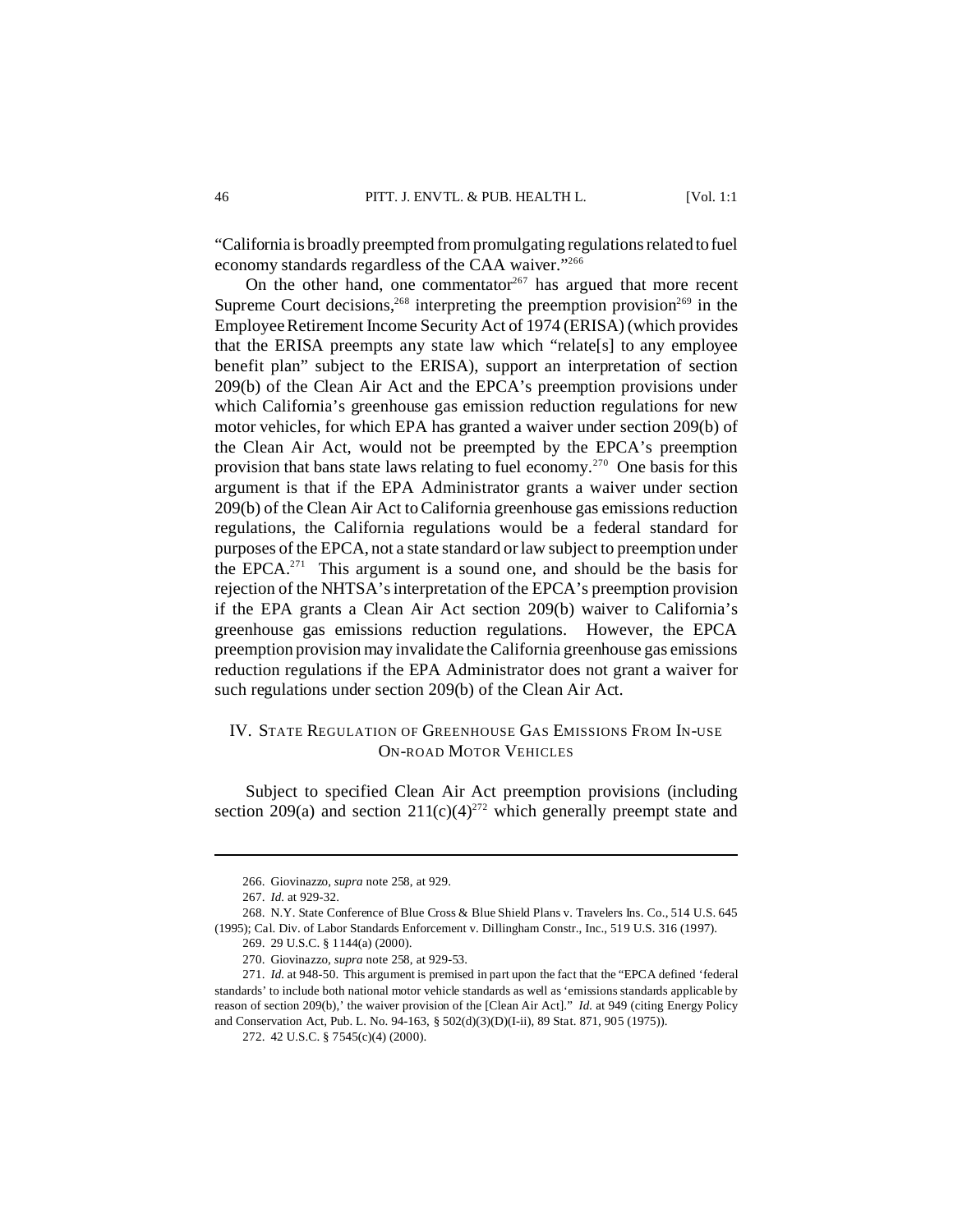local government controls or prohibitions of characteristics or components of motor vehicle fuels or fuel additives for purposes of motor vehicle emission control), section  $116^{273}$  of the Clean Air Act provides that nothing in the Clean Air Act:

shall preclude or deny the right of any State or political subdivision thereof to adopt or enforce (1) any standard or limitation respecting emissions of air pollutants or (2) any requirement respecting control or abatement of air pollution; except that if an emission standard or limitation is in effect under an applicable implementation plan or under section 111 or 112 of [the Clean Air Act], such State or political subdivision may not adopt or enforce any emission standard or limitation which is less stringent than the standard or limitation under such plan or section.<sup>274</sup>

Consequently, because section 209(a) only prohibits a state or political subdivision from adopting or attempting to enforce a standard relating to the control of emissions from new motor vehicles or new motor vehicle engines, the Clean Air Act does not preclude a state or local government from imposing its own emission control standards upon an in-use on-road motor vehicle upon resale or re-registration of the vehicle after the formerly new motor vehicle is passed on to the ultimate consumer purchaser.<sup>275</sup> Following registration of a formerly new motor vehicle by the ultimate consumer purchaser, the vehicle is no longer a "new" motor vehicle under the Clean Air Act and section 209(a) "lapses by its own terms."<sup>276</sup>

Relying upon this authority under section 116 to regulate emissions of air pollutants from in-use on-road motor vehicles, a state might seek to control greenhouse gas emissions from those vehicles by reducing the maximum permissible speed on highways<sup>277</sup> or by placing restrictions on the miles that a particular motor vehicle could travel, such as permitting a particular motor vehicle to be driven on commuter roads and highways only three or four weekdays per week. However, either of these types of restrictions might be opposed by large numbers of members of the public.<sup>278</sup>

<sup>273.</sup> 42 U.S.C. § 7416 (2000).

<sup>274.</sup> *Id.*

<sup>275.</sup> Allway Taxi, Inc. v. City of New York, 340 F. Supp. 1120, 1124 (S.D.N.Y. 1972), *aff'd per curiam*, 468 F.2d 624 (2nd Cir. 1972); Frame Factory, Inc. v. Dep't of Ecology, 583 P.2d 660, 663 (Wash. Ct. App. 1978).

<sup>276.</sup> Metro Systems Corp. v. City of New York, 12 Env't Rep. Cas. (BNA) 1822 (S.D.N.Y. 1979).

<sup>277.</sup> "Cars are designed to drive most efficiently at around 60 m.p.h.; efficiency drops 7% to 23% for every 5 m.p.h. over that." Lisa Takeuchi Cullen, *How to Save \$\$\$ Now*, TIME, Oct. 31, 2005, at 64. Consequently, cars driven over 60 m.p.h. on highways will burn more gasoline per distance traveled than at 60 m.p.h. and therefore will emit more carbon dioxide per distance traveled at such higher speeds.

<sup>278.</sup> California's General Assembly has prohibited the California Air Resources Board from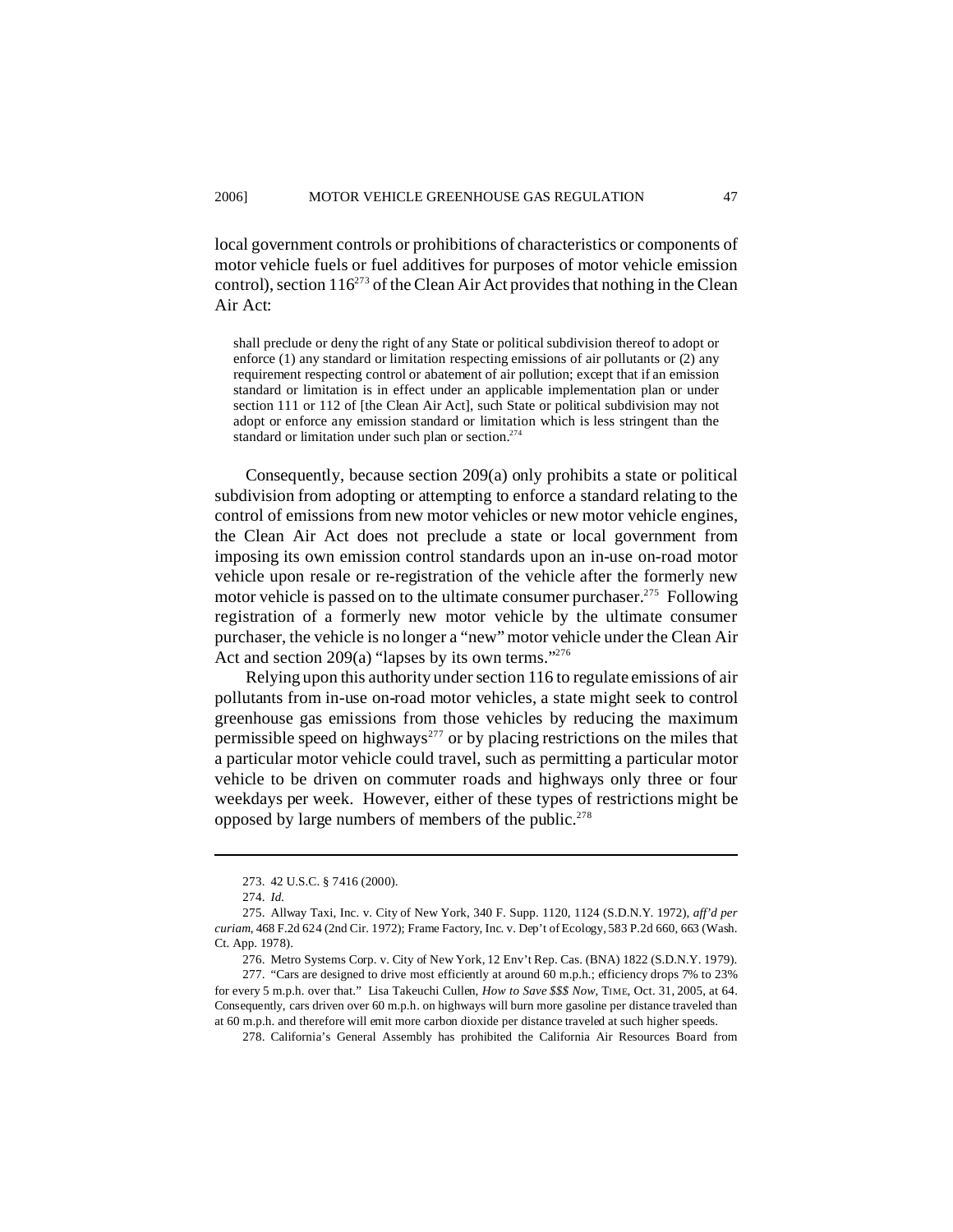#### 48 PITT. J. ENVTL. & PUB. HEALTH L. [Vol. 1:1]

A state or local government is not preempted by section 209(a) of the Clean Air Act from requiring older in-use on-road vehicles to be retrofitted to become equipped with emission control devices which comply with specified Clean Air Act emission control standards for later model new motor vehicles.<sup>279</sup> A state or local government also is not preempted by the Clean Air Act from requiring an owner of an in-use on-road motor vehicle from insuring the installation and upkeep of federally required Clean Air Act emission control devices in the motor vehicle.<sup>280</sup> Section 209(a) also does not preempt a state law that makes it illegal for a person to remove, from an in-use on-road motor vehicle, pollution control equipment (such as a catalytic converter) required by Clean Air Act emission control requirements.<sup>281</sup>

Consequently, if the EPA Administrator in the future should adopt emission standards for carbon dioxide or other greenhouse gases for new motor vehicles or engines under section 202(a)(1), a state or local government would not be preempted by the Clean Air Act from adopting standards requiring owners of motor vehicles subject to such EPA section  $202(a)(1)$ greenhouse gas emission standards to have their vehicles: 1) periodically inspected to determine if the motor vehicles' emissions of greenhouse gases are in compliance with the EPA's section  $202(a)(1)$  emissions standards, both during the vehicle's useful life<sup>282</sup> and thereafter; and 2) to require a vehicle that failed the EPA's section  $202(a)(1)$  standards (or a stricter standard adopted by the state for in-use on road motor vehicles) to be repaired in order to comply with the applicable emissions standards. The Clean Air Act also would not preempt a state or local government from requiring an older model motor vehicle, that is not subject to any EPA section  $202(a)(1)$  greenhouse gas emissions standards, to be retrofitted in order to comply with the EPA section  $202(a)(1)$  greenhouse gases emissions standards or state greenhouse gases emissions standards for in-use on-road motor vehicles.

A state or local government is prohibited by the Clean Air Act from imposing its own emission control standards upon a motor vehicle "the

including such restrictions in the Board's greenhouse gas emissions reduction regulations for new motor vehicles. CAL. HEALTH & SAFETY CODE § 43,018.5(d)(4) & (5) (West 2005).

<sup>279.</sup> *Allway Taxi, Inc.*, 340 F. Supp. at 1124.

<sup>280.</sup> *Id.* at 1124 n.7.

<sup>281.</sup> Frame Factory, Inc. v. Dep't of Ecology, 583 P.2d 660, 663 (Wash. Ct. App. 1978). A state or local government also is not preempted by section 209(a) of the Clean Air Act from setting its own standards for the licensing of motor vehicles for commercial use within the government's territory. *Allway Taxi, Inc.*, 340 F. Supp. at 1124.

<sup>282.</sup> As discussed *supra* note 26 and accompanying text, section 202(a)(1) emissions standards are applicable to motor vehicles and engines for their useful life.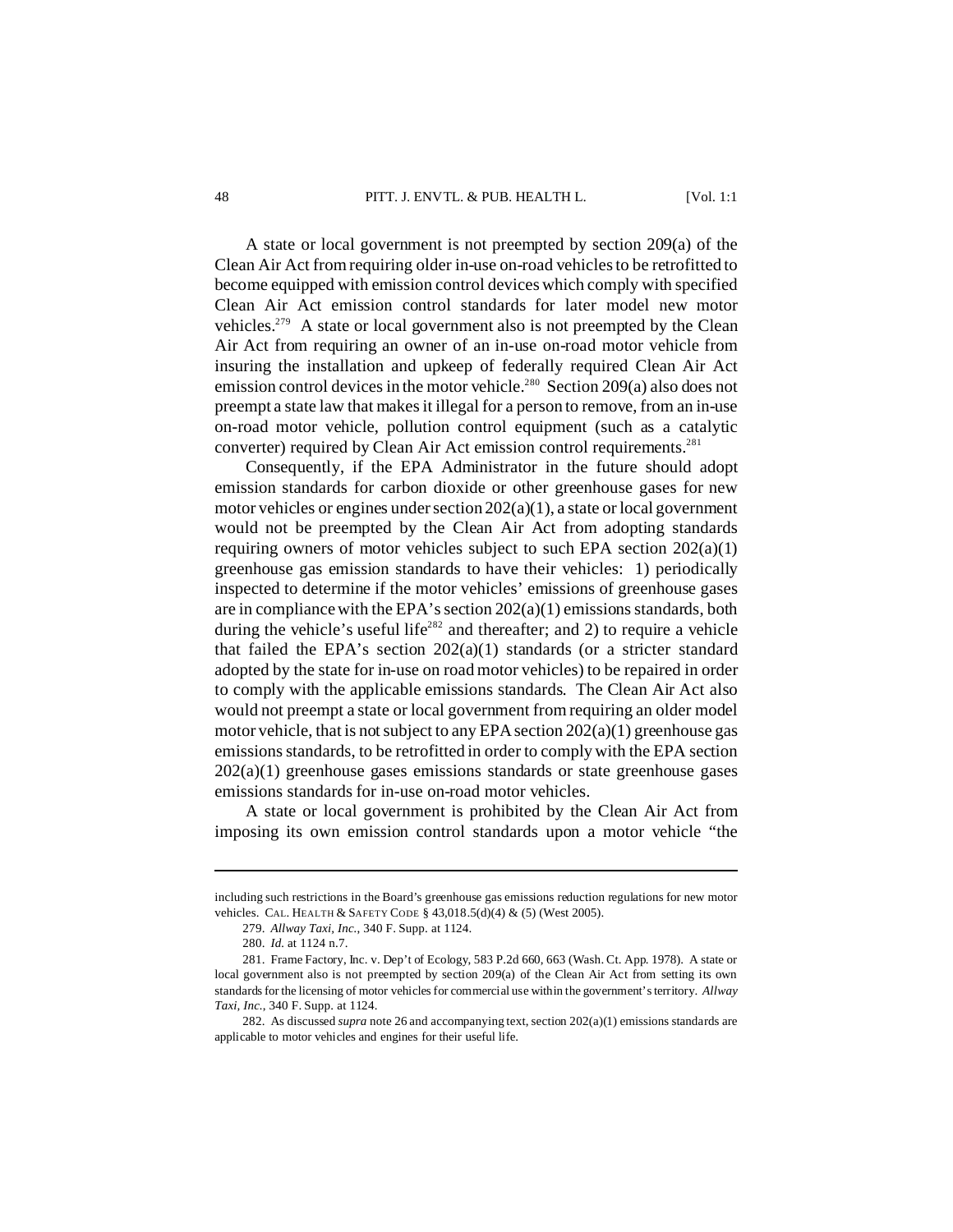moment after the new motor vehicle is bought and registered."<sup>283</sup> A state is precluded by section 209(a) of the Clean Air Act from imposing state standards or penalties upon a manufacturer of new motor vehicles or new motor vehicle engines for producing a motor vehicle engine that is designed to circumvent Clean Air Act emissions standards for new motor vehicles or new engines because section 209(a) preempts a state from seeking to impose state penalties to provide a manufacturer with an incentive to comply with the federal standards.<sup>284</sup> Consequently, if the EPA Administrator in the future does adopt a greenhouse gases emissions standard for new motor vehicles and engines under section  $202(a)(1)$  of the Clean Air Act, a state or local government could not seek to impose sanctions or penalties under state law upon a manufacturer who produced a new motor vehicle or engine that emits greenhouse gas emissions in amounts that violate the EPA's section 202(a)(1) standard.

However, even if a state or local government standard to regulate carbon dioxide emissions from in-road in-use motor vehicles is not preempted by the Clean Air Act, such a state or local government standard may be preempted by the provision<sup>285</sup> of the EPCA that prohibits any state or local government from adopting a law or regulation "related to fuel economy standards or average fuel economy standards for automobiles covered by an average fuel economy standard under this chapter."<sup>286</sup> This preemption provision makes no distinction between state standards for new motor vehicles and state standards for in-use on-road motor vehicles, although one could argue that the provision's reference to "automobiles covered by an average fuel economy standard under this chapter" implicitly refers only to new motor vehicles covered by a CAFE standard issued under the EPCA. However, if this EPCA preemption provision is held applicable to state standards for both new motor vehicles and in-use on-road motor vehicles, any state or local government regulation seeking to reduce carbon dioxide emissions from an in-use on-road motor vehicles would be preempted by the EPCA, because such a regulation would have to seek to reduce a vehicle's carbon dioxide emissions by increasing the vehicle's fuel efficiency. Such a state or local government regulation therefore probably would be held to "relate to fuel economy" and to be preempted by the EPCA under analysis similar to that which would be

<sup>283.</sup> *Allway Taxi, Inc.*, 340 F. Supp. at 1124 (dictum); Detroit Diesel Corp. v. Att'y Gen., 269 A.D.2d 1, 8 (N.Y. App. Div. 2000).

<sup>284.</sup> Detroit Diesel Corp., 269 A.D.2d at 9-10.

<sup>285.</sup> 49 U.S.C. § 32,919(a) (2000).

<sup>286.</sup> This preemption provision is discussed *supra* notes 249-71 and accompanying text.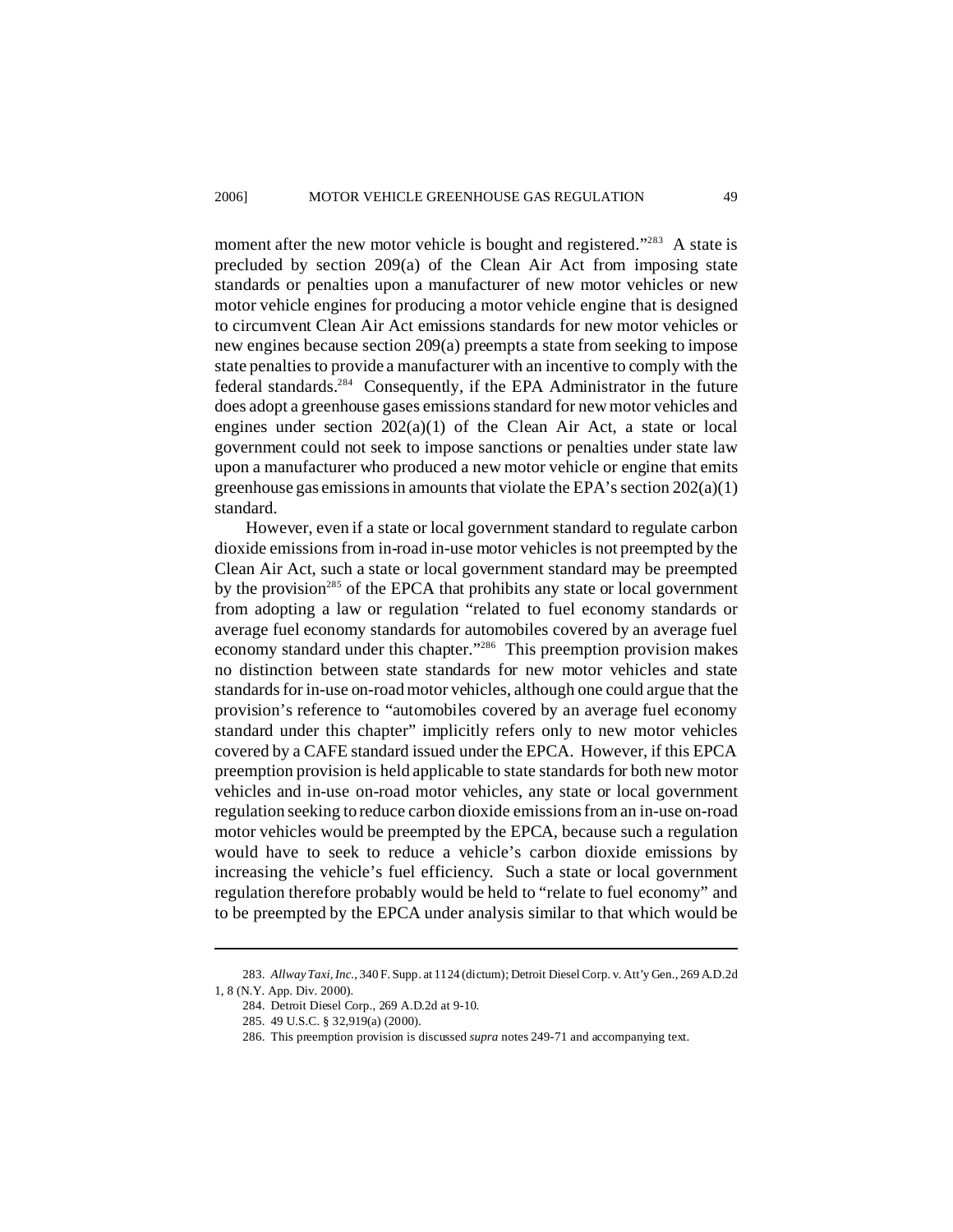followed for state or local government requirements to reduce carbon dioxide emissions from new motor vehicles and engines.<sup>287</sup>

Because the present EPA Administrator has decided that greenhouse gases (including carbon dioxide) are not air pollutants under the Clean Air Act and therefore cannot be criteria air pollutants under section  $108(a)$ ,<sup>288</sup> for which a national ambient air quality standard (NAAQS) has to be established under section  $109^{289}$  of the Clean Air Act,<sup>290</sup> state governments are not currently required to regulate emissions of carbon dioxide from stationary and mobile sources (including motor vehicles) under section  $110^{291}$  of the Clean Air Act. If the EPA in the future does establish a section 109 NAAQS for carbon dioxide, each state would have to add provisions to their section 110 Clean Air Act implementation plan(s) to control emissions of carbon dioxide from stationary and mobile sources as necessary to attain and maintain the NAAQS for carbon dioxide.<sup>292</sup> The extent to which a section 110 state implementation plan, for a particular air quality control region, would have to regulate emissions of carbon dioxide from in-use on-road motor vehicles operating within the region, would depend upon particular characteristics of each air quality control region subject to a section 110 state implementation plan, including the level of concentrations of carbon dioxide in the ambient air of that region compared to the maximum concentrations of carbon dioxide permitted by the EPA's NAAQS for carbon dioxide, the amounts of carbon dioxide emitted into the region's ambient air by stationary sources (including fossil-fuel burning electric utility generating plants) located within the region, the amount of carbon dioxide emitted into the region's ambient air by in-use on-road motor vehicles operating within the region, and the amount of carbon

287. *See supra* notes 259-71 and accompanying text which analyzes the EPCA's possible preemption of a state government greenhouse gas emission reduction requirement for new motor vehicles and engines.

<sup>288.</sup> 42 U.S.C. § 7408(a) (2000).

<sup>289.</sup> *Id.* at § 7409.

<sup>290.</sup> The EPA Administrator in his decision to deny the petition to set standards under section 202(a)(1) of the Clean Air Act for greenhouse gases emissions from new motor vehicles and new motor vehicle engines stated that greenhouse gases (including carbon dioxide) "are not air pollutants under the [Clean Air Act's] regulatory provisions, including sections 108, 109, 111, 112, and 202." Control of Emissions from New Highway Vehicles and Engines, 68 Fed. Reg. 52,922, 52,928 (Sept. 8, 2003). During the summer of 2003, the EPA Administrator denied a petition filed by eleven states to list carbon dioxide as a criteria pollutant under section 108 of the Clean Air Act. David R. Hodes, *State Law Responses to Global Warming*, 21 PACE ENVTL.L.REv. 53, 56 (2003). Janine Maney argues that the EPA Administrator has a non-discretionary duty under section 108 of the Clean Air Act to list carbon dioxide as a criteria pollutant under section 108. Janine Maney, *Carbon Dioxide Emissions, Climate Change, and the Clean Air Act*, 13 N.Y.U. ENVTL. L.J. 298, 376 (2005).

<sup>291.</sup> 42 U.S.C. § 7410 (2000).

<sup>292.</sup> *Id.* at § 7410(a)(1) & (2)(A).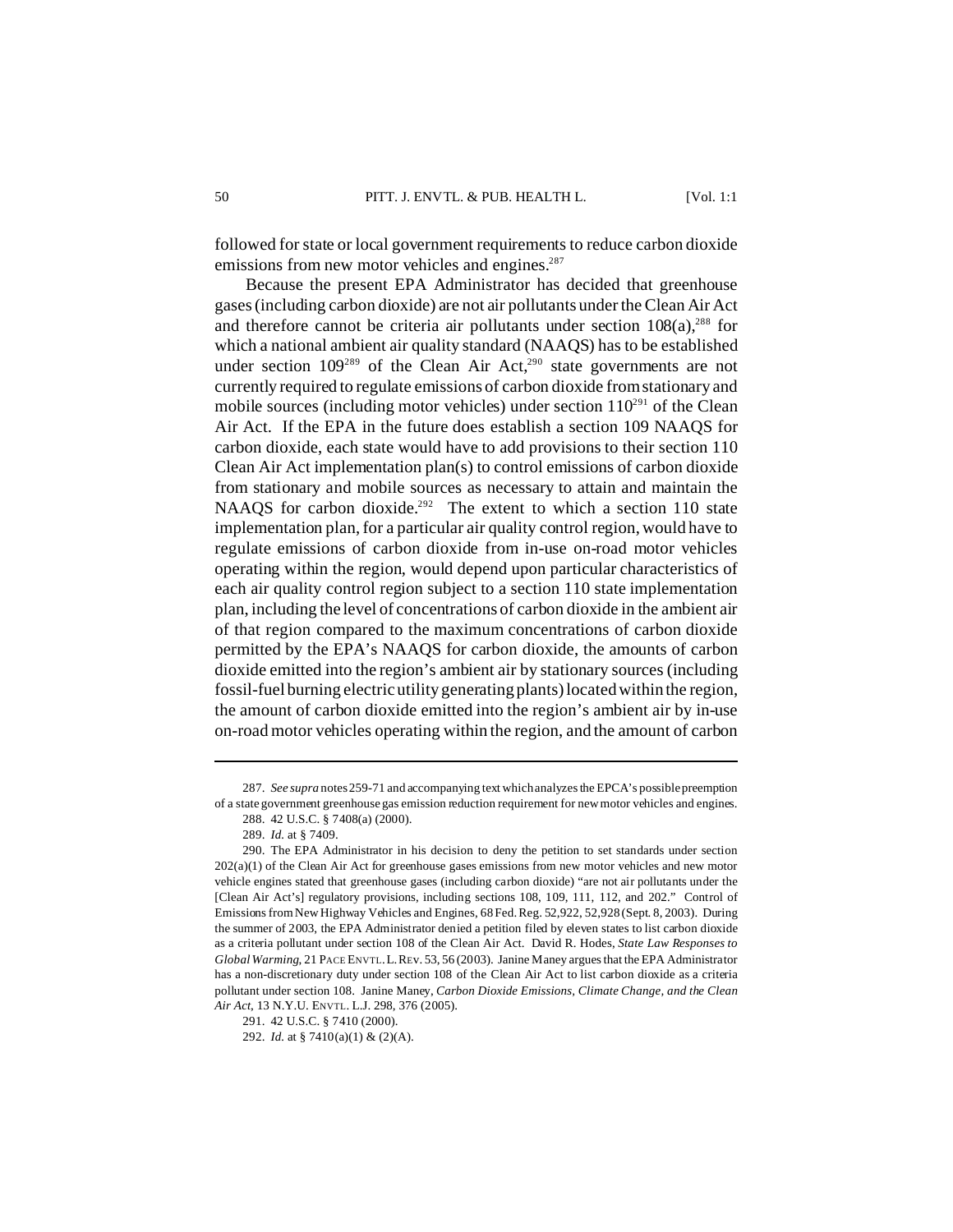dioxide that is emitted by stationary sources and motor vehicles operating outside the region that is transported into the particular air quality control region.

If section 109 NAAQS are established for carbon dioxide, and if the EPA Administrator establishes carbon dioxide emission standards for new motor vehicles under section  $202(a)(1)$  of the Clean Air Act, then each state might have to add to their section 110 state implementation plan(s) provisions requiring inspection and maintenance programs for in-use on-road vehicles. Such inspection/maintenance programs, which presently are required to be present in section 110 state implementation plans for ozone non-attainment areas,<sup>293</sup> would require each motor vehicle registered in a particular air quality control region to be tested periodically to determine if the vehicle is in compliance with the section  $202(a)(1)$  carbon dioxide emission standards for the useful life of the vehicle and would require necessary repairs (up to a specified dollar amount) of the vehicle if the vehicle violates the section  $202(a)(1)$  standard during its useful life.<sup>294</sup> However, such an inspection/ maintenance program only would be required if necessary to attain and maintain the carbon dioxide NAAQS in a particular air quality control region. If such section 110 state implementation plan provisions are approved by the EPA Administrator, or if such plan provisions are imposed upon a state by the EPA Administrator under section  $110(c)(1)^{295}$  as a Federal implementation plan, these plan provisions should be considered federal regulations that are not subject to preemption under the EPCA.<sup>296</sup>

The EPA Administrator, however, opposes both the listing of carbon dioxide as a criteria pollutant under section 108 of the Clean Air Act and state regulation of carbon dioxide emissions under section 110 implementation plans, because concentrations of carbon dioxide in the earth's atmosphere are fairly uniform throughout the world, requiring worldwide programs involving carbon dioxide emissions controls by all nations in order to be effective: $297$ 

<sup>293.</sup> 42 U.S.C. §§ 7511a(2)(B), (b)(4), (c)(3) (2000).

<sup>294.</sup> The "useful life" of a motor vehicle, for purposes of the EPA new motor vehicle emissions standards, is discussed *supra* note 26 and accompanying text.

<sup>295.</sup> 42 U.S.C. at § 7410(c)(1).

<sup>296.</sup> 49 U.S.C. § 32,919(a) (2000). As discussed *supra* notes 267-71 and accompanying text, a similar argument, that a grant by the EPA Administrator of a waiver to California new motor vehicle emissions standards makes those California standards federal standards for purposes of the EPCA's preemption provision, is presented in Giovinazzo, *supra* note 258, at 948-50.

<sup>297.</sup> Control of Emissions from New Highway Vehicles and Engines, 68 Fed. Reg. 52,922, 52,927 (Sept. 8, 2003).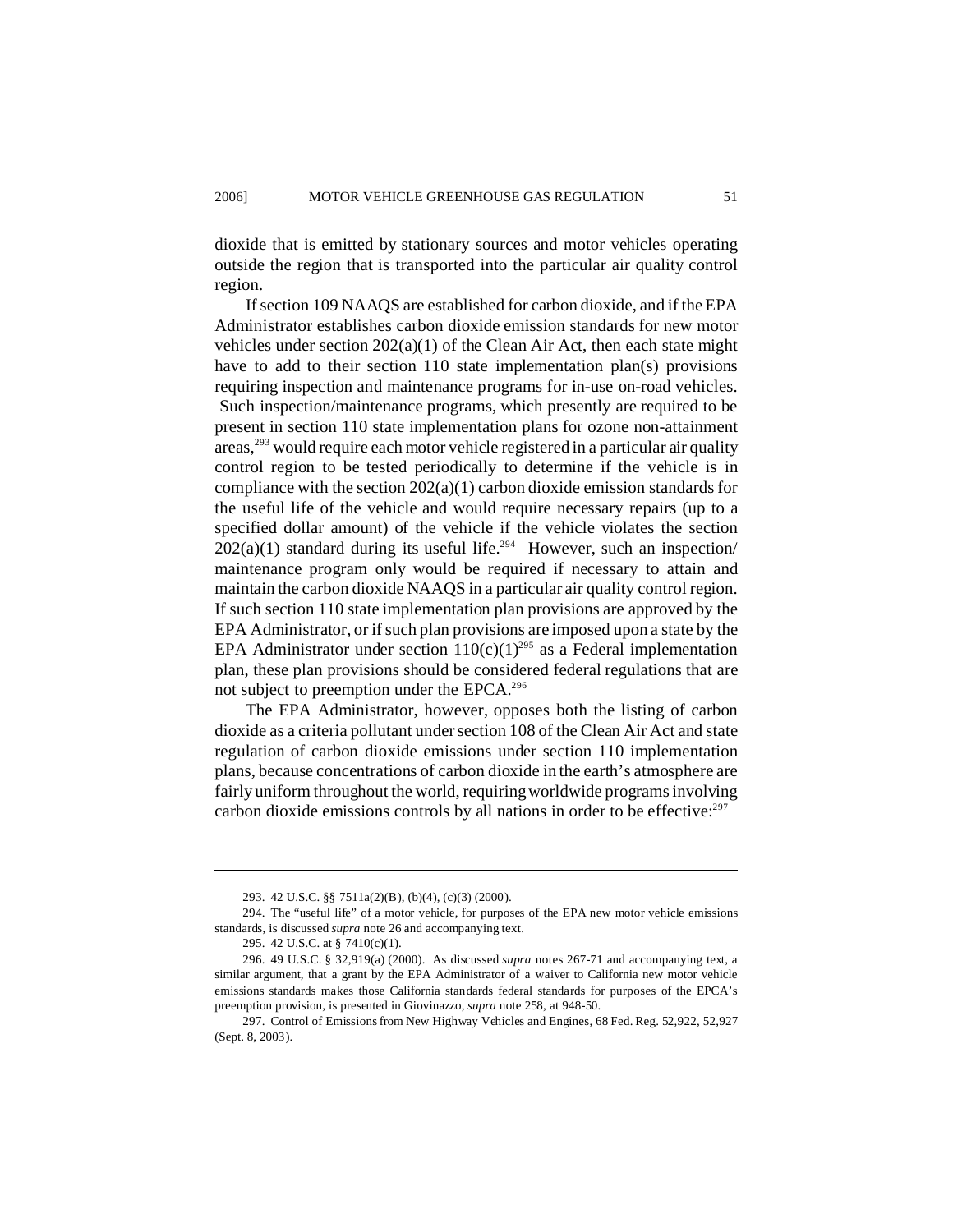Such a situation would be inconsistent with a basic underlying premise of the [Clean Air Act] regime for implementation of a NAAQS—that actions taken by individual states and by EPA can generally bring all areas of the U.S. into attainment of a NAAQS. The statutory NAAQS implementation regime is fundamentally inadequate when it comes to a substance like [carbon dioxide], which is emitted globally and has relatively homogenous concentrations around the world. A NAAQS for [carbon dioxide], unlike any pollutant for which a NAAQS has been established, could not be attained by any area of the U.S. until such a standard were attained by the entire world as a result of emission controls implemented in countries around the world.<sup>298</sup>

However, state programs, under section 110 implementation plans to control carbon dioxide emissions from both stationary and mobile sources, would fulfill at least part of the duties of the United States under the Climate Change Framework Convention (which the United States has ratified) and the Kyoto Protocol (which the United States has signed but not ratified). At the very least, the respect and cooperation extended to the United States by other nations should significantly improve if the United States significantly reduces this nation's emissions of carbon dioxide from motor vehicles and stationary sources, as a result of EPA promulgation of carbon dioxide emission standards for new motor vehicles per section  $202(a)(1)$ , and of controls of carbon dioxide emissions under section 110 state implementation plans.

### V. EPA REGULATION OF EMISSIONS OF HAZARDOUS AIR POLLUTANTS FROM NEW MOTOR VEHICLES

Because greenhouse gases (carbon dioxide, methane, nitrous oxide and hydrofluorocarbons) presently are not listed as hazardous air pollutants under section  $112(b)(1)^{299}$  of the Clean Air Act, and the present EPA Administrator has stated<sup>300</sup> that greenhouse gases are not "air pollutants" under the Clean Air Act's regulatory provisions in section 112 for hazardous air pollutants, the present EPA Administrator probably will not establish regulations under section  $202(1)(2)^{301}$  that would require control of greenhouse gas emissions as hazardous air pollutant emissions from motor vehicles and motor vehicle fuels.

Section 202(1)(2) of the Clean Air Act required the EPA Administrator, by May 15, 1995, to promulgate regulations, under section  $202(a)(1)^{302}$  or

<sup>298.</sup> *Id.*

<sup>299.</sup> 42 U.S.C. § 7412(b)(1) (2000).

<sup>300.</sup> Control of Emissions from New Highway Vehicles and Engines, 68 Fed. Reg. at 52,928.

<sup>301.</sup> 42 U.S.C. § 7521(l)(2) (2000).

<sup>302.</sup> *Id.* at § 7521(a)(1).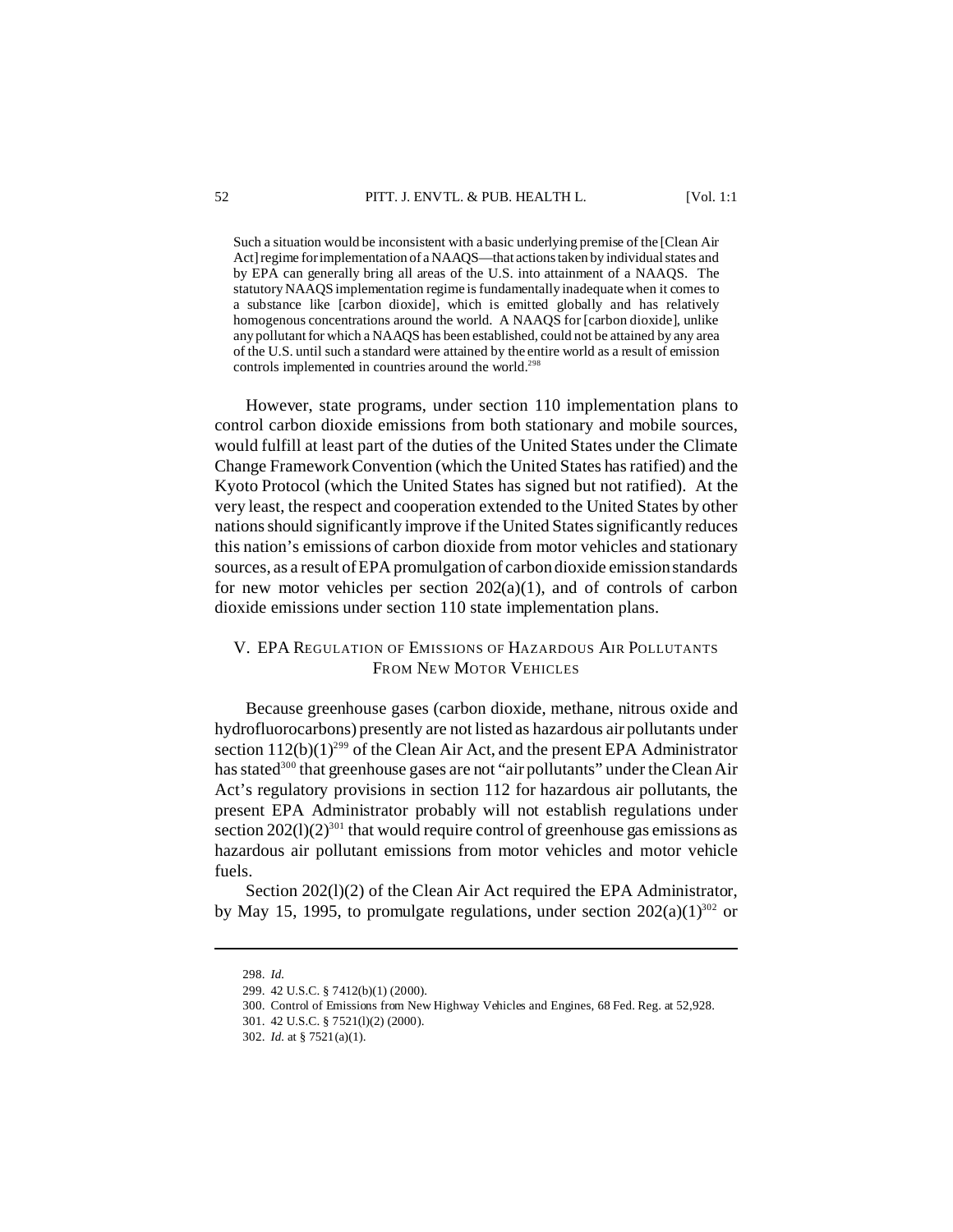section 211(c)(1),<sup>303</sup> "containing reasonable requirements to control hazardous air pollutants from motor vehicles and motor vehicle fuel." Although this provision refers to "motor vehicles" rather than to "new motor vehicles" (as is the case in section  $202(a)(2)$ ), the EPA Administrator has interpreted section 202(l)(2) as only giving him authority to adopt regulations to control hazardous air pollutant emissions from new motor vehicles and as not giving him authority to promulgate hazardous air pollutant emission regulations for in-use on-road motor vehicles.<sup>304</sup> A panel of the United States Court of Appeals for the District of Columbia has upheld this EPA interpretation of section 202(1)(2), stating that "we cannot read  $\S$  202(1)(2)'s omission of the word 'new' as carte blanche to regulate in-use vehicles in connection with toxics."<sup>305</sup>

Section 202(l)(2) as drafted authorizes the EPA Administrator to control emissions of hazardous air pollutants from motor vehicles solely through regulations issued under section  $211(c)(1)$  that control fuels and fuel additives to protect public health or welfare, although under section 202(l)(2) the EPA Administrator probably could control emissions of hazardous air pollutants from new motor vehicles both through section  $202(a)(1)$  emissions standards and through section  $211(c)(1)$  regulations controlling fuels and fuel additives.

These regulations under section 202(l)(2), which are required, at a minimum, to apply to emissions of benzene and formaldehyde, "shall not be inconsistent with standards under [section 202(a)]" and "shall contain standards for such fuels or vehicles, or both, which the [EPA] Administrator determines reflect the greatest degree of emission reduction achievable through the application of technology which will be available, taking into consideration the standards established under [section  $202(a)(1)$ ], the availability and costs of the technology, and noise, energy, and safety factors, and lead time."<sup>306</sup>

Although section  $202(1)(2)$  states that regulations issued under its directives shall apply at a minimum to emissions of benzene and formaldehyde, section 202(l)(2) does not define "hazardous air pollutants" for purposes of its requirements. Although section  $112(a)(6)^{307}$  defines

<sup>303.</sup> *Id.* at § 7545(c)(1).

<sup>304.</sup> Sierra Club v. EPA, 325 F.3d 374, 380 (D.C. Cir. 2003).

<sup>305.</sup> *Id.* at 382. The court consequently rejected claims by several states that the EPA was required to consider adopting controls under section 202(l)(2) for in-use heavy duty vehicles. *Id.* at 380.

<sup>306.</sup> 42 U.S.C. § 7521(l)(2) (2000).

<sup>307.</sup> *Id.* at § 7412(a)(6).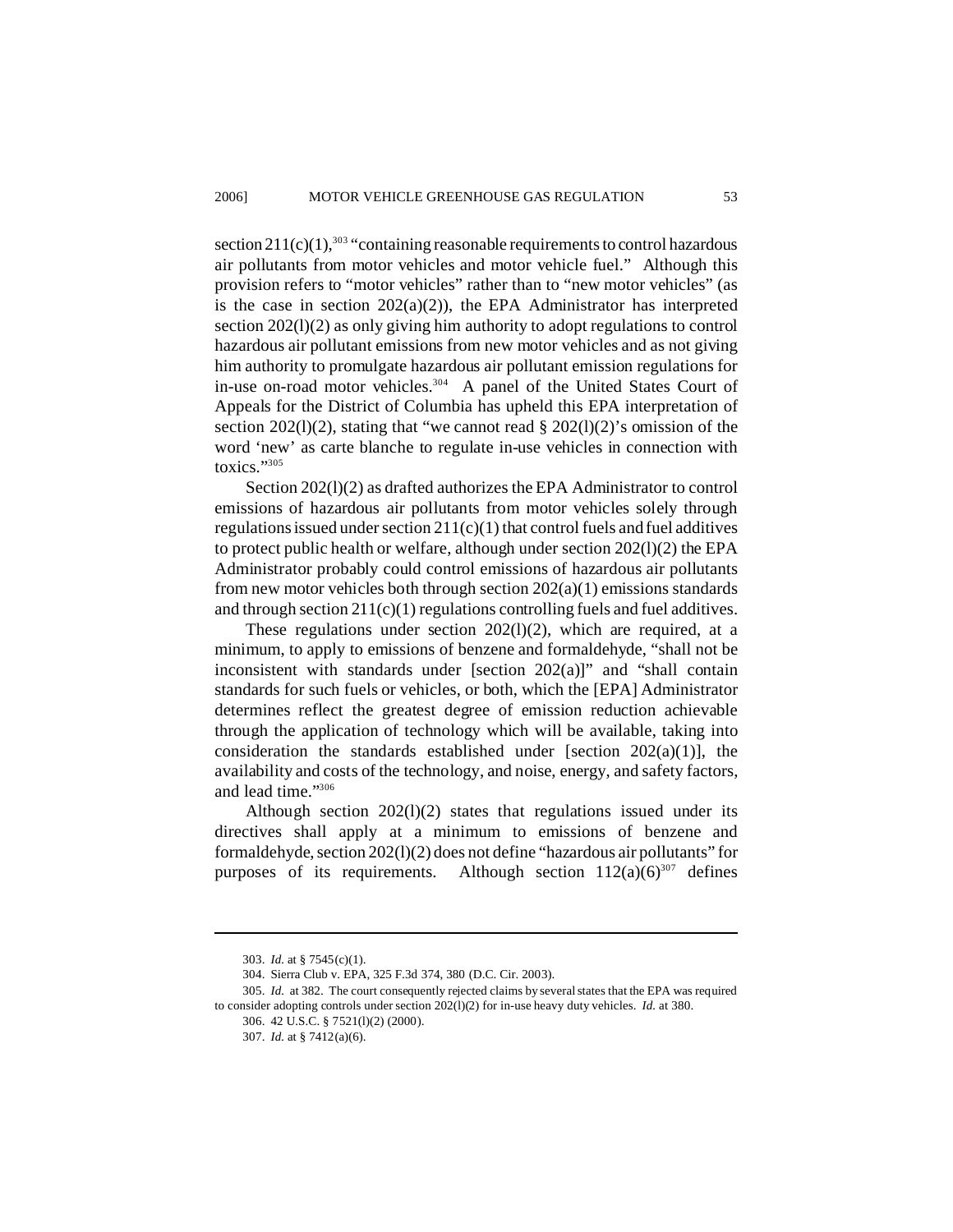"hazardous air pollutant" as any air pollutant listed pursuant to  $112(b)(1)^{308}$ (which presently lists 188 substances as "hazardous air pollutants") or which the EPA Administrator has listed under section  $112(b)(2)$  or  $(3)^{309}$  of the Clean Air Act,<sup>310</sup> a panel of the United States Court of Appeals for the District of Columbia has held that "this definition applies only 'for purposes' of § [112] itself (except for subsection (r)), and has no bearing on the term as it appears in § 202(1)(2)."<sup>311</sup> The EPA's present position is that "hazardous air pollutants" for purposes of section 202(l)(2) "are those pollutants known or suspected to cause cancer or other serious health or environmental effects<sup>"312</sup> and that section 202(a)(1) allows it to address air pollution that impacts health or welfare.<sup>313</sup> The EPA's initial regulatory efforts under section  $202(1)(2)$ , however, are focused on 21 compounds, including benzene and formaldehyde, that are known or suspected to cause cancer or other serious health effects, although "[a]dditional compounds may be added in the future due to their ecological impacts, material damage, or visibility impairment."<sup>314</sup>

Because the present EPA Administrator has declined to list greenhouse gases as hazardous air pollutants under section 112 of the Clean Air Act, he probably also will decline to list them as "hazardous air pollutants" under section 202(1)(2). Section 112(b)(2)<sup>315</sup> states that the EPA Administrator "shall periodically . . . where appropriate, revise [the] list [of hazardous air pollutants established by section 112(b)] by rule, adding pollutants which present, or may present, through inhalation or other routes of exposure, a threat of adverse human health effects . . . or adverse environmental effects whether through ambient concentrations, bioaccumulation, deposition, or otherwise, but not including [accidental] releases under [section 112(r)]." The greenhouse gas hydrofluorocarbons cannot be listed as a section 112 hazardous air pollutant "solely due to its adverse effects on the environment" because hydrofluorocarbons are substances regulated under subchapter VI [ozone depleting substances] of the Clean Air Act.<sup>316</sup> However, this prohibition does not apply to the listing of hydrofluorocarbons as "hazardous

<sup>308.</sup> *Id.* at § 7412(b)(1).

<sup>309.</sup> *Id.* at § 7412(b)(2) & (3).

<sup>310.</sup> *Sierra Club*, 325 F.3d at 383.

<sup>311.</sup> *Id.*

<sup>312.</sup> Control of Emissions of Hazardous Air Pollutants from Mobile Sources, 66 Fed. Reg. 17,230, 17,231 (Mar. 29, 2001).

<sup>313.</sup> *Id.* at 17,234 n.4.

<sup>314.</sup> *Id.* at 17,231.

<sup>315.</sup> 42 U.S.C. § 7412(b)(2) (2000).

<sup>316.</sup> *Id.*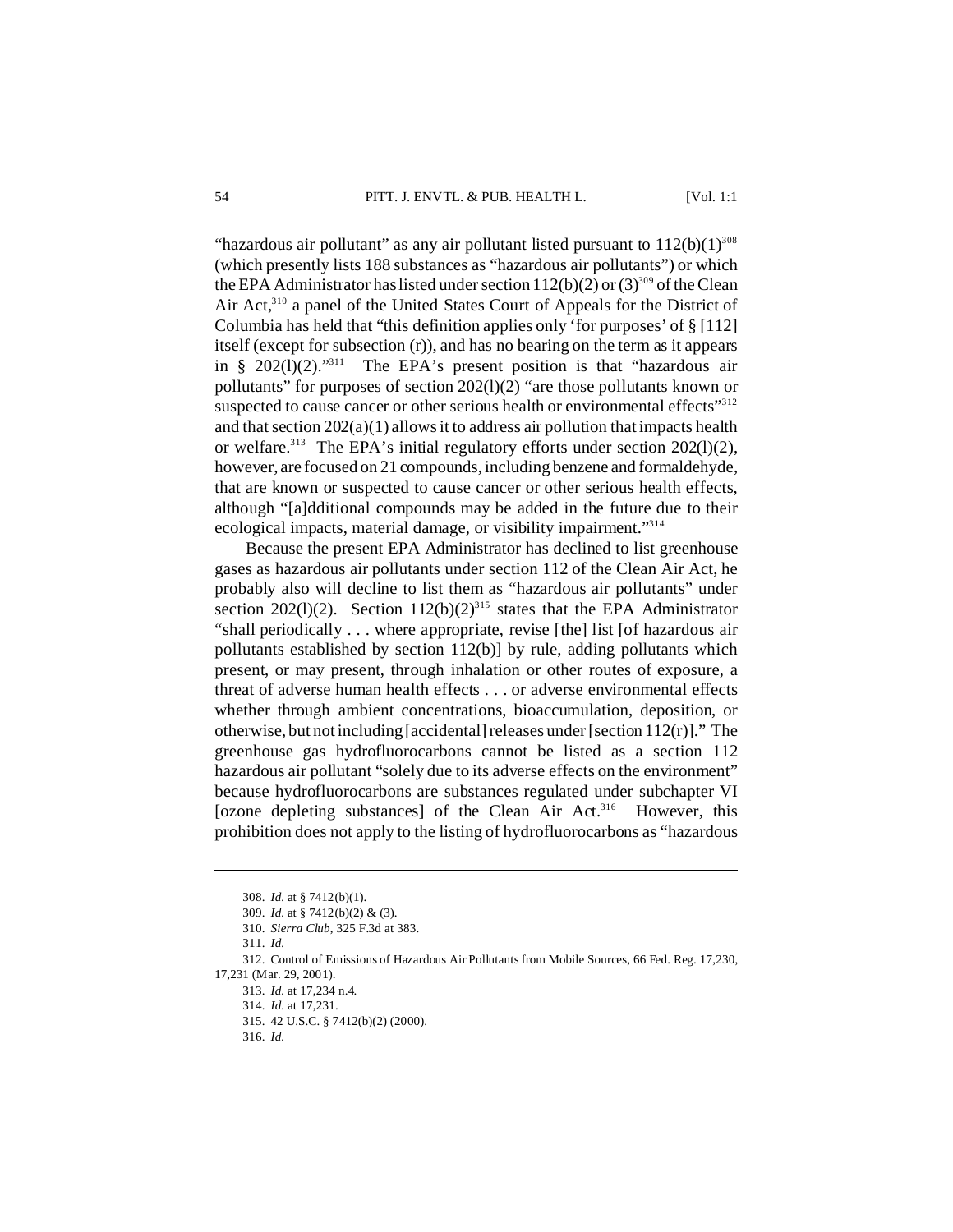air pollutants" under section 202(l)(2). Section 112 also provides that no air pollutant which is listed as a criteria pollutant under section 108(a) can be listed as a hazardous air pollutant under section 112, although that prohibition does "not apply to any pollutant which independently meets the listing criteria of [section  $112(b)(2)$ ] and is a precursor to a pollutant which is listed under section 108(a) or to any pollutant which is in a class of pollutants listed under such section." This latter provision of section 112 should be interpreted to mean that the greenhouse gas nitrous oxides could be listed as a section 112 hazardous air pollutant even though oxides of nitrogen is listed as a criteria pollutant under section 108(a). In any case, this prohibition as to listing under section 112 would not be applicable to the listing of nitrous oxides as a hazardous air pollutant under section 202(l)(2) of the Clean Air Act.

Although greenhouse gases (including carbon dioxide) probably might not be found to present a threat of adverse health effects as a result of their contributions to global warming and climate change, they might well be found to present a threat of adverse environmental effects due to their contributions to global warming and climate change. This would justify listing them as hazardous air pollutants under either section 202(l)(2) or section 112 on the basis of the threat of their causing adverse environmental effects. Section 112(b)(3)(B) provides:

The Administrator shall add a substance to the list upon a showing by [a] petitioner or on the Administrator's own determination that the substance is an air pollutant and that emissions, ambient concentrations, bioaccumulation or deposition of the substance are known to cause or reasonably may be anticipated to cause adverse effects to human health or adverse environmental effects.<sup>317</sup>

After the EPA Administrator was sued for failing to promulgate regulations under section 202(l)(2) to control emissions of hazardous air pollutants from motor vehicles by May 15, 1995, as required by section 202(l)(2) of the Clean Air Act, the EPA Administrator, pursuant to a consent decree, issued regulations in March  $2001^{318}$  to control the emissions of hazardous air pollutants from motor vehicles under section 202(l)(2). In commentary accompanying these regulations, the EPA Administrator noted that emissions of air toxics from "a wide variety of mobile sources" already

<sup>317.</sup> *Id.* at § 7412(b)(3)(B).

<sup>318.</sup> Control of Emissions of Hazardous Air Pollutants from Mobile Sources, 66 Fed. Reg. at 17,262-73.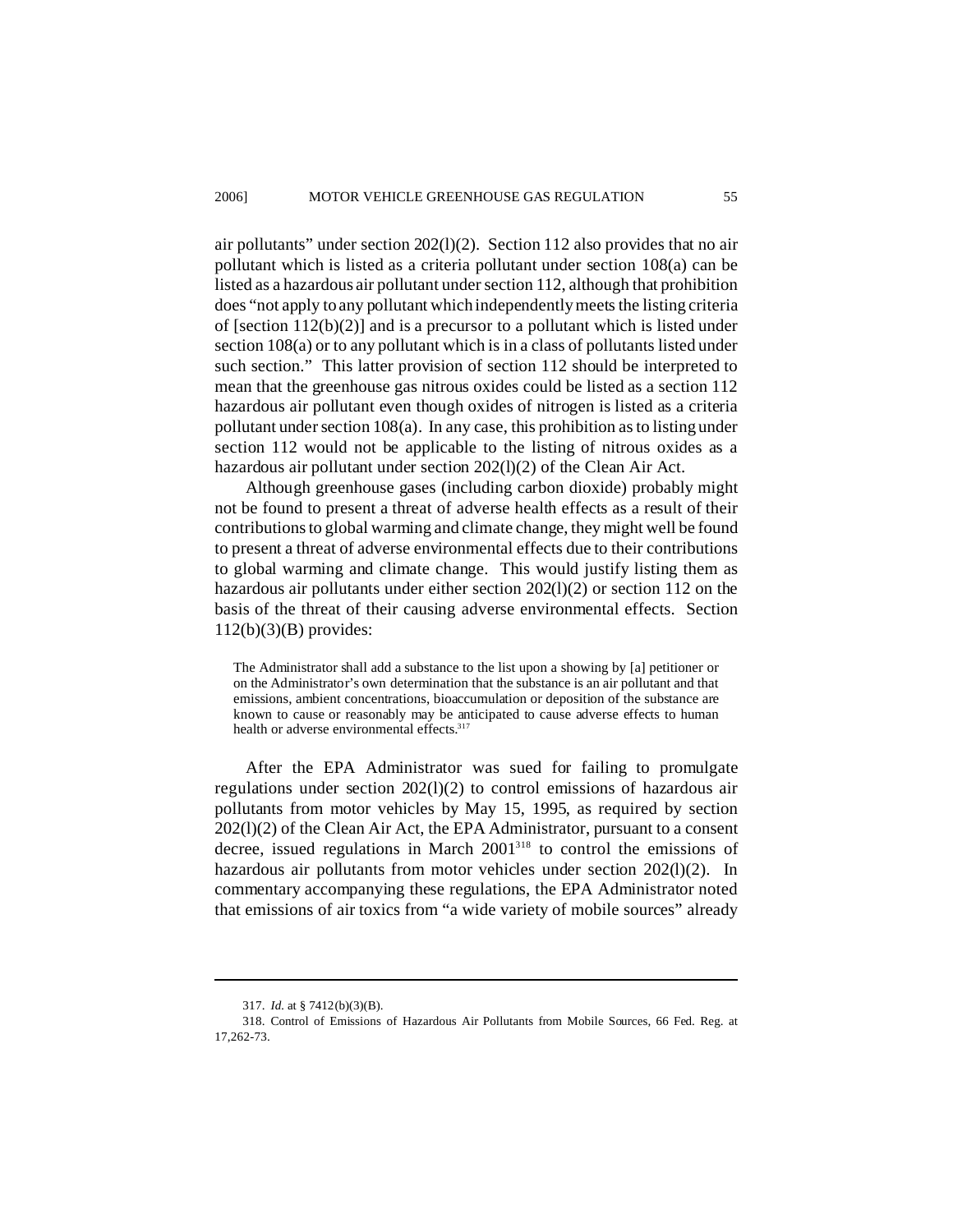have been reduced by "many of the emission control programs put in place pursuant to the 1990 Clean Air Act amendments:"319

These include our reformulated gasoline (RFG) program, which hassubstantially reduced mobile source air toxics, particularly in urban areas which often have high levels of ambient air toxics, our national low emission vehicle (NLEV) program, our Tier 2 motor vehicle emissions standards and gasoline sulfur control requirements, and standards for nonroad vehicles and equipment, such as locomotives, recreational marine engines, and aircraft. We have also proposed heavy-duty engine and vehicle standards and onhighway diesel fuel sulfur control requirements that would reduce toxics emissions from heavy-duty trucks. Finally, certain other mobile source control programs have been specifically aimed at reducing toxics emissions from mobile sources (e.g., our lead phaseout program).

While these mobile source standards were put in place primarily to reduce ambient concentrations of criteria pollutants through oxides of nitrogen . . . , volatile organic compound[s] . . . , carbon monoxide . . . and particulate matter . . . controls, and thereby to help states and localities come into attainment with the National Ambient Air Quality Standards . . . for ozone, [particulate matter], and [carbon monoxide], they have reduced and will continue to reduce the levels of on-highway emissions of air toxics significantly. By 2020, we project these programs will reduce the levels of on-highway emissions of benzene by 73 percent, formaldehyde by 76 percent, 1,3-butadiene by 72 percent, and acetaldehyde by 67 percent from 1990 levels.<sup>3</sup>

Some of these section 202(l)(2) regulations adopted in March 2001, promulgated under section  $211(c)(1)^{321}$  to regulate motor vehicle fuels and fuel additives, impose an "anti-backsliding" requirement upon fuel refineries and importers that mandates that they maintain current levels of controls of toxic and hazardous substances in motor vehicle gasoline that exceed the levels of controls required by the EPA's present regulations.<sup>322</sup> However, these regulations "do not require [gasoline] refiners to install new equipment or use technologies beyond what they were using in the baseline period (1998- 2000)."<sup>323</sup>

Furthermore, these regulations do not impose any new requirements for control of emissions of hazardous air pollutants from motor vehicles, although one of the adopted regulations states, in part, that:

no later than July 1, 2003, the Administrator shall propose any requirements to control hazardous air pollutants from motor vehicles and motor vehicle fuels that the Administrator determines are appropriate pursuant to section 202(l)(2) of the [Clean Air]

<sup>319.</sup> *Id.* at 17,232.

<sup>320.</sup> *Id.* (footnotes omitted).

<sup>321.</sup> 42 U.S.C. § 7545(c)(1) (2000).

<sup>322.</sup> Control of Emissions of Hazardous Air Pollutants from Mobile Sources, 66 Fed. Reg. at 17,245.

<sup>323.</sup> *Id.* at 17,230.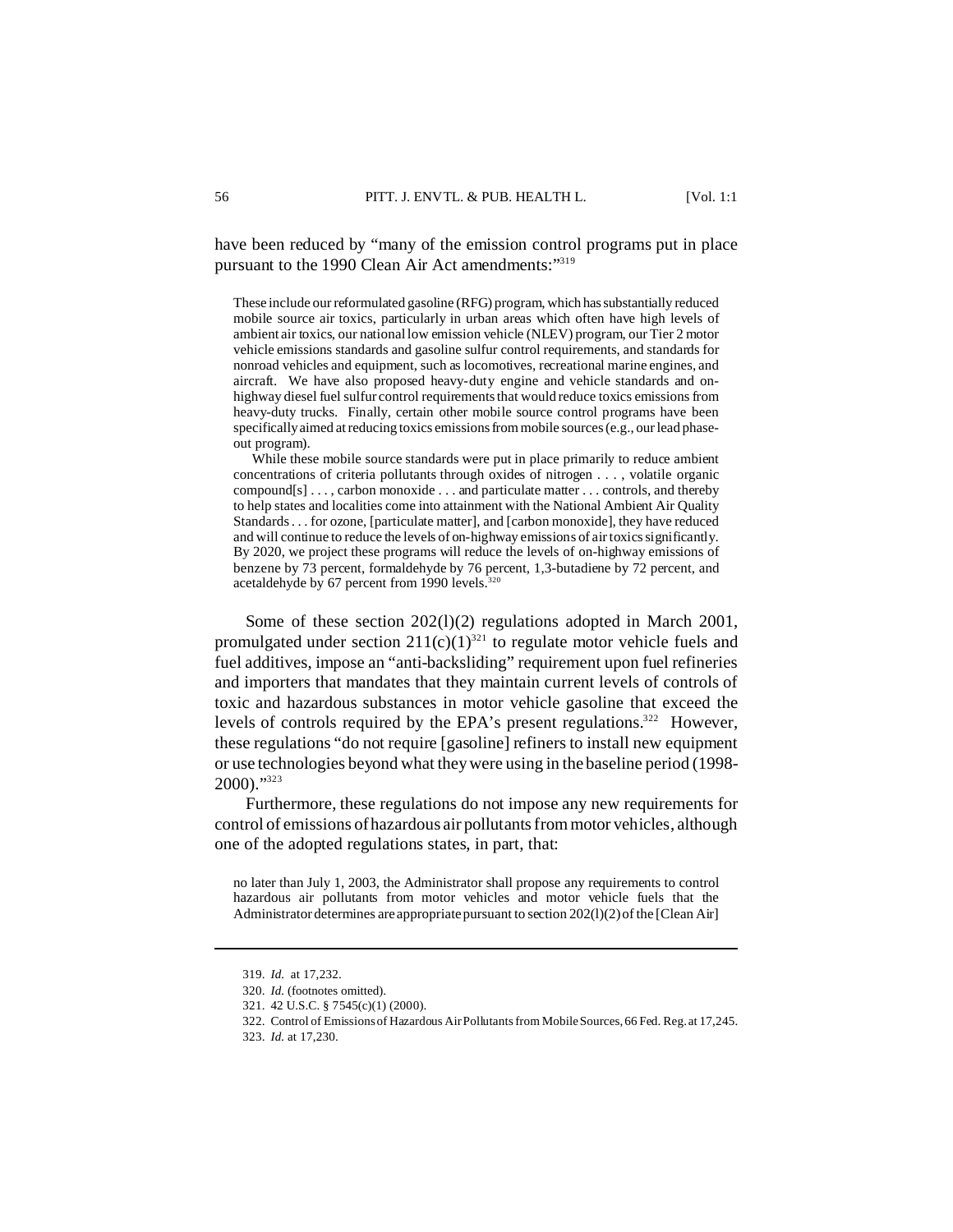Act. The Administrator will take final action on such proposal no later than July 1, 2004.<sup>324</sup>

In commentary accompanying these regulations, the EPA Administrator listed twenty-one mobile source air toxics, including benzene and formaldehyde (but not any of the greenhouse gases), emitted by motor vehicles, that are known or suspected to cause cancer or other serious health effects, as potential hazardous air pollutants whose emissions might be regulated under section  $202(1)(2)$  standards.<sup>325</sup>

The EPA stated that it was not establishing new standards to regulate emissions of hazardous air pollutants from motor vehicles at that time because it had "determined that [the EPA's] proposed and current control programs for [volatile organic compounds] and diesel [particulate matter] emissions from motor vehicles will achieve the greatest degree of [motor vehicle hazardous air pollutant emissions] control that is feasible when cost and other relevant factors are considered."<sup>326</sup>

After these regulations were upheld by the United States Court of Appeals for the District of Columbia,<sup>327</sup> the EPA failed to propose or promulgate any regulations by the deadlines specified in the regulation.<sup>328</sup> A federal district court subsequently held that the "plain language" of this EPA regulation under section 202(l)(2) "create[s] a nondiscretionary duty requiring the Administrator to act by specified dates," <sup>329</sup> "to either affirmatively act or decide that no action was needed,"<sup>330</sup> and that the EPA Administrator's failure to perform this nondiscretionary duty could be challenged in a citizen suit brought under section  $304(a)(2)^{331}$  of the Clean Air Act.<sup>332</sup>

In response to this decision, the EPA recently entered into a consent decree in which it has agreed to promulgate, by February 9, 2007, regulations under section  $202(1)(2)$  to limit emissions of twenty-one hazardous air pollutants, including benzene, formaldehyde, and 1,3 butadiene, from new

<sup>324.</sup> 40 C.F.R. § 80.1045; Control of Emissions of Hazardous Air Pollutants from Mobile Sources, 66 Fed. Reg. at 17,272-73.

<sup>325.</sup> Control of Emissions of Hazardous Air Pollutants from Mobile Sources, 66 Fed. Reg. at 17,236. 326. *Id.* at 17,241.

<sup>327.</sup> Sierra Club v. EPA, 325 F.3d 374 (D.C. Cir. 2003). This decision, and the regulations which it upheld, are analyzed in Sky Stanfield, Note, *The Mobile Source Air Toxics Rule: How Does the Greatest Reduction Become No Reduction?*, 31 ECOLOGY L.Q. 563 (2004).

<sup>328.</sup> Sierra Club v. Leavitt, 355 F. Supp. 2d 544, 546 (D.D.C. 2005).

<sup>329.</sup> *Id.* at 557.

<sup>330.</sup> *Id.* at 550.

<sup>331.</sup> 42 U.S.C. § 7604(a)(2) (2000).

<sup>332.</sup> Sierra Club. v. Leavitt, 355 F. Supp. 2d at 557.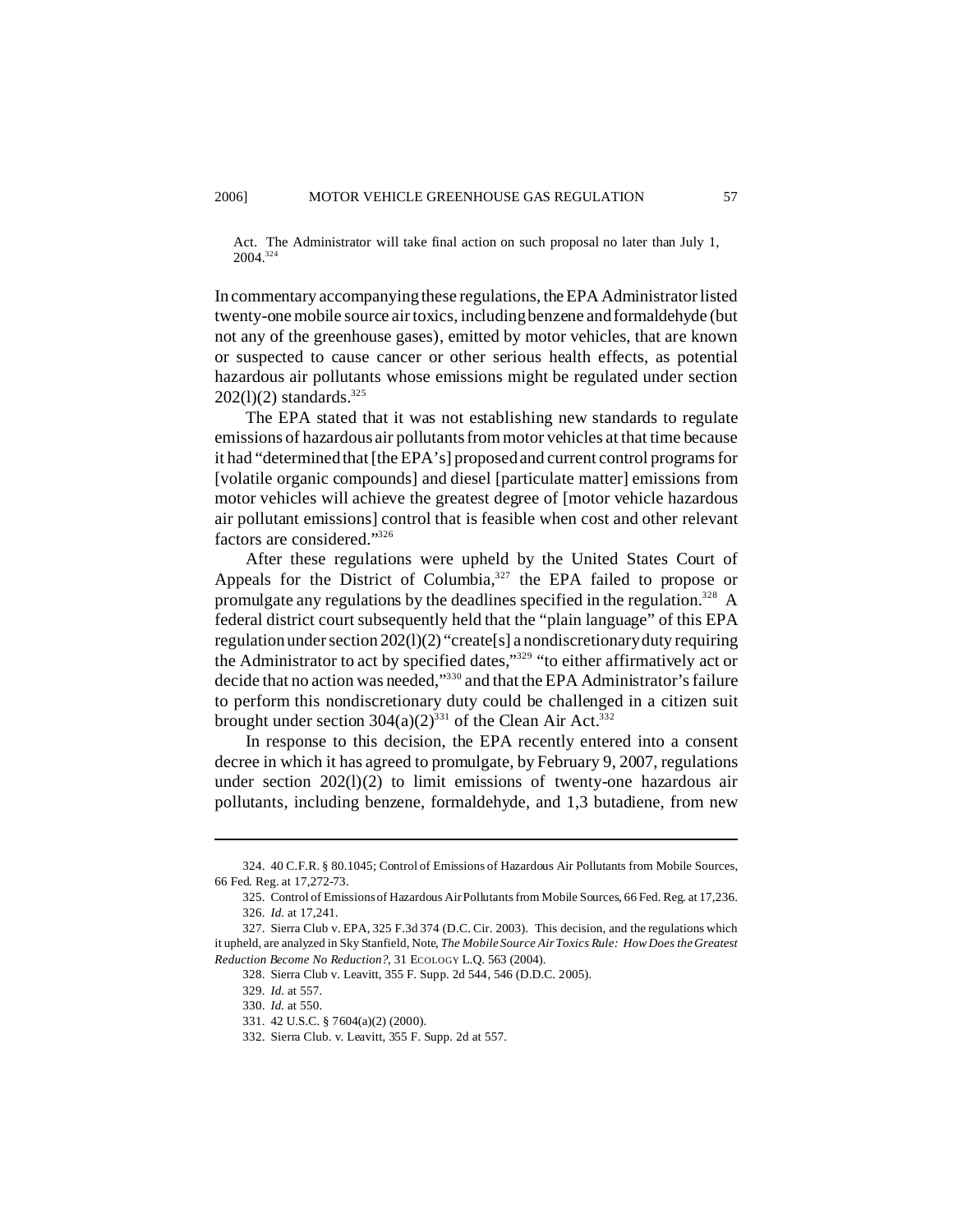motor vehicles.<sup>333</sup> The consent decree does not specify the extent to which these new regulations will control hazardous air pollutant emissions from new motor vehicles through section 202(a)(1) emissions standards for new motor vehicles, as opposed to section  $211(c)(1)$  fuel and fuel additive regulations. At the present time, the EPA has no plans to regulate emissions from new motor vehicles of carbon dioxide or any other greenhouse gases under either section  $202(a)(1)$  or section  $202(1)(2)$  of the Clean Air Act.

## VI. STATE AND LOCAL GOVERNMENT REGULATION OF EMISSIONS OF HAZARDOUS AIR POLLUTANTS FROM MOTOR VEHICLES

States and their political subdivisions are preempted by section  $209(a)^{334}$ of the Clean Air Act from adopting or attempting to enforce any standard relating to the control of emissions of hazardous air pollutants from new motor vehicles or new motor vehicle engines, although the EPA Administrator would have the authority under section  $209(b)^{335}$  to grant the state of California a waiver of this preemption. If California was granted such a waiver, another state which has section 110 state implementation plan provisions approved under the provisions of Part D of the Clean Air Act for nonattainment areas would be permitted to adopt hazardous air pollutant standards for a particular model year's new motor vehicles or new motor vehicle engines if the standards are identical to California standards for which a waiver has been granted.<sup>336</sup>

Section 116<sup>337</sup> of the Clean Air Act would authorize a state or political subdivision of a state to adopt and enforce standards or limitations for control of emissions of hazardous air pollutants from in-use on-road motor vehicles.

#### VII. CONCLUSION

The EPA Administrator should reverse his ruling that carbon dioxide and other greenhouse gases are not "air pollutants" whose emissions can be regulated under the Clean Air Act. Furthermore, the EPA Administrator should proceed to issue regulations under either section  $202(a)(1)$  or section

<sup>333.</sup> Sierra Club v. Johnson, No. 04-CV-00094 (D.D.C. July 22, 2005). This consent decree is discussed in Cook, *supra* note 16.

<sup>334.</sup> 42 U.S.C. § 7543(a).

<sup>335.</sup> *Id.* at § 7543(b).

<sup>336.</sup> *Id.* at § 7507(a).

<sup>337.</sup> *Id.* at § 7416.